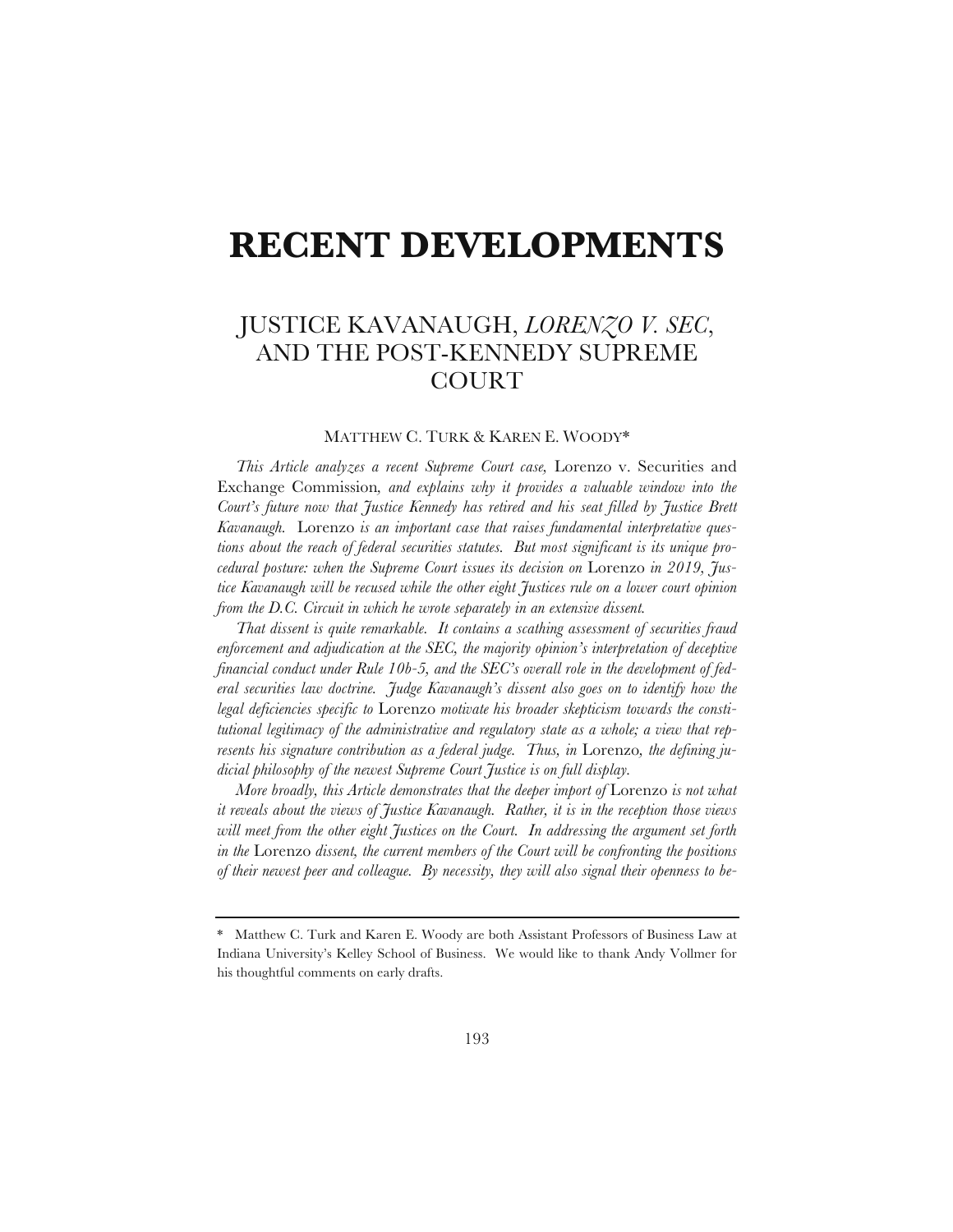*ing persuaded by Justice Kavanaugh on the issues where he speaks with greatest authority and can be expected to act as forceful advocate for his vision of the law at the Court.* Lorenzo *can therefore be seen as a bellwether for Justice Kavanaugh's influence as judicial entrepreneur on behalf of his trademark theory of the Constitutional separation of powers in administrative law. Most importantly, the case bears directly on the area of administrative law where the stakes are highest of all—the role that Justice Kavanaugh may play in the demise of the* Chevron *doctrine and the collapse of judicial deference toward the administrative state.* 

| A.                                                                      |  |
|-------------------------------------------------------------------------|--|
| <b>B.</b>                                                               |  |
| $\mathbf{1}$ .                                                          |  |
| 2.                                                                      |  |
| $C$ .                                                                   |  |
| The Majority Opinion by Judge Srinivasan 206<br>1.                      |  |
| a.                                                                      |  |
| b.                                                                      |  |
| $\mathbf{C}$ .                                                          |  |
| The Dissenting Opinion by Judge Kavanaugh209<br>2.                      |  |
| Act 1: The Administrative Law Judge: "Mens Rea<br>a.                    |  |
|                                                                         |  |
| Act 2: The SEC Commission: "So Much For A Fair<br>b.                    |  |
|                                                                         |  |
| Act 3: The Majority Opinion: Falling for the SEC's<br>c.                |  |
|                                                                         |  |
|                                                                         |  |
| А.                                                                      |  |
| B.                                                                      |  |
| Scenario #1: Agency Fact-Finding Under the<br>1.                        |  |
|                                                                         |  |
| Scenario #2: The Janus "Ultimate Authority" Test<br>2.                  |  |
|                                                                         |  |
| Scenario #3: Scheme Liability Versus Misstatement<br>3.                 |  |
|                                                                         |  |
| a.                                                                      |  |
| Implications for Securities Fraud Doctrine224<br>b.                     |  |
| Implications for Securities Fraud Enforcement225<br>$\mathbf{c}$ .      |  |
| C. The Supreme Court's Eight-Justice Decision in Lorenzo 226            |  |
| IV. The Supreme Court's Securities Law Jurisprudence After Lorenzo  227 |  |
| More of the Same? Maintaining the Roberts Court's<br>А.                 |  |
|                                                                         |  |
| 1.                                                                      |  |
| How the Court's Ruling in <i>Lorenzo</i> Would Fit 230<br>2.            |  |
| Or, Back to the Future? A Return to Judicial Activism231<br>В.          |  |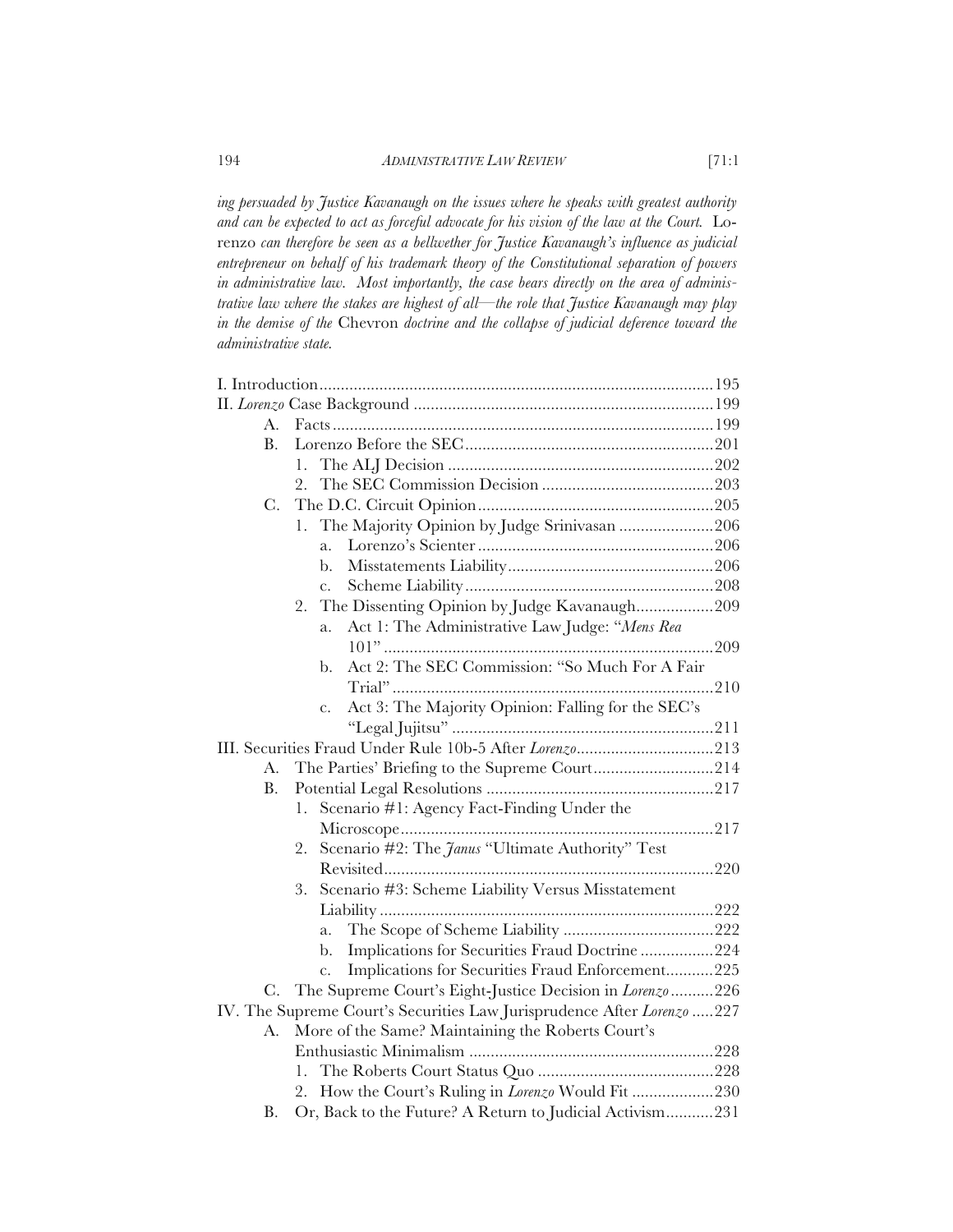| 1. The "Counter-Revolution" Under Justice Powell232        |
|------------------------------------------------------------|
| 2. How the Court's Ruling in <i>Lorenzo</i> Would Fit 233  |
| V. The Regulatory & Administrative State After Lorenzo 234 |
| A. Judge Kavanaugh's Theory of Administrative Law 235      |
|                                                            |
|                                                            |
|                                                            |
|                                                            |
|                                                            |

#### I. INTRODUCTION

When Justice Anthony Kennedy announced his retirement on June 27, 2018, after thirty years on the U.S. Supreme Court, the inevitable guessing game began as to who his replacement might be.1 After President Trump nominated D.C. Circuit Court of Appeals Judge Brett Kavanaugh on July 9, 2018,2 speculation quickly turned to how the future decisionmaking of the Court will be impacted once Judge Kavanaugh arrived, given his likelihood of being confirmed by the Senate.<sup>3</sup> Early commentary on the legal direction that a post-Kennedy Supreme Court featuring Judge Kavanaugh would take did not get very far, however. Most discussion of Brett Kavanaugh's record as a federal judge was set aside after the explosive revelation of several sexual assault allegations, which, understandably, turned the confirmation process into a referendum on his personal history and character.4

The nomination hearing held by the Senate Judiciary Committee prior to the allegations against Judge Kavanaugh was not particularly enlightening either.5 In addition to the standard political grandstanding, the ques-

<sup>1.</sup> *See* Robert Barnes, *Justice Kennedy, the Pivotal Swing Vote on the Supreme Court, Announces His Retirement*, WASH. POST (June 27, 2018), https://www.washingtonpost.com/politics/ courts\_law/justice-kennedy-the-pivotal-swing-vote-on-the-supreme-court-announces-retire ment/2018/06/27/a40a8c64-5932-11e7-a204-ad706461fa4f\_story.html?utm\_term=.8959c 419812a.

<sup>2.</sup> *See Trump Announces Brett Kavanaugh as Supreme Court Nominee: Full Video and Transcript*, N.Y. TIMES (July 9, 2018), https://www.nytimes.com/2018/07/09/us/politics/trumpsupreme-court-announcement-transcript.html.

<sup>3.</sup> *See* Sheryl Gay Stolberg et al., *Senate Democrats Come Out Swinging in Long-Shot Fight to Block Kavanaugh*, N.Y. TIMES (July 10, 2018), https://www.nytimes.com/2018/07/10/ us/politics/democrats-brett-kavanaugh-supreme-court.html.

<sup>4.</sup> *See* Sheryl Gay Stolberg, *Kavanagh Is Sworn In After Close Confirmation Vote in Senate*, N.Y. TIMES (Oct. 6, 2018), https://www.nytimes.com/2018/10/06/us/politics/brett-kavanaugh -supreme-court.html.

<sup>5.</sup> Judge Kavanaugh's nomination hearings began on September 4, 2018. *See Confirmation Hearings for U.S. Top Court Nominee Kavanaugh Open Sept. 4*, REUTERS (Aug. 10, 2018), https://www.reuters.com/article/us-usa-court-trump/confirmation-hearings-for-u-s-topcourt-nominee-kavanaugh-open-sept-4-idUSKBN1KV2BB.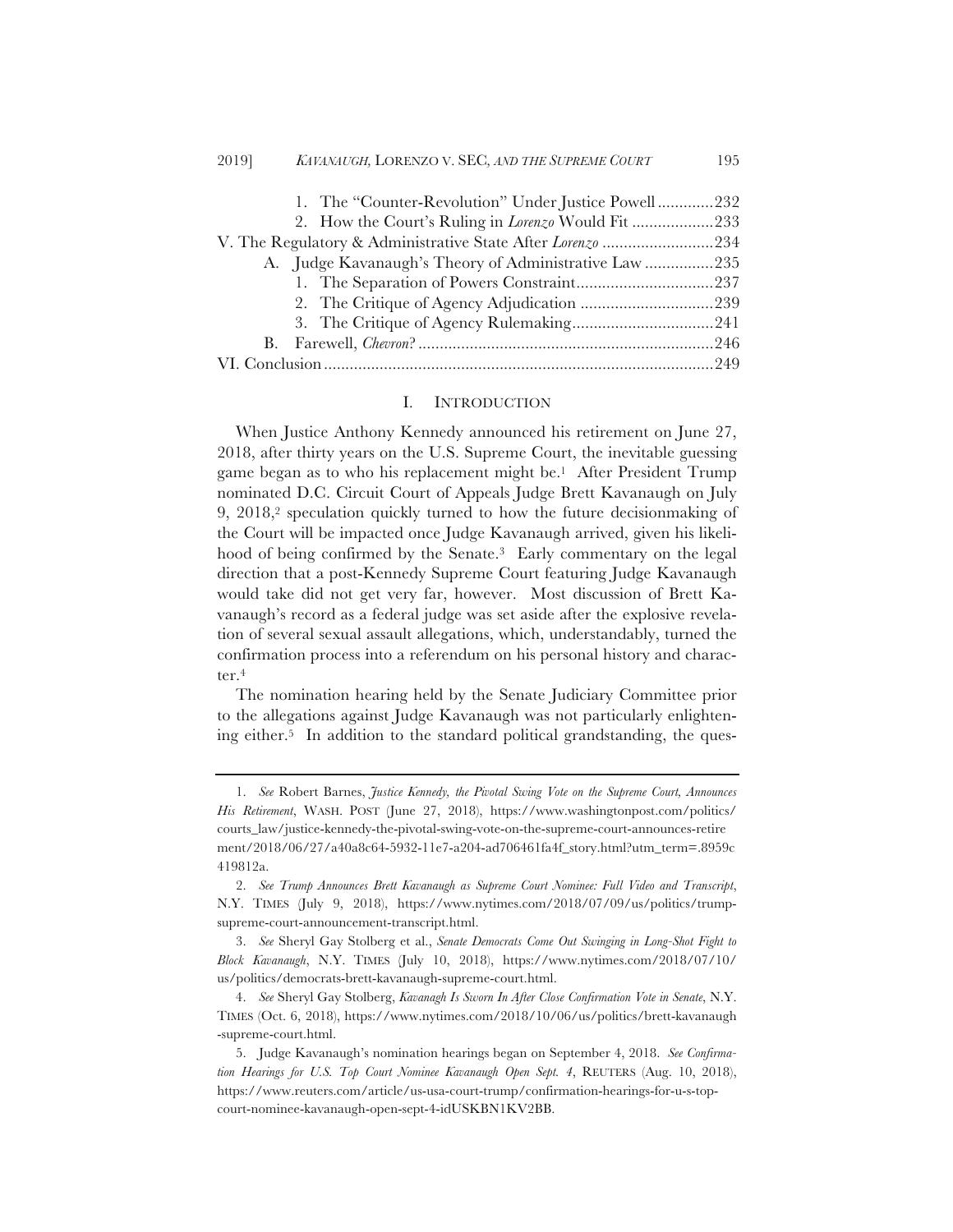tioning itself revolved exclusively around Supreme Court precedents concerning hot-button social issues, such as affirmative action, abortion, LGBT rights, and the Second Amendment's protection of gun ownership. And while the interests those cases affect are no doubt important, anticipating Justice Kavanaugh's position in controversial culture-war decisions provides a limited perspective on the influence he will have on the Court. That is because, by most accounts, his views on those issues do not stand out relative to the other two-dozen individuals that were on President Trump's shortlist of potential nominees.6 Along with the other members of that group, Justice Kavanaugh was an utterly conventional GOP nominee with respect to the usual ideological litmus tests.

Yet, as this Article will explain, Justice Kavanaugh *does* have a distinguishing brand of jurisprudence that separates him from the other rising legal stars who were considered for the nomination.7 When it comes to cases on regulatory policymaking—and the relationship between the federal courts and administrative agencies more generally—Justice Kavanaugh has developed an elaborate, sophisticated critique of the current state of the law

<sup>6.</sup> *See*, Carole Joffe, *With the Appointment of Brett Kavanaugh,* Roe v. Wade *Is Likely Dead*, WASH. POST (July 10, 2018), https://www.washingtonpost.com/news/made-by-history/ wp/2018/07/10/with-the-appointment-of-brett-kavanaugh-roe-v-wade-is-likely-dead/?utm \_term=.2ee47f92e106 (recognizing that President Trump "promise[d] to only nominate 'pro-life' judges to the court" and asserting that "[m]uch of the debate over the nomination of Brett Kavanaugh to succeed Anthony M. Kennedy on the Supreme Court will center on the fate of *Roe* v. *Wade* and the future of abortion rights in America"); Mark Joseph Stern, *Anthony Kennedy Just Destroyed His Legacy as a Gay Rights Hero*, SLATE (June 27, 2018), https://slate.com/news-and-politics/2018/06/anthony-kennedy-destroyed-his-gay-rightslegacy-by-retiring-under-trump.html ("Trump is all but assured to replace Kennedy with a judge who shares the conservatives' opposition to gay rights. . . . Brett Kavanaugh of the U.S. Court of Appeals for the District of Columbia Circuit is a top contender."); Eric Lesh, *Judge Kavanaugh Will Take a Sledgehammer to Justice Kennedy's LGBTQ Rights Legacy*, REWIRE.NEWS (July 12, 2018), https://rewire.news/article/2018/07/12/judge-kavanaughwill-take-sledgehammer-justice-kennedys-lgbtq-rights-legacy/.

<sup>7.</sup> For a selection of Justice Kavanaugh's published speeches and other writings, see generally Brett M. Kavanaugh, *Keynote Address: Two Challenges for the Judge as Umpire: Statutory Ambiguity and Constitutional Exceptions*, 92 NOTRE DAME L. REV. 1907 (2017) [hereinafter Kavanaugh, *Keynote Address*]; Brett M. Kavanaugh, *Fixing Statutory Interpretation*: *Book Review of Robert A. Katzmann: Judging Statutes*, 129 HARV. L. REV. 2118 (2016) [hereinafter Kavanaugh, *Fixing Statutory Interpretation*]; Brett M. Kavanaugh, *Separation of Powers During the Forty-Fourth Presidency and Beyond*, 93 MINN. L. REV. 1454 (2009) [hereinafter Kavanaugh, *Separation of Powers*]; Brett M. Kavanaugh, *The President and the Independent Counsel*, 86 GEO. L.J. 2133 (1997) [hereinafter Kavanaugh, *The President and the Independent Counsel*]; Brett M. Kavanaugh, Note, *Defense Presence and Participation: A Procedural Minimum for* Batson v. Kentucky *Hearings*, 99 YALE L.J. 187 (1989) (Justice Kavanaugh's student note) [hereinafter Kavanaugh, Note]; Brett M. Kavanaugh, *The Role of the Judiciary in Maintaining the Separation of Powers*, HERITAGE FOUND. LECTURE (Oct. 25, 2017), https://www.heritage.org/sites/default/files/2018- 02/HL1284.pdf [hereinafter Kavanaugh, *Maintaining the Separation of Powers*].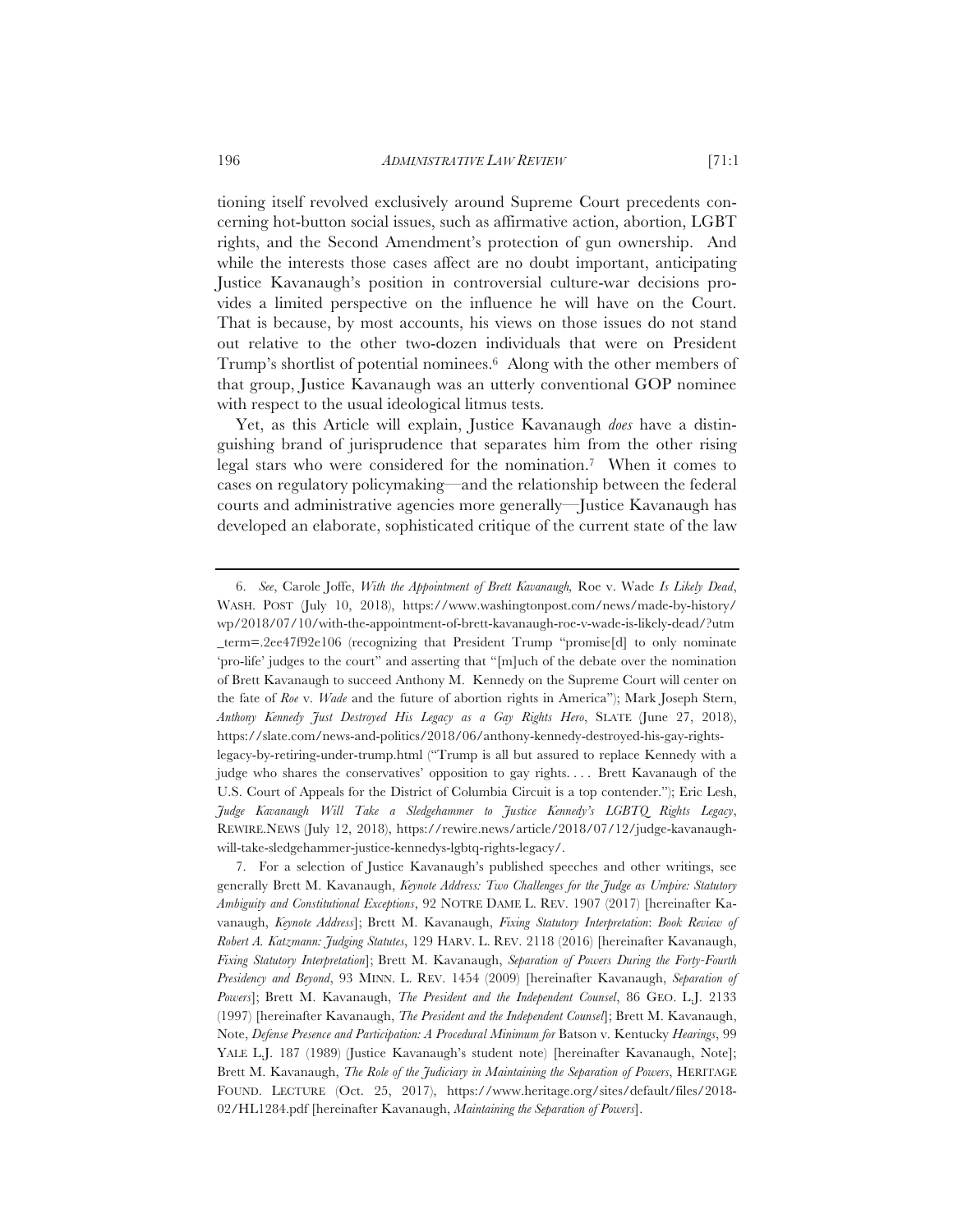that is all his own.8 If he has a signature impact on the Court, it will be in that area.9 As this Article further argues, one of the best ways to understand what that impact may be is by taking a closer look at a case that Justice Kavanaugh heard last year as a judge on the D.C. Circuit: *Lorenzo v. Securities & Exchange Commission*.10

*Lorenzo* is an important case in its own right, and it raises fundamental interpretative questions about the reach of federal securities statutes dealing with financial fraud.<sup>11</sup> In his dissenting opinion, then-Judge Kavanaugh lays out his view on those questions as well as their place within the broader landscape of securities law doctrine.12 The dissent in *Lorenzo* goes far beyond technical questions of securities regulation, though. In discussing the Securities and Exchange Commission's (SEC's) enforcement and adjudicative record in *Lorenzo*, Judge Kavanaugh also presents a comprehensive statement of his philosophy on the federal administrative-and-regulatory structure—the same philosophy that is likely to be his defining contribution as a Supreme Court Justice.13 A careful reading of *Lorenzo* therefore turns up invaluable insights into the judicial perspective that Justice Kavanaugh will bring to the post-Kennedy Supreme Court.

Even more significant than the particular legal questions presented in *Lorenzo* is its unique procedural posture. On June 18, 2018, the Supreme Court granted Lorenzo's petition for certiorari (cert) and placed the case on the docket for its October 2018 Term.14 When the Court's current eight Justices issue an opinion on the case,15 they will be responding to Justice Kavanaugh as a peer, who they will be persuaded by and seek to persuade for the remainder of his presumably multi-decade tenure at One First Street.16 As a consequence, *Lorenzo* will reveal much more than how Justice

- 11. *See id.* at 580; *see infra* Section I (providing an overview of the case).
- 12. *Lorenzo*, 872 F.3d at 597–602 (Kavanaugh, J., dissenting).
- 13. *Id.* at 602.

<sup>8.</sup> *See generally* Kavanaugh, *Keynote Address*, *supra* note 7; Kavanaugh, *Fixing Statutory Interpretation*, *supra* note 7; Kavanaugh, *Separation of Powers*, *supra* note 7; Kavanaugh, *The President and the Independent Counsel*, *supra* note 7; Kavanaugh, Note*, supra* note 7; Kavanaugh, *Maintaining the Separation of Powers*, *supra* note 7.

<sup>9.</sup> *Cf.* Jonathan H. Adler, *Will Kavanaugh Curb Sloppy White House Deregulation?*, N.Y. TIMES (July 16, 2018), https://www.nytimes.com/2018/07/16/opinion/brett-kavanaughsupreme-court-administrative-state.html (noting Kavanaugh's extensive collection of opinions on administrative law principles); Jonathan H. Adler, *Judge Kavanaugh and the Administrative State*, VOLOKH CONSPIRACY (July 16, 2018), https://reason.com/volokh/2018/07/16/ judge-kavanaugh-and-the-administrative-s.

<sup>10. 872</sup> F.3d 578 (D.C. Cir. 2017).

<sup>14.</sup> Order Granting Certiorari, Lorenzo v. SEC, 138 S. Ct. 2650 (June 18, 2018) (granting Lorenzo's petition for certiorari).

<sup>15.</sup> *October 2018 Term Calendar*, U.S. SUP. CT., https://www.supremecourt.gov/oral\_ arguments/2018TermCourtCalendar.pdf (last visited Oct. 12, 2018) (providing the Court's schedule for this coming term, which is set to conclude on June 20, 2019).

<sup>16.</sup> In the empirical literature on judicial decisionmaking, there is a well-established set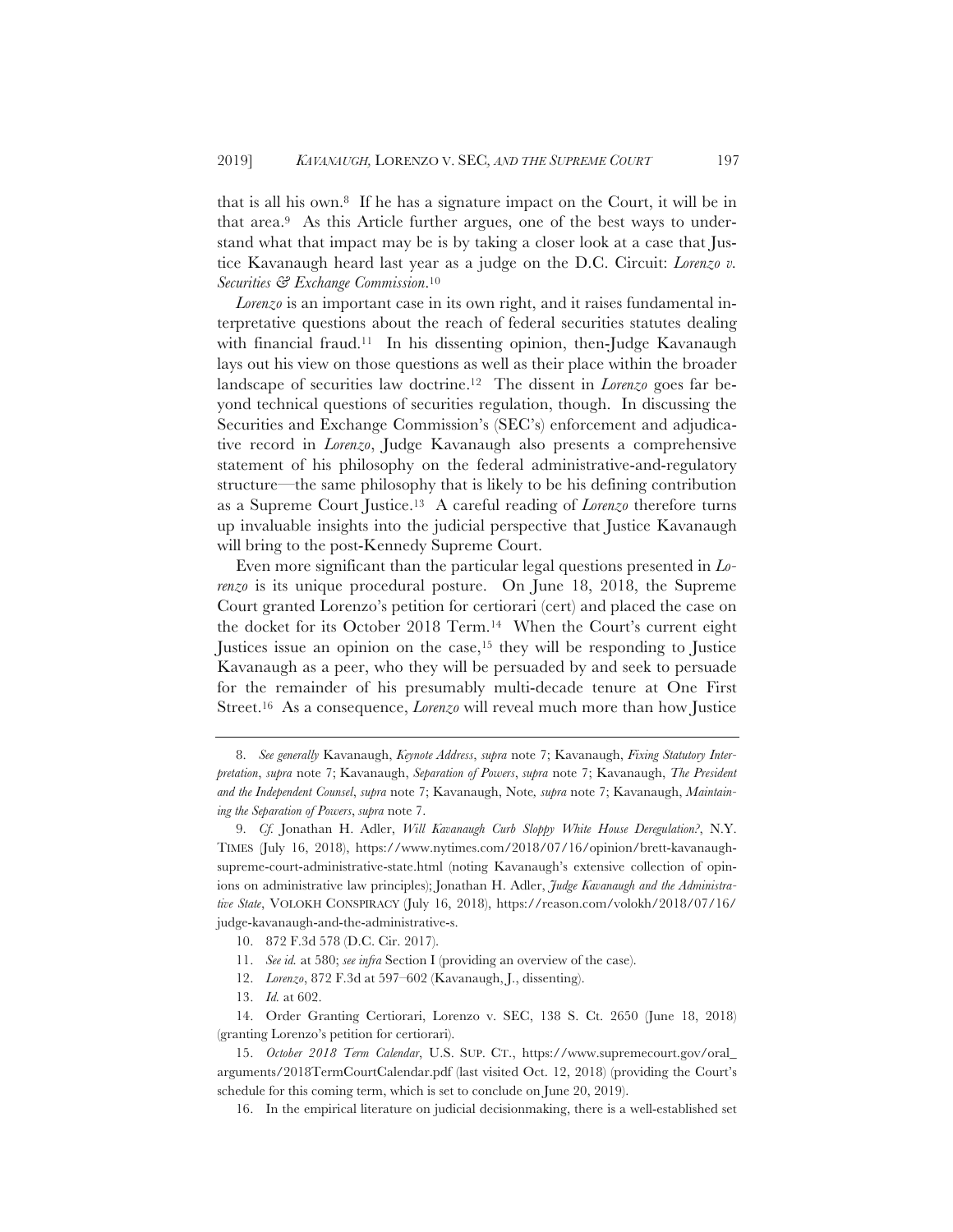Kavanaugh tends to vote, or the fact that his opinions on the D.C. Circuit often receive weighty consideration when reaching the Court. For the other four conservative Justices especially, *Lorenzo* presents an occasion to gauge the Court's receptiveness to Judge Kavanaugh's judicial philosophy on administrative law, the area where he speaks with greatest authority and can be expected to function as a "judicial entrepreneur" who will actively advocate for his preferred vision of the law over the coming years.17

Accordingly, the broader goal of this Article's analysis is to demonstrate how *Lorenzo* functions as a predictive device that reflects the future course of the Court now that Justice Kennedy has been replaced by Justice Kavanaugh. Specifically, it identifies two areas where *Lorenzo* may come to mark a turning point. The first is securities law proper. With respect to the merits of the case itself, *Lorenzo* could force the Court's hand in articulating concrete answers to some foundational yet murky open questions in securities fraud doctrine.18

*Lorenzo* also may operate as a barometer for the future course of the Supreme Court's securities law jurisprudence as a whole. In concluding his dissent, then-Judge Kavanaugh extends his critique of the SEC's specific enforcement practices at issue in *Lorenzo* to make a compelling call for an end to the judicial complacency which has characterized the Court's incremental decisionmaking in securities cases since the appointment of John Roberts as Chief Justice in 2005.19 If the other Justices prove receptive to

17. *Cf.* A.C. Pritchard, *Justice Lewis F. Powell, Jr., and the Counterrevolution in the Federal Securities Laws*, 52 DUKE L.J. 841 (2003) (detailing how Justice Powell exemplified the role of judicial entrepreneur by leveraging his expertise on securities law during his tenure on the Court in the 1970s and 1980s); *see also* Frank B. Cross & Stefanie Lindquist, *Judging the Judges*, 58 DUKE L.J. 1383, 1419–22 (2009) (citing Stephen Choi & Mitu Gulati, *A Tournament of Judges*, 92 CAL. L. REV. 299 (2004)) (discussing two particular judicial styles: the entrepreneur and minimalist) .

18. These include the forms of deceptive conduct that can give rise to a claim for securities fraud, as well as the relationship between primary and secondary (aiding-and-abetting) liability that determines the availability of those claims in SEC enforcement actions and for private investor securities plaintiffs. *See infra* Section I (analyzing the future of securities fraud doctrine and enforcement after *Lorenzo*).

19. Lorenzo v. SEC, 872 F.3d 578, 601 (D.C. Cir. 2017). *See generally* Matthew C. Turk & Karen E. Woody, Leidos *and the Roberts Court's Improvident Securities Law Docket*, 70 STAN. L. REV. ONLINE 89 (2017) (analyzing the Roberts Court's decisionmaking in securities law cas-

of findings on "panel effects" at circuit courts—a phenomenon where one judge's vote is influenced by the composition of his or her colleagues on the same judicial panel or court. Reframed in the jargon of this literature, the question is what panel effect Justice Kavanaugh's will have on the Court now that he has been confirmed. *See generally* Joshua B. Fischman, *Interpreting Circuit Court Voting Patterns: A Social Interactions Framework*, 31 J.L. ECON. & ORG. 808 (2013) (surveying the various theoretical explanations for panel effects); Pauline T. Kim, *Deliberation and Strategy on the United States Court of Appeals: An Empirical Exploration of Panel Effects*, 157 U. PA. L. REV. 1319 (2009) (documenting the extent to which panel effects appear when judges sit on the same court but not on the same case).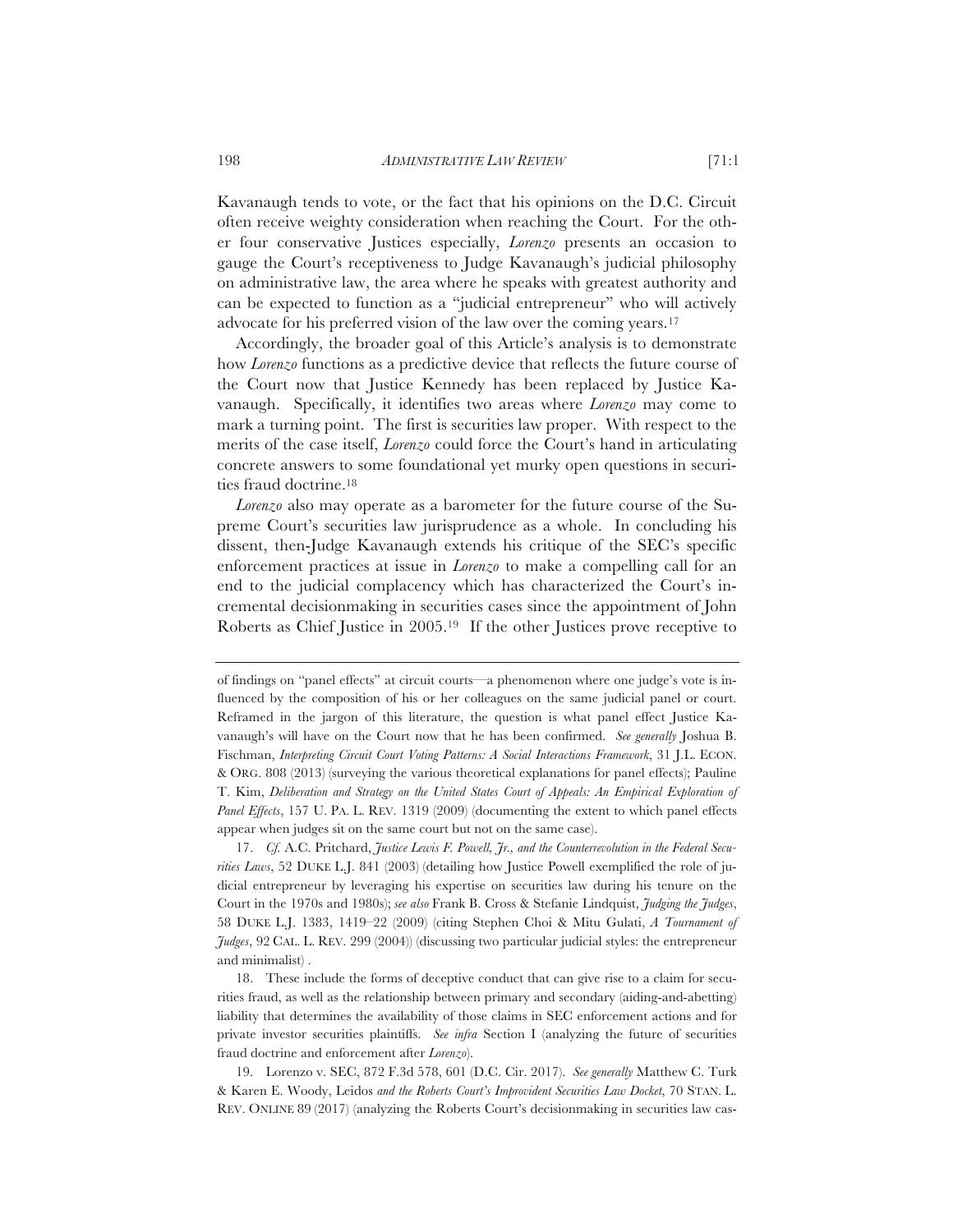that call, *Lorenzo* would lead a return to the more activist mode of judging that defined the "counter-revolution" in Supreme Court securities decisions during the tenure of Justice Powell in the Burger and Rehnquist Court eras.20

The second area where *Lorenzo* may be a leading indicator relates to the dissent's exposition of Judge Kavanaugh's trademark separation-of-powers critique of administrative law. In his opinion, Judge Kavanaugh is openly skeptical of the "agency-centric process"21 that has become the focal point of the modern regulatory state and suggests that it "is in some tension"22 with the judicial prerogatives established under Article III of the U.S. Constitution.23 Once Judge Kavanaugh's critique of agency decisionmaking in those passages is fully unpacked, it becomes clear that the *Lorenzo* dissent has wide-ranging implications which touch on nearly every area of existing administrative law doctrine.

The biggest target in Justice Kavanaugh's crosshairs on administrative law matters is hard to miss. By announcing that the SEC's legal positions in *Lorenzo* "deserve[] judicial repudiation, not judicial deference or respect,"<sup>24</sup> the dissent questions the underlying function of judicial review in the modern administrative state, including its embodiment in the *Chevron*  doctrine.25 Thus, the ultimate legacy of *Lorenzo* as bellwether for the post-Kennedy Supreme Court may be to ring the death knell for the standard theories of judicial deference in administrative law.

The discussion below proceeds as follows: Section II provides case background on *Lorenzo*. Section III analyzes the import of *Lorenzo* for securitiesfraud doctrine and discusses the possible ways in which the Court may resolve those issues with its decision in the case next summer. Section IV explores *Lorenzo* as a possible reorientation of the Court's securities law jurisprudence as a whole. Section V addresses Justice Kavanaugh's *Lorenzo* dissent in relation to his overall theory of administrative law, and its implication for the future of *Chevron* deference. A final section briefly concludes.

#### II. *LORENZO* CASE BACKGROUND

#### *A. Facts*

*Lorenzo* turns on a relatively colorful set of facts, at least as far as securities litigations go. The case centers around two financial professionals, Francis

es).

<sup>20.</sup> *See infra* Section IV.B.1.

<sup>21.</sup> *Lorenzo*, 872 F.3d at 602.

<sup>22.</sup> *Id.*

<sup>23.</sup> *Id.* (referencing the Fifth Amendment Due Process Clause and the Seventh Amendment right to a civil trial).

<sup>24.</sup> *Id.* at 600.

<sup>25.</sup> Chevron, U.S.A., Inc. v. Nat. Res. Def. Council, Inc., 467 U.S. 837 (1984).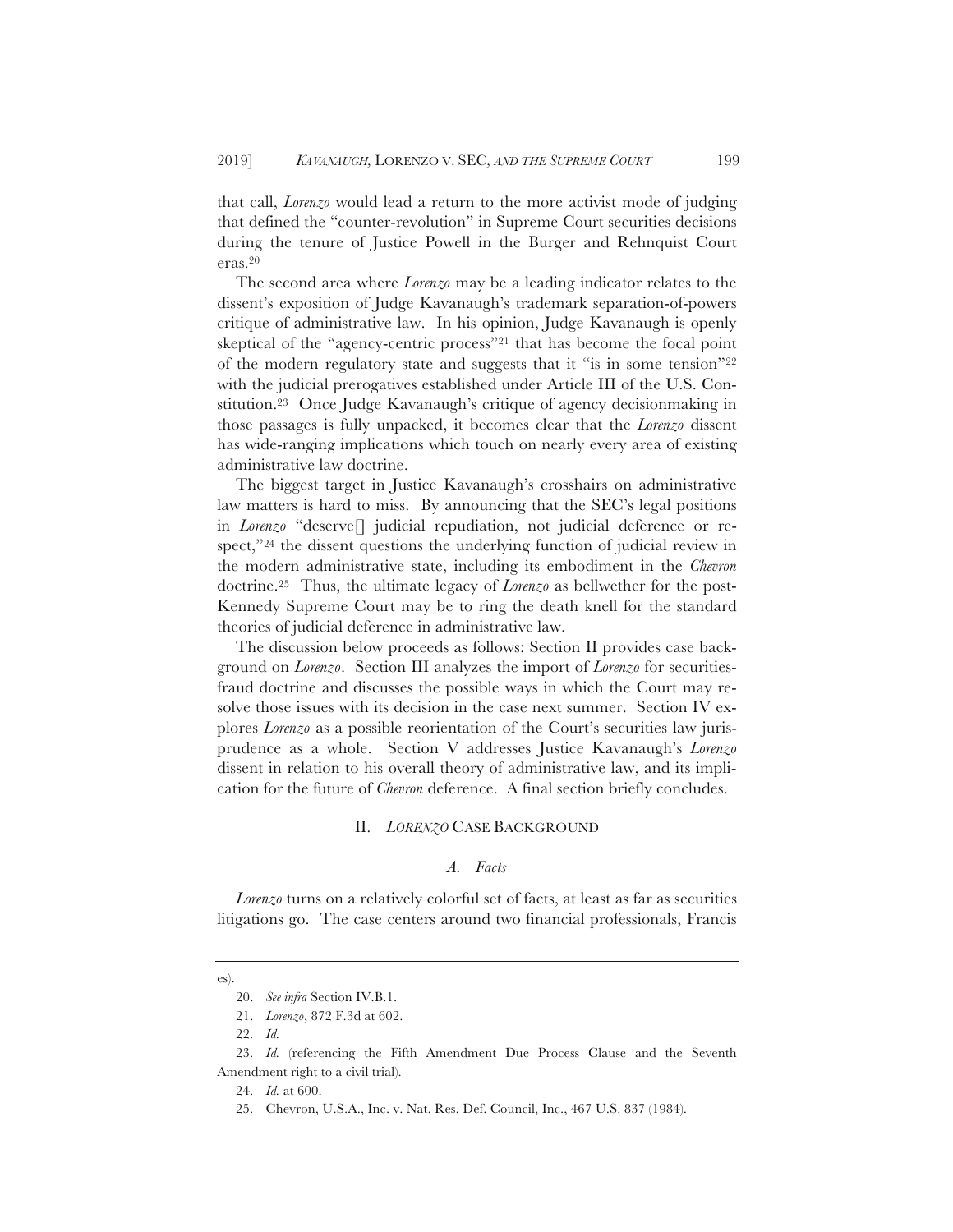V. Lorenzo (Lorenzo) and Gregg Lorenzo, who happen to share the same last name but are unrelated.26 Both Lorenzos worked at Charles Vista, LLC, a registered broker-dealer that Gregg Lorenzo owned and operated after opening the firm in February of 2009.27 Lorenzo worked under Gregg Lorenzo since joining Charles Vista in the summer of 2009, where his formal job title was Director of Investment Banking.28

As Director of Investment Banking, Lorenzo was responsible for managing the account of the Charles Vista's largest client, a renewable energy start-up called Waste2Energy Holdings, Inc. (Waste2Energy).29 Waste2Energy had an interesting business model. The value of the company turned almost entirely on a single piece of intellectual property, which was a technology that it believed could transform "solid waste" (i.e. garbage) into electricity.30 This attempt at modern day alchemy turned out to be about as hard as it sounds. Eventually, Waste2Energy recognized it would never be able to successfully develop the technology, and publicly wrote down the value of its intellectual property (previously estimated to be worth \$10 million) to essentially zero on October 1, 2009.31

Due to its worsening financial condition, Waste2Energy was in need of additional funding and turned to Charles Vista in order to escape financial ruin.32 The plan was for Charles Vista to act as the placement agent for an upcoming debt offering by Waste2Energy, which sought to issue \$15 million worth of convertible debentures (a kind of corporate bond).33 In exchange, Charles Vista would receive twenty percent of the proceeds.34

Lorenzo worked at the direction of his boss Gregg Lorenzo as the point person for Waste2Energy's debt offering. On October 14, 2009, Gregg Lorenzo drafted an email regarding the Waste2Energy bonds and asked Lorenzo to send it to a pair of Charles Vista clients, William Rothe and Vishal Goolcharan.35 Both emails contained the same language concerning finan-

<sup>26.</sup> Gregg C. Lorenzo, Francis V. Lorenzo, and Charles Vista LLC, Exchange Act Release No. 544, 2013 WL 6858820, at \*2 (ALJ Dec. 31, 2013) (initial decision) [hereinafter ALJ Decision].

<sup>27.</sup> Gregg C. Lorenzo, Exchange Act Release No. 9480, 2013 WL 6087352, at \*2 (Nov. 20, 2013) [hereinafter Charles Vista & Gregg Lorenzo SEC Settlement Order].

<sup>28</sup>*.* ALJ Decision, 2013 WL 6858820, at \*2.

<sup>29</sup>*. See id.* at \*1–2; Charles Vista & Gregg Lorenzo SEC Settlement Order, 2013 WL 6087352, at \*2.

<sup>30</sup>*.* ALJ Decision, 2013 WL 6858820, at \*3.

<sup>31.</sup> Waste2Energy announced the write-down in a Form 8-K, released on October 1, 2009. *Id.*

<sup>32.</sup> *Id.*

<sup>33.</sup> *Id.* at \*3 ("In September 2009, W2E was preparing to offer up to \$15 million in 12% convertible debentures, and Charles Vista was the placement agent for this offering.").

<sup>34.</sup> Francis V. Lorenzo, Exchange Release No. 9762, 2015 WL 1927763, at \*3 (Apr. 29, 2015) [hereinafter SEC Commission Decision].

<sup>35.</sup> *Id.* at \*4.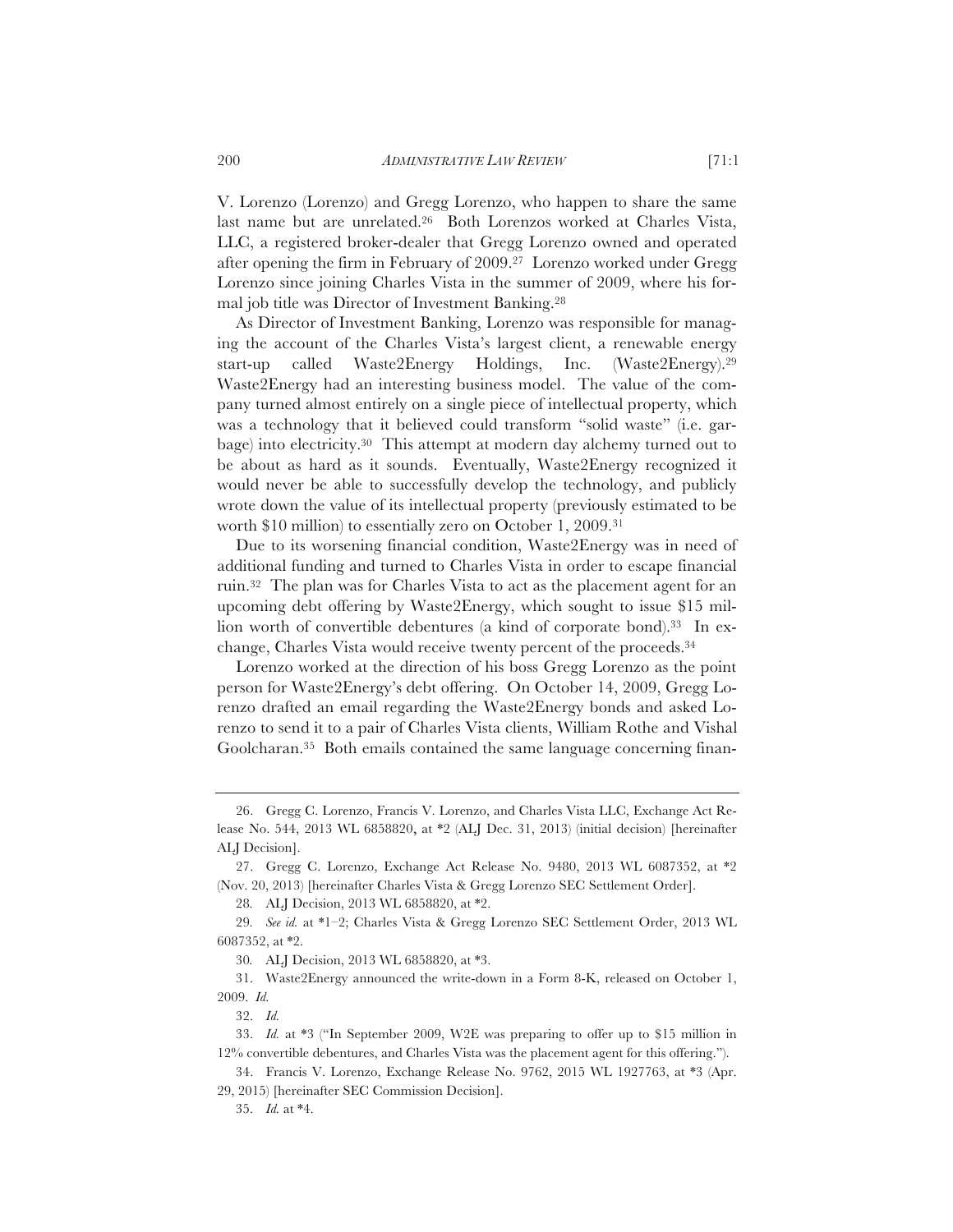cial details of the Waste2Energy debt offering, which we have consolidated here for comparison:

Dear Sir: *At the request of . . . Gregg Lorenzo*, the Investment Banking division of Charles Vista has summarized several key points of the Waste2Engergy Holdings, Inc. Debenture Offering. . . .

There are 3 levels of protection: (I) *The Company has over \$10 mm in confirmed assets*; (II) The Company has purchase orders and LOI's [Letters of Intent] for over \$43 mm in orders; (III) Charles Vista has agreed to raise additional monies to repay these Debenture holders (if necessary).36

The two emails also included text indicating that the recipients should contact Lorenzo with any questions and signed off with a footer that listed Lorenzo's name and title as Vice President of Investment Banking at Charles Vista.37 Lorenzo sent the emails to Rothe and Goolcharan on the same day that Gregg Lorenzo instructed him to do so.<sup>38</sup>

Rothe decided not to invest and may have never opened the email.39 Goolcharan took the Lorenzos up on their offer and purchased \$15,000 worth of Waste2Energy debentures through Charles Vista's brokerage department.40 The fee earned by Lorenzo from the entire affair, which was based on his standard one-percent commission, came to \$150.41

# *B. Lorenzo Before the SEC*

On February 15, 2013, the SEC's enforcement division commenced an action against Gregg Lorenzo, Francis Lorenzo, and Charles Vista based on their involvement with the Waste2Energy debt offering. All three were charged with civil securities fraud in violation of Section 17(a) of the 1933 Securities Act,<sup>42</sup> Section 10(b) of the 1934 Exchange Act,<sup>43</sup> and Rule 10b-

42. 15 U.S.C. § 77q(a) (2012). Section 17 states in relevant part:

<sup>36.</sup> ALJ Decision, 2013 WL 6858820, at \*4 (emphases added).

<sup>37.</sup> *Id.* at \*4.

<sup>38.</sup> *Id.*

<sup>39.</sup> *Id.*

<sup>40</sup>*.* SEC Commission Decision, 2015 WL 1927763, at \*5.

<sup>41.</sup> *Id.* Lorenzo's total take-home pay while working for Charles Vista was not much better. He earned \$120,000 in salary during his tenure, but may have netted closer to \$40,000, because Charles Vista never made good on its promise to reimburse the roughly \$80,000 in business expenses that Lorenzo allegedly accrued during that time. *Id.* at \*2.

It shall be unlawful for any person in the offer or sale of any securities or any securitybased swap agreement by the use of any means or instruments of transportation or communication in interstate commerce or by use of the mails, directly or indirectly— (1) to employ any device, scheme, or artifice to defraud, or

<sup>(2)</sup> to obtain money or property by means of any untrue statement of a material fact or any omission to state a material fact necessary in order to make the statements made, in light of the circumstances under which they were made, not misleading; or (3) to engage in any transaction, practice, or course of business which operates or would operate as a fraud or deceit upon the purchaser.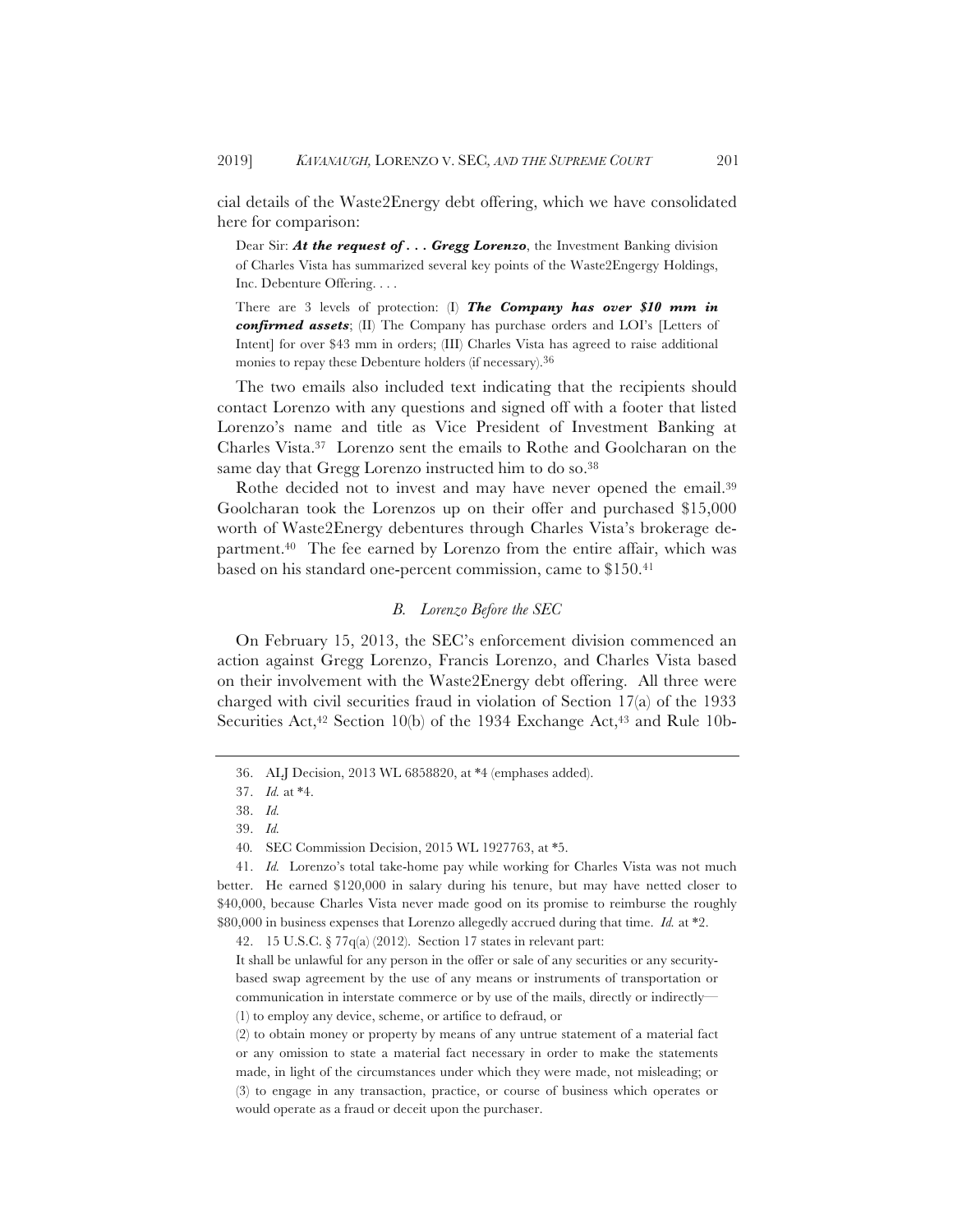5.44 Gregg Lorenzo and Charles Vista entered into a settlement with SEC, which was finalized on November 20, 2013.45 Lorenzo did not settle. The SEC's charges against him were therefore adjudicated within the SEC's administrative courts, first before an Administrative Law Judge (ALJ), and then on appeal to the SEC Board of Commissioners (the SEC Commis $sion$ ).  $46$ 

#### *1. The ALJ Decision*

The ALJ issued an order on December 31, 2013, holding Lorenzo liable on all the SEC's charges.47 In the decision, the ALJ described the falsity of Lorenzo's emails to Rothe and Goolcharan "staggering,"48 and found that he had knowingly sent the statements they contained with "at least a reckless degree of scienter."49

The most notable feature of the ALJ decision, particularly for purposes of the D.C. Circuit's subsequent ruling, was the evidentiary basis for its fact conclusion on the issue of scienter. In considering Lorenzo's charges, the ALJ primarily relied upon testimony that Lorenzo provided during a twoday hearing that was held at the SEC in September of 2013.50 After quoting a number of excerpts from the hearing, the ALJ decision sums up Lorenzo's testimony as suggesting that "Frank Lorenzo sent the emails without even thinking about the contents."51 For the ALJ, such neglect was

*Id.*

*Id.*

<sup>43. 15</sup> U.S.C. § 78j(b). Section 10(b) states in relevant part:

It shall be unlawful for any person, directly or indirectly, by the use of any means or instrumentality of interstate commerce or of the mails, or of any facility of any national securities exchange—

 $\left[ \ldots \right]$ 

<sup>(</sup>b) [t]o use or employ, in connection with the purchase or sale of any security registered on a national securities exchange or any security not so registered, or any securities-based swap agreement any manipulative or deceptive device or contrivance in contravention of such rules and regulations as the [SEC] may prescribe as necessary or appropriate in the public interest or for the protection of investors.

<sup>44. 17</sup> C.F.R. § 240.10b-5 (2018). Rule 10b-5 was promulgated pursuant to Section 10(b) by the SEC in 1942.

<sup>45.</sup> Charles Vista & Gregg Lorenzo SEC Settlement Order, Exchange Act Release No. 9480, 2013 WL 6087352, at \*1 (Nov. 20, 2013).

<sup>46.</sup> *See generally* SEC Commission Decision, 2015 WL 1927763, at \*1; ALJ Decision, Exchange Act Release No. 544, 2013 WL 6858820, at \*1 (ALJ Dec. 31, 2013).

<sup>47.</sup> ALJ Decision, 2013 WL 6858820, at \*5.

<sup>48.</sup> *Id.* at \*7.

<sup>49.</sup> *Id.* at \*8.

<sup>50.</sup> *Id.* at \*1.

<sup>51.</sup> *Id.* at \*5 (Lorenzo testified as follows: "I just didn't give it much thought at the time. My boss asked me to send these e-mails out and I sent them out. . . . The guy owns the firm.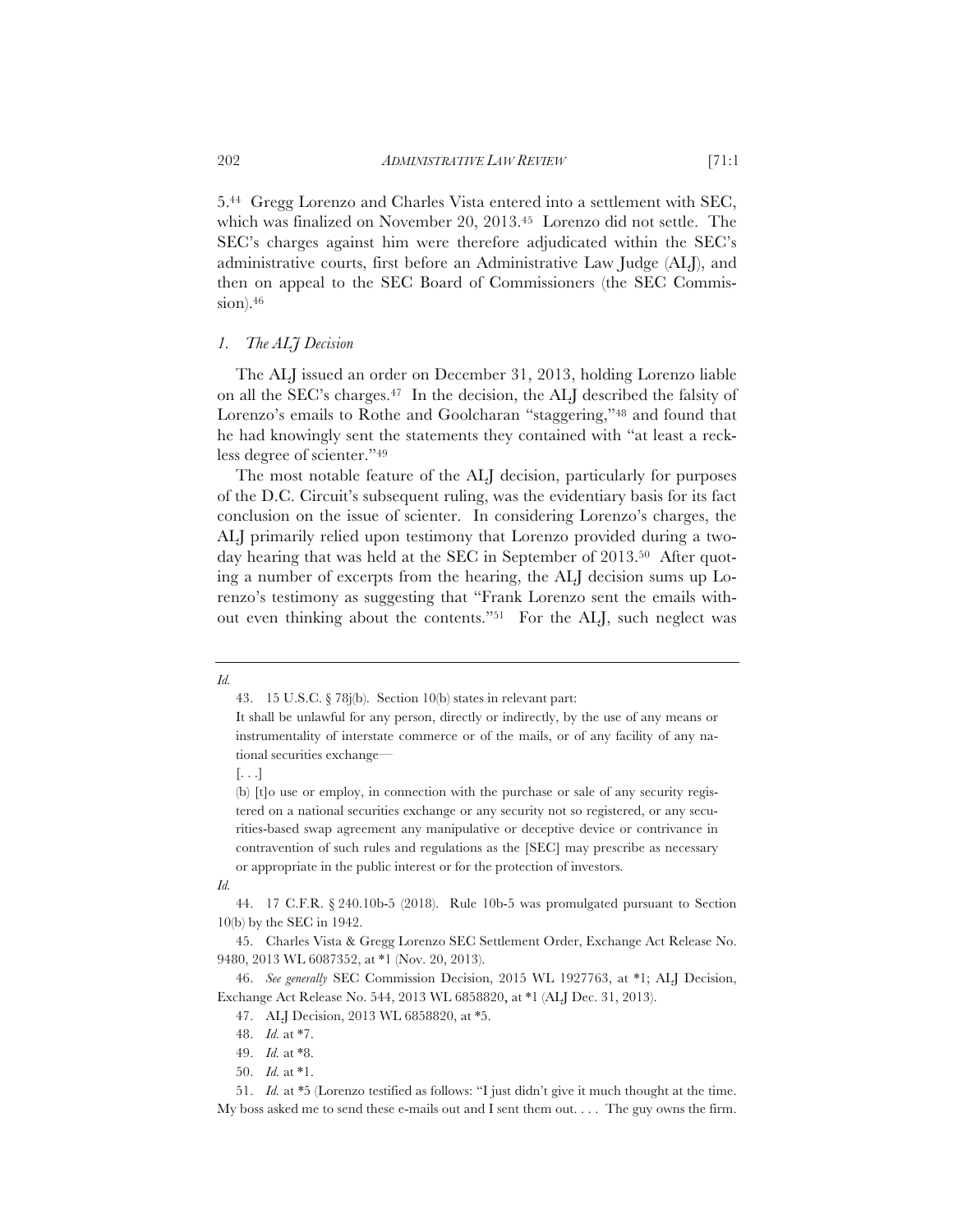sufficiently unjustifiable that it amounted to willful violation of the securities laws: "Had [Lorenzo] taken a minute to read the text, he would have realized that it was false and misleading and that [Waste2Energy] was not worth anything near what was being represented to potential investors."52 Lorenzo's attempts to emphasize his subordinate position within Charles Vista was also to little avail. As the ALJ concluded: "[Lorenzo] cannot escape liability by claiming that Gregg Lorenzo ordered him to send the emails. The fact that Gregg Lorenzo contributed to the misrepresentation does not relieve Frank Lorenzo from responsibility."53

In light of what the ALJ characterized as Lorenzo's "egregious and repeated"54 conduct—which was further "aggravat[ed]" by his "attempt to displace blame onto both Gregg Lorenzo and [Waste2Energy]"55—the ALJ imposed a three-part sanction. Specifically, the decision ordered that Lorenzo: (a) cease-and-desist from committing future violations of the securities laws at issue; (b) pay a \$15,000 civil money penalty; and (c) be subject to a lifetime bar against future participation in the securities industry.56

#### *2. The SEC Commission Decision*

Lorenzo's appeal to the SEC Commission was also to no avail. On April 29, 2015, the Commission issued a decision which upheld the prior ALJ order in full.57 The Commission substantially developed both the factual and legal bases for Lorenzo's liability.

On the question of scienter, the SEC Commission treads through additional portions of Lorenzo's testimony and comes to a conclusion that is notably more adamant than the ALJ.58 Specifically, the Commission's decision concludes that "Lorenzo was well aware that the emails falsely represented crucial facts about [Waste2Energy] and its debenture offering."59 It also goes on to state that Lorenzo's "claim that he nevertheless

56. *See id.* at \*10 (explaining the sanctions imposed on Lorenzo).

57. *See* SEC Commission Decision, Exchange Release No. 9762, 2015 WL 1927763 (Apr. 29, 2015). The SEC Division of Enforcement cross-appealed, requesting that Lorenzo's penalty be raised from \$15,000 to \$100,000, but was not successful either. *See id.* at \*17. The SEC's Commission was in part divided along a 3-2 vote, with Commissioners Gallagher and Piwowar concurring with Chair White and Commissioners Aguilar and Stein on the merits but dissenting with respect to the order of sanctions that placed a lifetime bar on Lorenzo from the securities industry. *Id*.

He just asked me to send out an e-mail for him. I am going to tell him no?") (internal citations omitted).

<sup>52.</sup> *Id.* at \*7 ("[T]he evidence shows that [Lorenzo] was reckless - although he knew that [Waste2Energy] was in terrible financial shape, he sent the emails without thinking.").

<sup>53.</sup> *Id.*

<sup>54.</sup> *Id.* at \*8.

<sup>55.</sup> *Id.*

<sup>58.</sup> *See id.* at \*5–9 (summarizing Lorenzo's testimony).

<sup>59.</sup> *Id.* at \*9.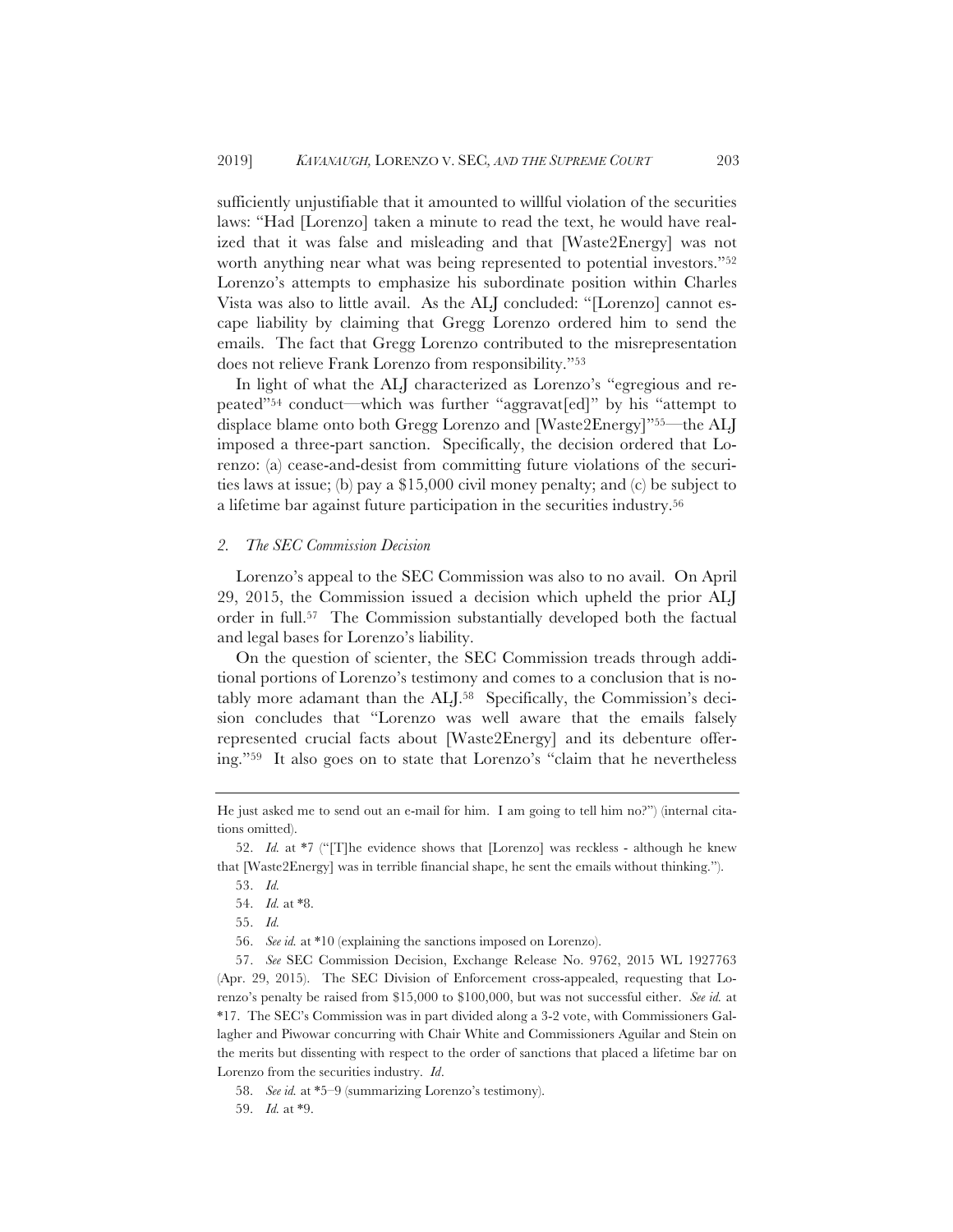'didn't give sending the emails much thought' is therefore implausible,"<sup>60</sup> adding that, "if Lorenzo did send the emails without 'thinking about it one way or the other,' as he claims, such a dismissive attitude . . . would be equally troubling and still constitute acting with extreme recklessness."61

The SEC Commission also elaborated on the legal theory behind Lorenzo's violation of Rule 10b-5. Because Rule 10b-5 sets forth the central prohibition for securities fraud claims generally and also serves as the key legal source for Lorenzo's ultimate appeal to the Supreme Court, its threepart language is worth quoting in full. It provides:

It shall be unlawful for any person, directly or indirectly, by the use of any means or instrumentality of interstate commerce, or of the mails or of any facility of any national securities exchange,

(a) To employ any device, scheme, or artifice to defraud,

(b) To make any untrue statement of a material fact or to omit to state a material fact necessary in order to make the statements made, in the light of the circumstances under which they were made, not misleading, or

 (c) To engage in any act, practice, or course of business which operates or would operate as a fraud or deceit upon any person, in connection with the purchase or sale of any security.62

In applying Rule 10b-5, the Commission determined there are two distinct legal bases for holding Lorenzo liable.

First, the SEC determined that Lorenzo's conduct ran afoul of Rule 10b-5's prohibition on false statements laid out in subsection (b) (known in securities regulation as "misstatements liability"). The lynchpin of the Commission's conclusion on that point was its interpretation of a 2011 Supreme Court case, *Janus Capital Group v. First Derivative Traders*.63 *Janus* held that, with respect to the conduct prohibited under subsection (b), primary liability only applies to the individual or entity who "makes" the misstatement.64 The test for identifying which party has "made" the misleading statement at issue, the *Janus* decision further explained, turns on who exercised "ultimate authority" with respect to the statement, meaning that:

For purposes of Rule 10b-5, the maker of a statement is the person or entity with ultimate authority over the statement, including its content and whether and how to communicate it. Without control, a person or entity can merely suggest what to say, not "make" a statement in its own right. One who prepares or publishes a statement on behalf of another is not its maker.65

In applying *Janus*, the Commission addressed and rejected Lorenzo's ar-

<sup>60.</sup> *Id.*

<sup>61.</sup> *Id.*

<sup>62. 17</sup> C.F.R. § 240.10b-5(a)-(c) (2018).

<sup>63. 564</sup> U.S. 135 (2011).

<sup>64.</sup> *See id.* at 148 (holding that primary liability falls on the "maker" of the misstatement).

<sup>65.</sup> *Id.* at 142.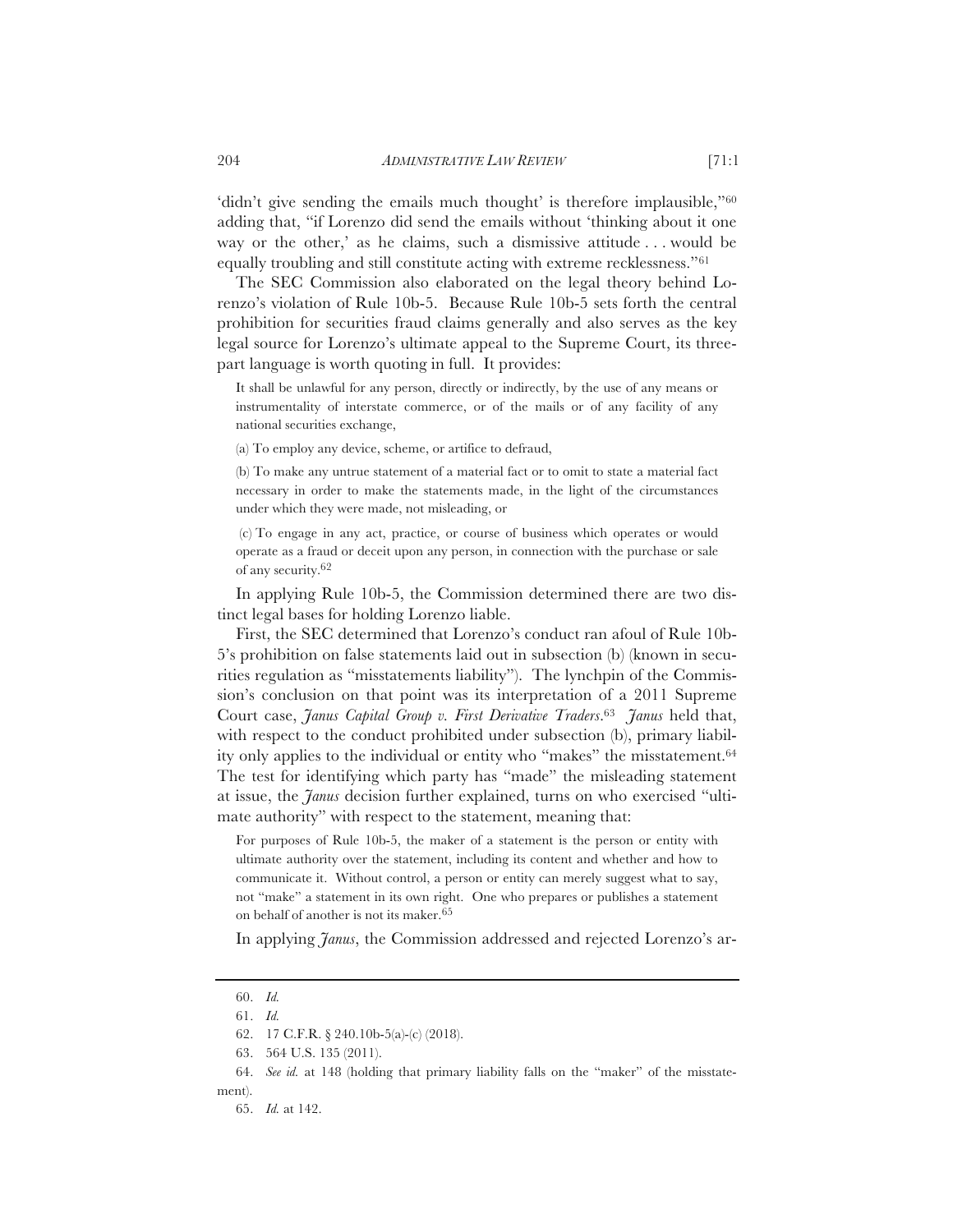gument that he was not the "maker" of the statements in the emails, but rather "merely helped to distribute the statements by sending the email that Gregg Lorenzo drafted."66 The Commission's decision notes that Lorenzo provided "at best" conflicting and ambiguous testimony about his role in drafting the emails.<sup>67</sup> And it goes on to find that Lorenzo was the "maker" of the statements in the two emails he sent because he was "ultimately responsible for the emails' content and dissemination."68

Second, the SEC Commission also determined that Lorenzo's conduct separately constituted a violation of the so-called "scheme liability" prohibition set forth in subsection (a) and (c) of Rule 10b-5, $69$  "[i]ndependently" of whether he could be considered the maker of the misleading statements sent to Rothe and Goolcharan for purposes of misstatement liability under *Janus*.70 In a brief, paragraph-long discussion of the question, the Commission's decision concludes that "Lorenzo's role in producing and sending the emails constituted employing a deceptive 'device,' 'act,' or 'artifice to defraud' for purposes of liability under ... Rule 10b-5(a) and  $(c)$  ...."<sup>71</sup>

Lorenzo extended his time in administrative law court slightly by filing a motion for reconsideration with the SEC, but that motion was denied.72 He then challenged the SEC Commission's April 2015 decision in federal court with an appeal to the D.C. Circuit.

# *C. The D.C. Circuit Opinion*

By a 2-1 vote, the D.C. Circuit issued its decision on Lorenzo's appeal on September 29, 2017.73 The majority opinion, written by Judge Sri Srinivasan and joined by Judge Thomas Griffith, upheld the SEC Commission in part, vacated its order of sanctions on Lorenzo, and remanded the case back to the agency to consider what new penalty would be appropriate in light of its partial reversal.74 In an extensive dissenting opinion, Judge Brett Kavanaugh laid out a number of grounds for why the SEC's decision should have been reversed in full.75

70. *See* SEC Commission Decision, 2015 WL 1927763, at \*11.

71. *Id.*

72. *See* Lorenzo v. SEC, 872 F.3d 578, 582 (D.C. Cir. 2017) (showing that the motion for reconsideration was denied).

74. *See id.* at 578, 580.

75. *See id.* at 600–02 (Kavanaugh, J., dissenting) (explaining why the order should have been vacated by the SEC).

<sup>66.</sup> SEC Commission Decision, 2015 WL 1927763, at \*10.

<sup>67.</sup> *See id.* (noting the ambiguity in the testimony).

<sup>68.</sup> *Id.*

<sup>69.</sup> Scheme liability is discussed in the D.C. Circuit's opinion, and refers to liability under Rule 10b-5(a) and (c) as a result of being involved in a "scheme," rather than liability as a result of being the "maker" of the statement, as defined in Rule 10b-5(b). *See infra* Section I.C and accompanying notes.

<sup>73.</sup> *See id.* at 578.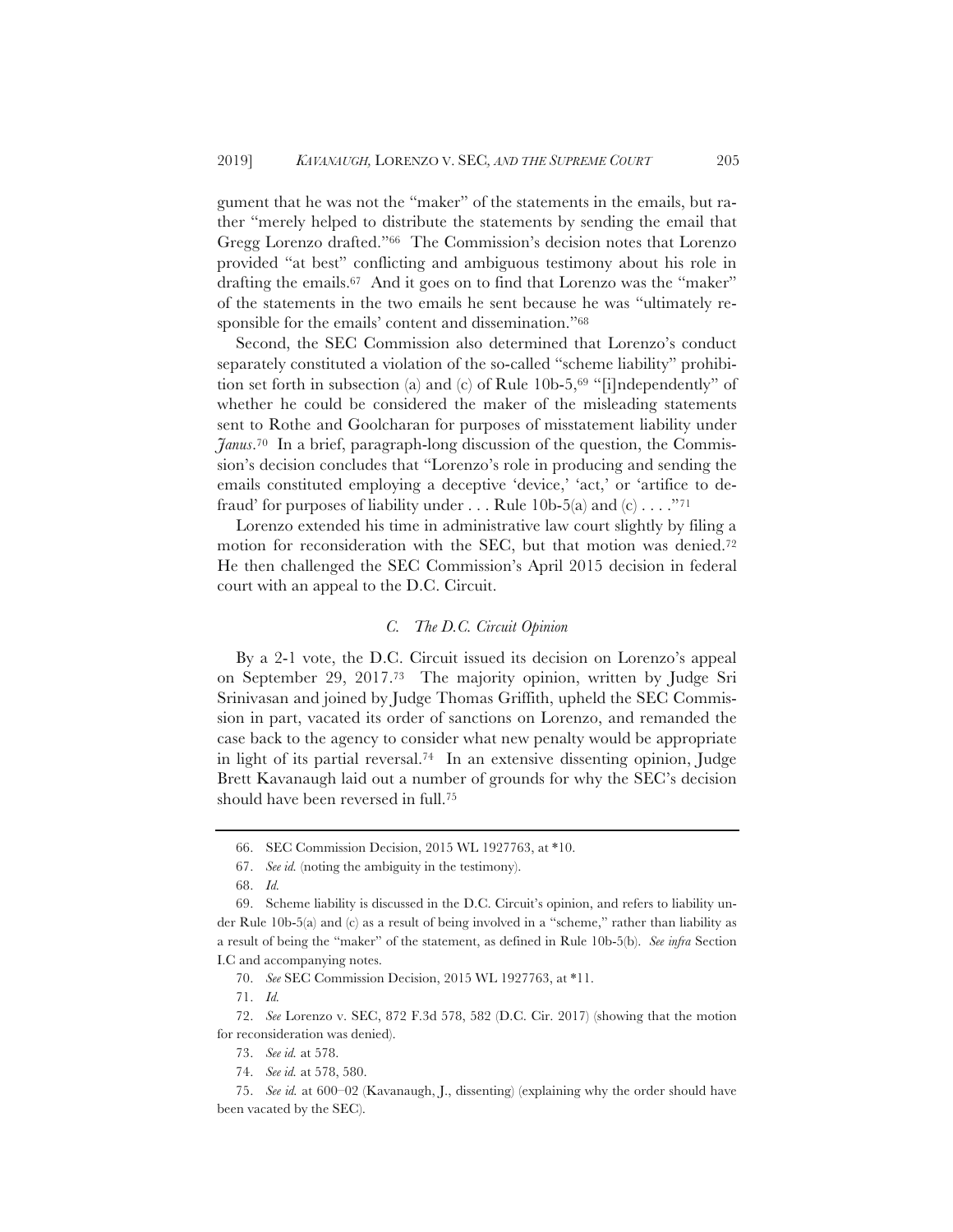Writing for the D.C. Circuit's majority, Judge Srinivasan upheld the SEC Commission's decision with respect to its conclusion that Lorenzo was liable under Section 17, Section 10(b), and the scheme liability provisions in subsections (a) and (c) of Rule 10b-5. The court also affirmed the SEC's finding that Lorenzo had sent the two misleading emails with the requisite scienter for committing securities fraud. On the other hand, the D.C. Circuit determined that the SEC Commission had erred in its conclusion that Lorenzo "made" the statements at issue (per the *Janus* ultimate authority test), and therefore reversed the agency as to Lorenzo's misstatement liability under subsection (b) of Rule 10b-5.

#### *a. Lorenzo's Scienter*

The majority opinion first addressed the factual question of whether Lorenzo had acted with the necessary scienter required for a violation of the three of the securities fraud provisions in the SEC's charges.76

At the outset, Judge Srinivasan explained that the SEC Commission's "factual findings are conclusive if supported by substantial evidence . . . [which] we have repeatedly described . . . as a very deferential" standard.77 The court then proceeded to explain why the SEC's findings on that point were supported by substantial evidence in the record. After observing that Lorenzo's testimony to the SEC included a number of conflicting statements regarding his mental state that are difficult to reconcile with one another, Judge Srinivasan states that "[t]he Commission justifiably credited his more inculpatory rendition of events."78 In response to Lorenzo's procedural objection that the Commission's decision does not develop the factual record with sufficient specificity, Judge Srinivasan once again invokes the deferential posture of the D.C. Circuit's review, explaining that "we 'uphold a decision of less than ideal clarity if the agency's path may be reasonably discerned.'"79 The majority opinion therefore leaves the fact-finding portion of the SEC Commission's decision fully intact.

# *b. Misstatements Liability*

Judge Srinivasan's opinion then turned to the legal issue of Lorenzo's misstatements liability under Rule 10b-5(b), and whether Lorenzo's challenge that he did not "make" the statements in the email as that term is in-

<sup>76.</sup> *See id.* at 582–83 (citing Dolphin & Bradbury, Inc. v. SEC, 512 F.3d 634, 639 (D.C. Cir. 2008)) (setting forth the relevant standard for scienter).

<sup>77.</sup> *Id.* at 583 (internal quotations omitted).

<sup>78.</sup> *Id.* at 584 (stating further that "We perceive no basis for setting aside the Commission's conclusions as unsupported by substantial evidence.").

<sup>79.</sup> *Id.* at 585–86 (quoting Motor Vehicle Mfrs. Ass'n v. State Farm Mut. Auto. Ins. Co., 463 U.S. 29, 43 (1983)).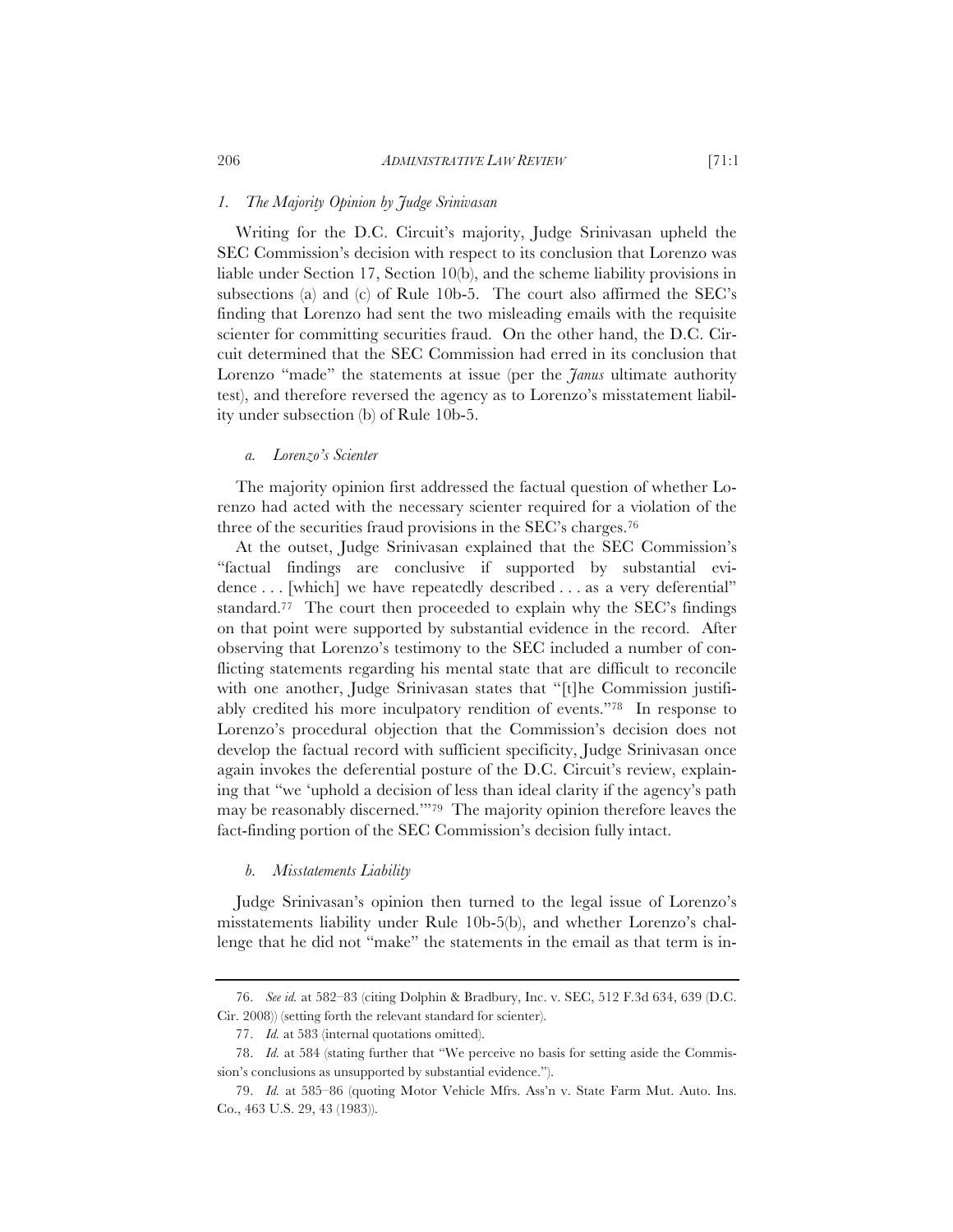terpreted in *Janus*.80 In *Janus,* the Supreme Court held that an investment advisor firm—which had assisted in the preparation of prospectuses that were later issued to investors by a separate mutual fund entity on its own behalf—lacked primary liability under 10b-5(b) because the advisory entity did not itself make the statements therein.81 As applied to the emails that were drafted and sent by Charles Vista, the D.C. Circuit found that Lorenzo played an ancillary role that was analogous to the advisory firm in *Janus*, and that it was the boss, Gregg Lorenzo, who exercised ultimate authority over the receipt of those statements by Rothe and Goolcharan.82

In departing from the SEC's contrary conclusion on this point, the D.C. Circuit emphasized that the Commission Decision relied on a single piece of Lorenzo's testimony, in which he referred to himself as the author of the emails but in a slightly equivocal manner.<sup>83</sup> Against that quasi-admission, Judge Srinivasan's opinion noted the multiple times that Lorenzo consistently testified to having done no more than "cut and paste[]" the email that Gregg Lorenzo drafted and then sending it out, as asked, "at the request of my superior."84 The majority opinion also dismissed the significance which the SEC Commission attached to Lorenzo's name appearing on the emails, explaining that "[t]hat sort of signature line . . . can often exist when one person sends an email that 'publishes a statement on behalf of another.'"85

In summing up its analysis, the D.C. Circuit stated that Gregg Lorenzo had "ultimate authority over the substance and distribution of the emails: Gregg Lorenzo asked Lorenzo to send the emails, supplied the central content, and approved the messages for distribution."86 The D.C. Circuit's reversal of the Commission on this point also motivates the *vacatur* of Lorenzo's sanctions that is announced at the close of its decision. The rationale, as Judge Srinivasan writes, is that the court has "no assurance that the Commission would have imposed the same level of penalties in the absence of its finding of liability for making false statements under Rule  $10b-5(b)$ ."87

<sup>80.</sup> *See id.* at 583–88 (comparing Lorenzo's activities to those in *Janus*).

<sup>81.</sup> *See* Janus Capital Grp., Inc. v. First Derivative Traders, 564 U.S*.* 135, 148 (2011).

<sup>82.</sup> *See Lorenzo*, 872 F.3d at 587 ("[W]e find that Lorenzo was not the 'maker' of the pertinent statements set out in the email messages he sent to potential investors, even viewing the record in the light most favorable to the Commission. . . . We cannot sustain the Commission's conclusion that Lorenzo had 'ultimate authority' over the false statements under *Janus.* Gregg Lorenzo, and not Lorenzo, retained ultimate authority*.*") (internal citations omitted).

<sup>83.</sup> *See id.* (explaining the basis of the SEC decision).

<sup>84.</sup> *Id.*

<sup>85.</sup> *Id.* at 588.

<sup>86.</sup> *Id.* at 587–89 (concluding that the person with ultimate authority "was Gregg Lorenzo, and not (or not also) Lorenzo").

<sup>87.</sup> *Id.* at 595.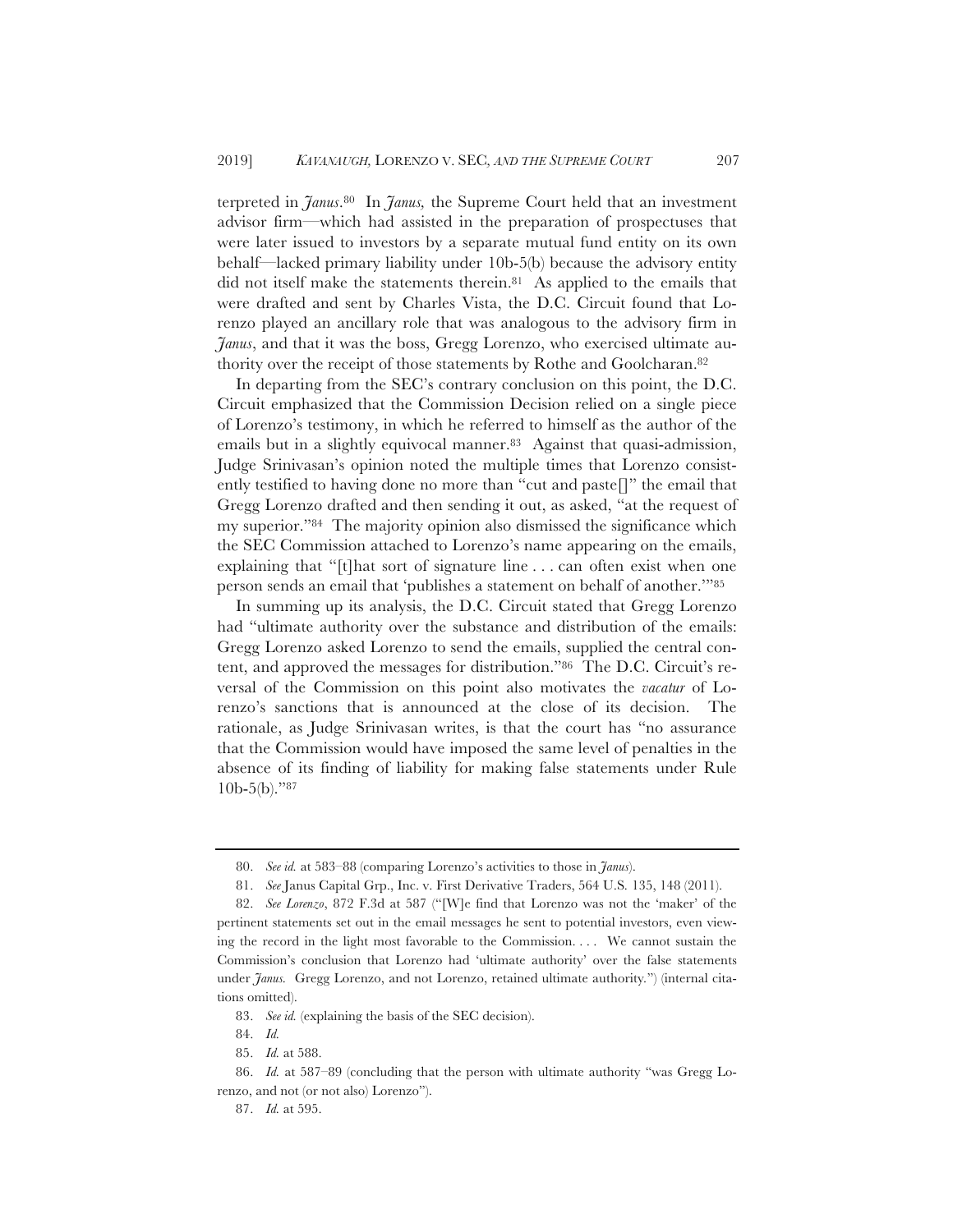#### *c. Scheme Liability*

The final portion of the D.C. Circuit's substantive analysis is an extensive discussion of why the SEC Commission was correct to find Lorenzo liable for perpetrating a deceptive "scheme" under subsections (a) and (c) of Rule 10b-5.88 More specifically, much of that discussion is directed at (rejecting) Lorenzo's contention that—if he did not "make" any misleading statement for purposes of subsection (b), it logically follows that he cannot be liable for participating in a scheme to deceive the Charles Vista clients who received his emails.<sup>89</sup>

In support of its conclusion, Judge Srinivasan's majority opinion argues that, although Lorenzo was not legally the maker of misstatements, he nonetheless played an active role in "producing" and "vouch[ing] for" the emails in the course of "directly" sending and "conveying" them to Waste2Energy's investors.<sup>90</sup> Taking a largely textualist approach that focuses on the plain meaning of the language found in subsections (a) and (c)—which refers to "employing" an "artifice" or "device" and "engaging" in deceptive conduct91—the D.C. Circuit decision states that "Lorenzo's conduct fits comfortably within the ordinary understanding of those terms,"92 which "readily encompass[] [his] actions."93

Judge Srinivasan also counters Lorenzo's argument regarding the broader structure of Rule 10b-5. To that end, the majority opinion stakes out the view that the coverage of subsections relating to misstatements liability and scheme liability "may overlap in certain respects."94 The majority opinion further references a number of lower court opinions which, it argues, stand for the proposition that "securities-fraud allegations involving misstatements can give rise to liability under related provisions even if the conduct in question does not amount to 'making' a statement under *Janus*."95 Judge Srinivasan succinctly explains the nub of the D.C. Circuit's ruling on scheme liability: "[w]e know of no blanket reason . . . to treat the various provisions [of Rule 10b-5] as occupying mutually exclusive territory, such

<sup>88.</sup> *See id.* at 588–95 (explaining why the court agreed with the SEC decision).

<sup>89.</sup> *See id.* at 590 (rejecting any argument that Lorenzo was not the maker of the emails).

<sup>90.</sup> *Id.* at 589–91.

<sup>91.</sup> *See supra* note 62 and accompanying text (quoting the three subsections of Rule 10b-5 in full).

<sup>92.</sup> *Lorenzo*, 872 F.3d at 589.

<sup>93.</sup> *Id.* at 590–91 (distinguishing Lorenzo's conduct from that performed by the advisory firm in *Janus*, along with another recent Supreme Court case, Stoneridge Invest. Partners, LLC v. Scientific-Atlanta, Inc*.*, 552 U.S. 148 (2008)).

<sup>94.</sup> *Id.* at 591 (citing Chadbourne & Parke LLP v. Troice, 571 U.S. 377 (2014)).

<sup>95.</sup> *Id.* at 592 (citing SEC v. Big Apple Consulting USA, Inc., 783 F.3d 786, 795–96 (11th Cir. 2015); SEC v. Monterosso, 756 F.3d 1326, 1334 (11th Cir. 2014); SEC v. Benger, 931 F.Supp.2d 904, 905–06 (N.D. Ill. 2013); SEC v. Familant, 910 F.Supp.2d 83, 93–95 (D.D.C. 2012); SEC v. Stoker, 865 F.Supp.2d 457, 464–65 (S.D.N.Y. 2012)).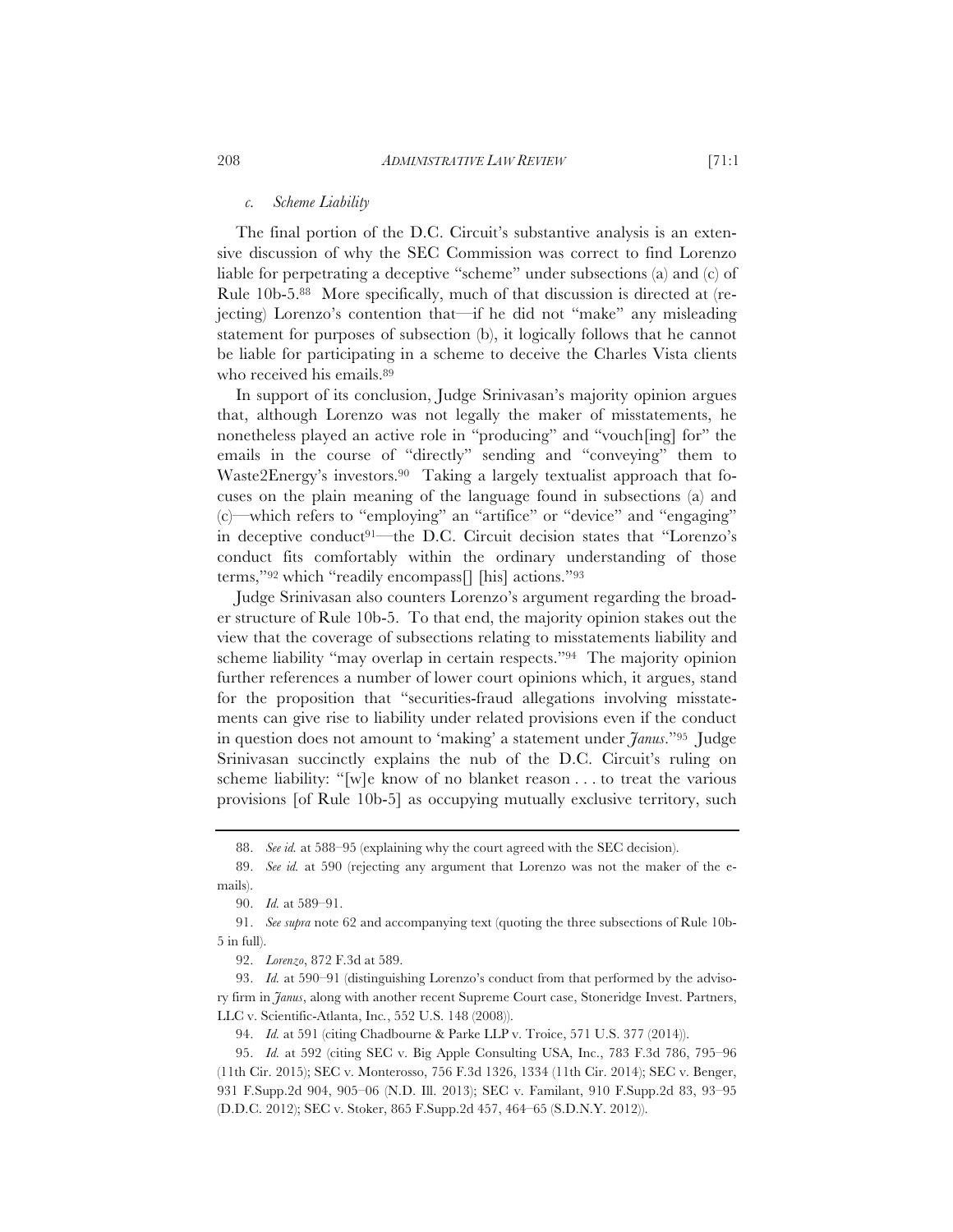that false-statement cases must reside exclusively within the province of Rule 10b-5(b)."96

#### *2. The Dissenting Opinion by Judge Kavanaugh*

Judge Kavanaugh's dissent opens with the rhetorical engine running at full speed. Its headline conclusion: that Lorenzo should not be liable under any of the three subsections of Rule 10b-5 because he merely passed on a message from the boss to the clients.97 Judge Kavanaugh then takes a shot at the excessive severity of Lorenzo's sanction: "According to the SEC . . . in essence forwarding emails after being told to do so by your boss—warrants a *lifetime suspension* from the securities profession, on top of a monetary fine."98 The final target of the dissent's prefatory remarks is the D.C. Circuit's majority decision, which Judge Kavanaugh characterizes as "invoking a standard of deference that, as applied here, seems akin to a standard of 'hold your nose to avoid the stink.'"99

The body of the dissent lays out an extensive line of argument in support of these claims, while also touching on larger themes about the proper relationship between federal courts and administrative adjudication. In literal dramatic fashion, Judge Kavanaugh gives his take on the full procedural history of the case, restating it in the form of a three-act play. "Act 1" of the dissent covers the ALJ decision, "Act 2" discusses the SEC Commission's ruling on Lorenzo's appeal from the ALJ, and "Act 3" turns to the majority opinion of Judge Srinivasan.

#### *a. Act 1: The Administrative Law Judge: "*Mens Rea *101"*

Judge Kavanaugh sets the stage for his drama by declaring that the proceedings before Lorenzo's ALJ were "not your usual trial."100

For starters, the dissent finds it "surprising[]" that the SEC did not adduce testimony from Gregg Lorenzo or anyone else besides Lorenzo at its hearing in September 2013.<sup>101</sup> Judge Kavanaugh then questions the ALJ's interpretation of Lorenzo's testimony to the SEC, stating that "[t]he administrative law judge's factual findings and legal conclusions do not square up."102 According to the dissent, "[t]hose factual findings were very favorable to Lorenzo and should have cleared Lorenzo of any serious wrongdoing under the securities laws. At most, the judge's factual findings may have shown some mild negligence on Lorenzo's part."<sup>103</sup> For Judge Ka-

<sup>96.</sup> *Id.* at 591.

<sup>97.</sup> *See id.* at 596–97 (Kavanaugh, J., dissenting).

<sup>98.</sup> *Id.*

<sup>99.</sup> *Id.* at 597.

<sup>100.</sup> *Id.*

<sup>101.</sup> *Id.*

<sup>102.</sup> *Id.*

<sup>103.</sup> *Id.*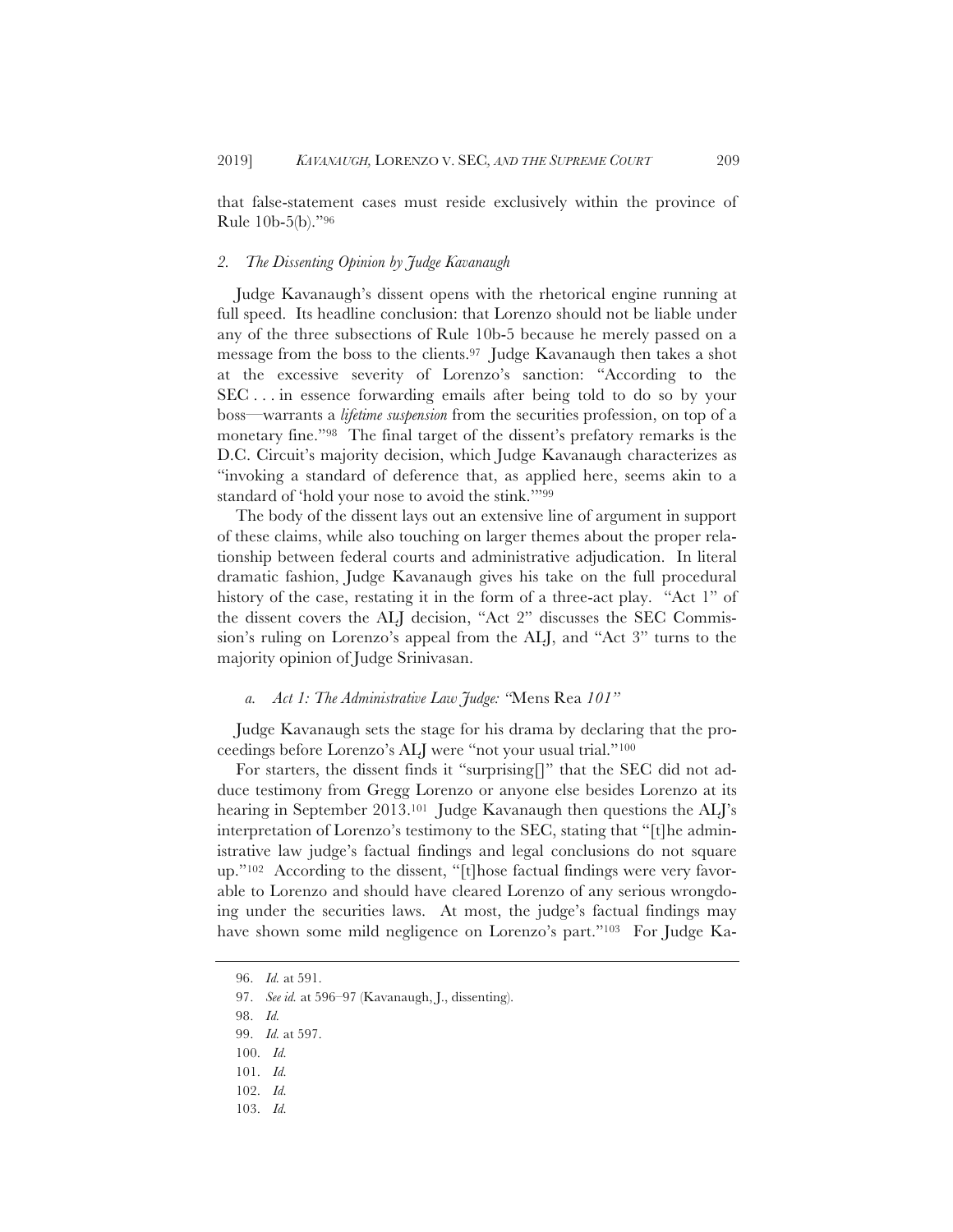vanaugh, there is really only one possible reading of the factual record for purposes of Lorenzo's scienter, calling it "*Mens Rea* 101" that "[i]f Lorenzo did not draft the emails, did not think about the contents of the emails, and sent the emails only at the behest of his boss, it is impossible to find that Lorenzo acted 'willfully.'"104

The dissent does not stop there. "The administrative law judge's decision in this case contravenes basic due process," it states, because "[a] finding that a defendant possessed the requisite *mens rea* is essential to preserving individual liberty."105 And, by failing "*Scienter* 101," "[t]he administrative law judge's opinion in this case did not heed those bedrock *mens rea* principles."106 Act 1 of the dissent closes by concluding that, "[g]iven the judge's pro-Lorenzo findings of fact, a legal conclusion that Lorenzo 'willfully' violated the securities laws makes a hash of the term 'willfully,' and of the deeply rooted principle that punishment must correspond to blameworthiness based on the defendant's *mens rea.*"107 As Act 1 makes apparent, Judge Kavanaugh sees much more hanging in the balance with Lorenzo's appeal than the technical niceties of securities law doctrine.

### *b. Act 2: The SEC Commission: "So Much For A Fair Trial"*

The tone set in Act 1 does not let up for the remainder of the dissent. "Fast forward to the Securities and Exchange Commission," begins Act 2.108 "Surely the Commission would realize that the administrative law judge's factual findings did not support the judge's legal conclusions and sanctions?"109 Judge Kavanaugh's answer to his own question immediately follows:

And indeed, the Commission did come to that realization. But instead of vacating the order against Lorenzo, the Commission did something quite different and quite remarkable. In a Houdini-like move, the Commission rewrote the administrative law judge's factual findings to make those factual findings correspond to the legal conclusion that Lorenzo was guilty and deserving of a lifetime suspension.<sup>110</sup>

The Commission's rewrite of the ALJ's factual conclusions was unwarranted, according to the dissent, because the ALJ "reached those conclusions only after hearing Lorenzo testify and assessing his credibility in person."111 Given the ALJ's closer proximity to the factual record, it was especially troubling that the Commission "simply swept the judge's factual

<sup>104.</sup> *Id.*

<sup>105.</sup> *Id.* at 598 (citing Morissette v. United States, 342 U.S. 246 (1952)) (emphasis added).

<sup>106.</sup> *Id.* (emphasis added).

<sup>107.</sup> *Id.* (emphasis added).

<sup>108.</sup> *Id.*

<sup>109.</sup> *Id.*

<sup>110.</sup> *Id.*

<sup>111.</sup> *Id.*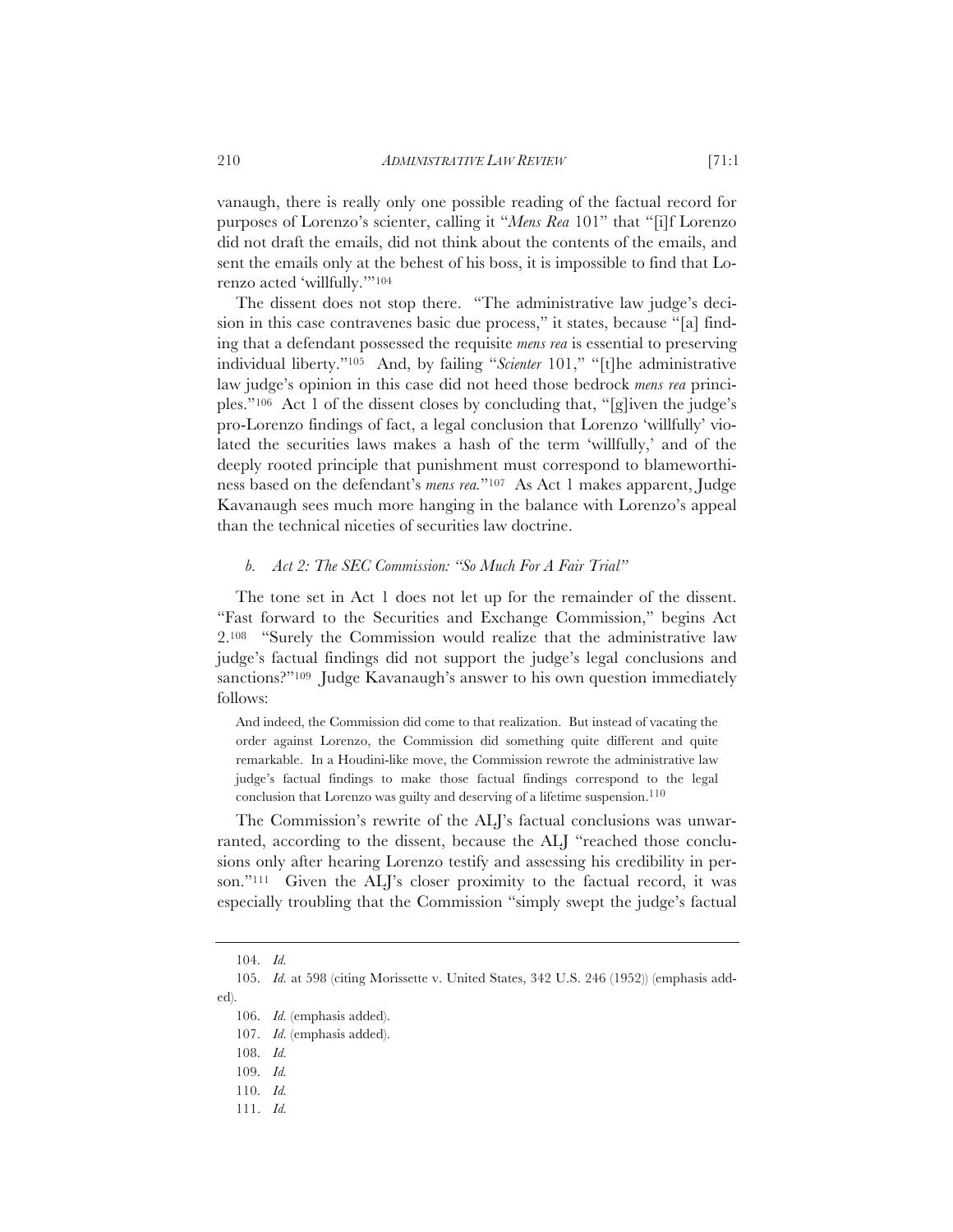and credibility findings under the rug."112

The dissent's stinging final assessment of the Commission's performance on the question of Lorenzo's scienter is also worthy of a quotation in full. As Judge Kavanaugh writes:

The Commission's handiwork in this case is its own debacle. Faced with inconvenient factual findings that would make it hard to uphold the sanctions against Lorenzo, the Commission—without hearing any testimony—simply manufactured a new assessment of Lorenzo's credibility and rewrote the judge's factual findings.<sup>113</sup>

The closing remark for Act 2: "So much for a fair trial."114

*c. Act 3: The Majority Opinion: Falling for the SEC's "Legal Jujitsu"* 

Act 3 opens peaceably enough. "Fast forward to this Court. To its credit . . . the majority opinion . . . vacates the grossly excessive lifetime suspension of Lorenzo and sends the case back to the SEC for reconsideration of the appropriate penalties. So far, so good."115 Then things quickly take a more critical turn. The dissent identifies two separate grounds for its disagreement with Judge Srinivasan's majority opinion.

First, Judge Kavanaugh parts ways with the majority's ruling on the question of scienter. The main critique here is that the "majority opinion does not heed the administrative law judge's factual conclusions," and instead "relies on the SEC's alternative facts, which the SEC devised on its own without hearing from any witnesses."116 This represents a mistaken application of administrative law doctrine, the dissent argues, because "an agency does not have carte blanche to rewrite an administrative law judge's factual determinations. Rather, an agency must act reasonably when it disregards an administrative law judge's factual findings."117 The D.C. Circuit's decision therefore conflicts with what Judge Kavanaugh describes as a black-letter law principle on this point, since "the SEC had no reasonable basis to run roughshod over the administrative law judge's findings of fact and credibility assessments."118 In an allusion to the "very deferential" standard of review adopted by Judge Srinivasan's majority opinion, the dissent's rebuttal on scienter closes by stating in pointed fashion that the SEC's exercise of discretion in that respect "deserves judicial repudiation, not ju-

118. *Id.* at 600.

<sup>112.</sup> *Id.*

<sup>113.</sup> *Id.* at 598–99.

<sup>114.</sup> *Id.* at 599.

<sup>115.</sup> *Id.*

<sup>116.</sup> *Id.*

<sup>117.</sup> *Id.* at 599–600 (citing RONALD M. LEVIN & JEFFREY S. LUBBERS*,* ADMINISTRATIVE LAW AND PROCESS: IN A NUTSHELL 101 (6th ed. 2017)) (explaining that "here is the key principle that speaks directly to this case: 'When the case turns on eyewitness testimony . . . the initial decision should be given considerable weight: the ALJ was able to observe the demeanor of the witnesses and assess their credibility and veracity first hand.'").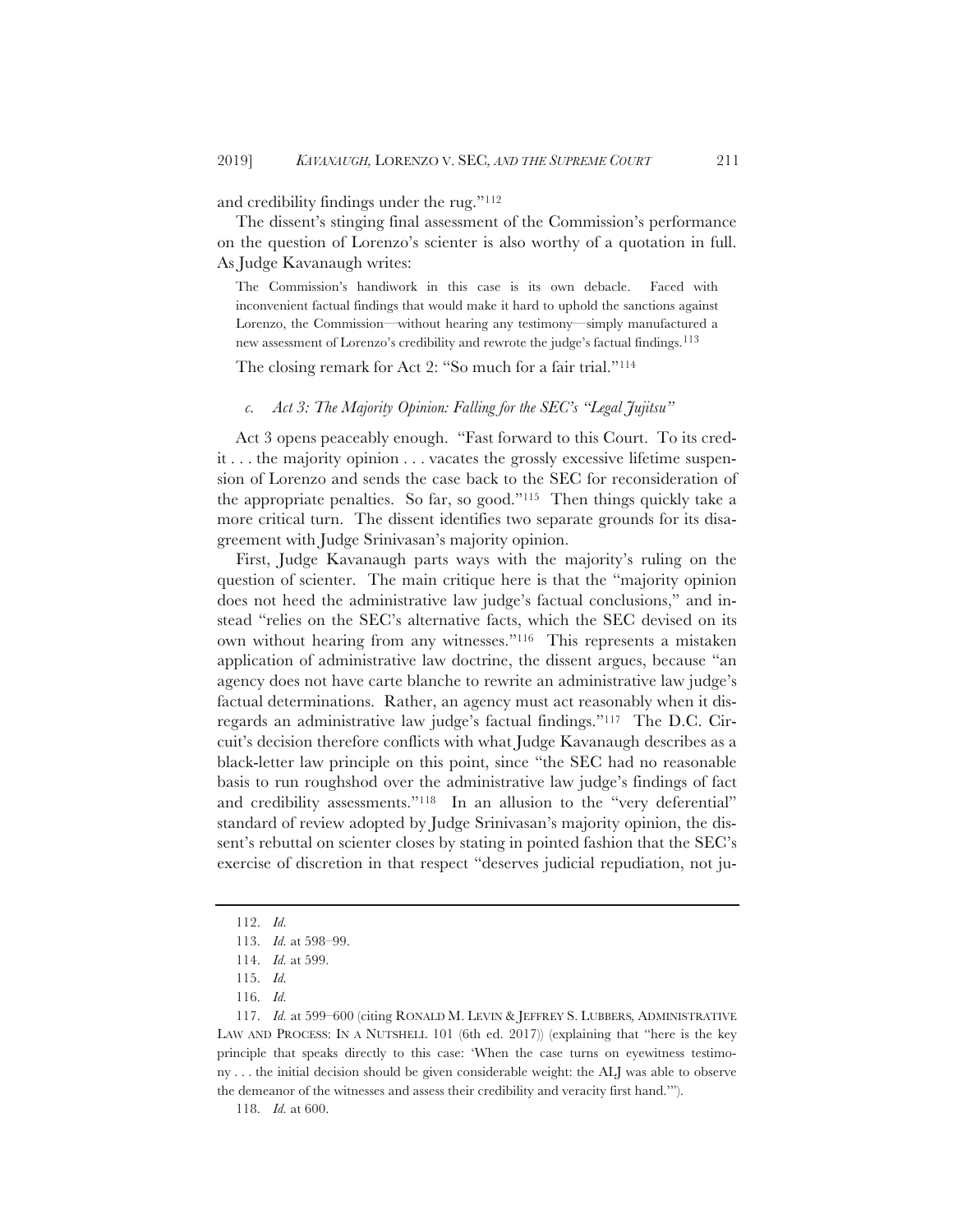dicial deference or respect."119

Second, the dissent disagrees with the majority opinion's application of the scheme liability provisions in Rule 10b-5. Judge Kavanaugh asserts that the D.C. Circuit's decision "creates a circuit split by holding that mere misstatements, standing alone, may constitute the basis for so-called scheme liability."<sup>120</sup> The consensus among other circuit courts of appeals, as understood in the dissent, is that "scheme liability must be based on conduct that goes beyond a defendant's role in preparing misstatements or omissions made by others."<sup>121</sup> Requiring that such conduct takes place is important, Judge Kavanaugh writes, because "[o]therwise, the SEC would be able to evade the important statutory distinction between primary and secondary (aiding and abetting) liability."122

Moving beyond the immediate misapplication of Rule 10b-5 that Judge Kavanaugh sees in the majority opinion, the dissent goes on to place a large part of the blame for that alleged legal error at the feet of the SEC. In fact, the dissent argues that *Lorenzo* is but the latest attempt of the SEC to distort the coherence of securities regulation jurisprudence on a more or less wholesale basis. The complete bill of particulars is this:

The distinction between primary and secondary liability matters, particularly for private securities lawsuits. For decades, however, the SEC has tried to erase that distinction so as to expand the scope of primary liability under the securities laws. For decades, the Supreme Court has pushed back hard against the SEC's attempts to unilaterally rewrite the law. . . . Still undeterred in the wake of that body of Supreme Court precedent, the SEC has continued to push the envelope and has tried to circumvent those Supreme Court decisions. . . . I agree with the other courts that have rejected the SEC's persistent efforts to end-run the Supreme Court. I therefore respectfully disagree with the majority opinion $[.]^{123}$ 

Thus, from a bigger picture perspective on the scheme liability issue in *Lorenzo*, Judge Kavanaugh's dissent paints the D.C. Circuit as an unwitting victim of SEC's trademark "kind of legal jujitsu."124

Judge Kavanaugh's final point concerns a critique about administrative adjudication in general, and is emblematic of his overall theory about the administrative state.125 He acknowledges that the agency-centric process is in tension with the due process clause and the right to a jury trial.126 He

<sup>119.</sup> *Id.* at 599–600.

<sup>120.</sup> *Id.* at 600.

<sup>121.</sup> *Id.* at 600–01 (citing Pub. Pension Fund Grp. v. KV Pharm. Co., 679 F.3d 972, 987 (8th Cir. 2012); WPP Luxembourg Gamma Three Sarl v. Spot Runner, Inc., 655 F.3d 1039, 1057 (9th Cir. 2011); Lentell v. Merrill Lynch & Co., 396 F.3d 161, 177 (2d Cir. 2005)).

<sup>122.</sup> *Id.* at 601.

<sup>123.</sup> *Id.* (internal citations omitted).

<sup>124.</sup> *Id.*

<sup>125.</sup> *See infra* Section I.C.2.

<sup>126.</sup> *Lorenzo*, 872 F.3d at 602.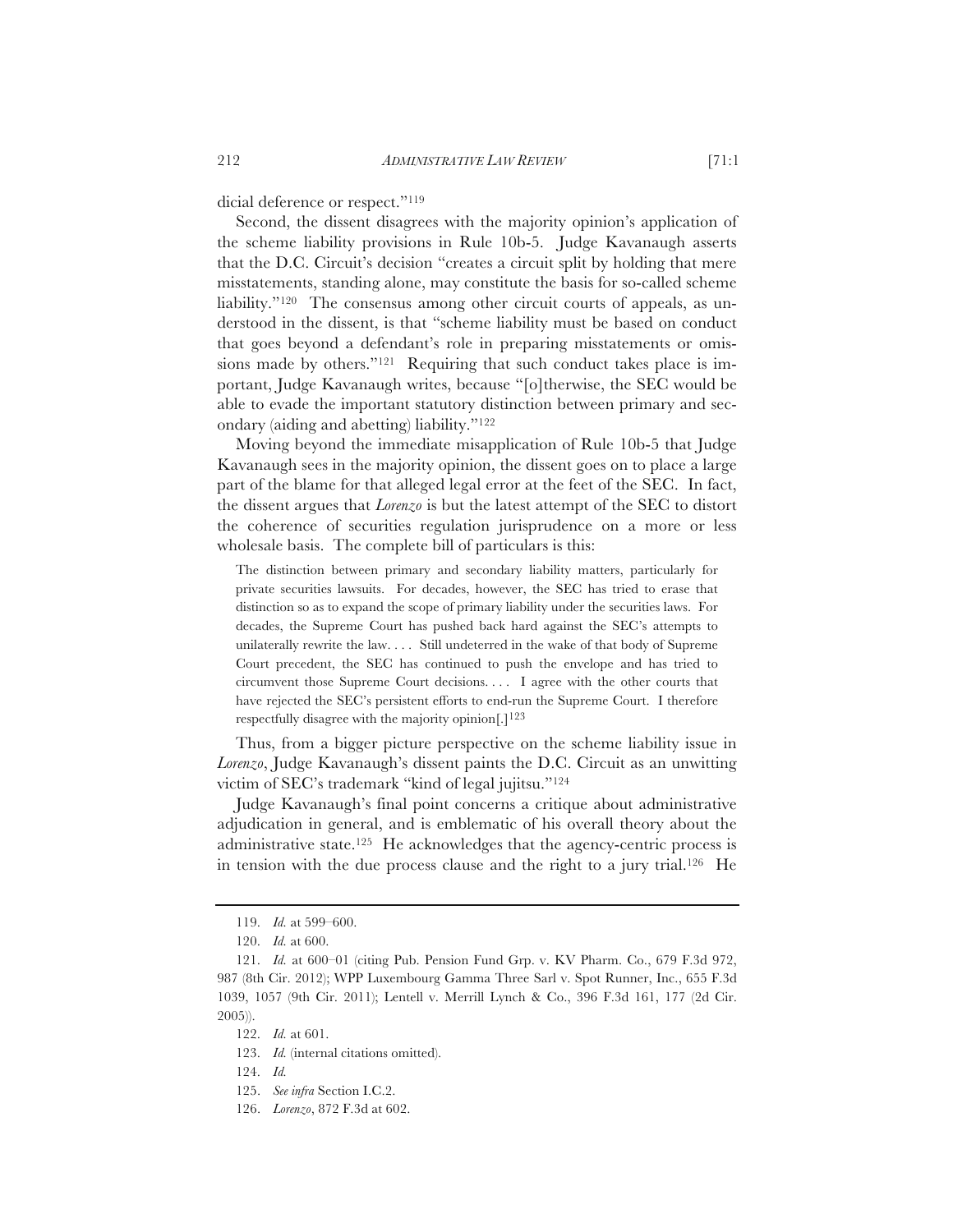writes, "[t]hat tension is exacerbated when, as here, the agency's political appointees—without hearing from any witnesses—disregard an administrative law judge's factual findings."127 Because of this structural setup, Judge Kavanaugh asserts, Lorenzo, though he may not "tug at the judicial heartstrings" nevertheless did not receive a fair process. 128

\*\*\*

Judge Kavanaugh's presentation of his dissent in the mold of a tragic drama may appear to be a bit over-stylized for a judicial opinion. But it is also revealing of his overall attitude toward the case. As the dissenting opinion clearly reflects, this is not merely a series of objections about obscure matters of securities regulation doctrine. Instead, it would be fair to say that Judge Kavanaugh views *Lorenzo* as a familiar, worrying tale of judicial abdication (Act 3) in the face of bureaucratic malfeasance (Acts 1 & 2). The dramatic format is his vehicle for telling the tale. As will be shown, that narrative is not specific to the idiosyncratic facts of *Lorenzo*. Rather, Judge Kavanaugh's rebuke of the ALJ process, the SEC, and the majority opinion in his dissent is a microcosm of his signature critique of the current state of the law as a whole.<sup>129</sup>

#### III. SECURITIES FRAUD UNDER RULE 10B-5 AFTER *LORENZO*

In order to avoid sitting in judgment of his own lower court decision, Justice Kavanaugh formally recused himself from the case on October 19. Thus, an initial curiosity of *Lorenzo* arises from the obvious procedural complications that an eight-Justice vote entails.

More substantively, another interesting aspect of the case is that it may be resolved on any number of grounds, and it is far from clear at this point which of those the Court will choose. Perhaps the most straightforward option is to simply uphold the D.C. Circuit's decision in full, according to the same rationale as was articulated in Judge Srinivasan's majority opinion. But a wide menu of plausible alternative rulings remains, many of which are previewed in the multi-pronged critique served up in Judge Kavanaugh's dissent. As detailed below, the various alternate grounds for resolving *Lorenzo* which appear in that dissent fall along a spectrum, from relatively narrow to aggressive and sweeping. The future of securities fraud doctrine under Rule 10b-5 hinges on whether any of those theories are well-received by the other eight Justices at the Court.

This Section analyzes the road to a Supreme Court decision in *Lorenzo* and the case's broader significance for the law of securities fraud. Part A reviews arguments that the parties have thus far presented to the Court in

<sup>127.</sup> *Id.*

<sup>128.</sup> *Id.*

<sup>129.</sup> *See infra* Section I.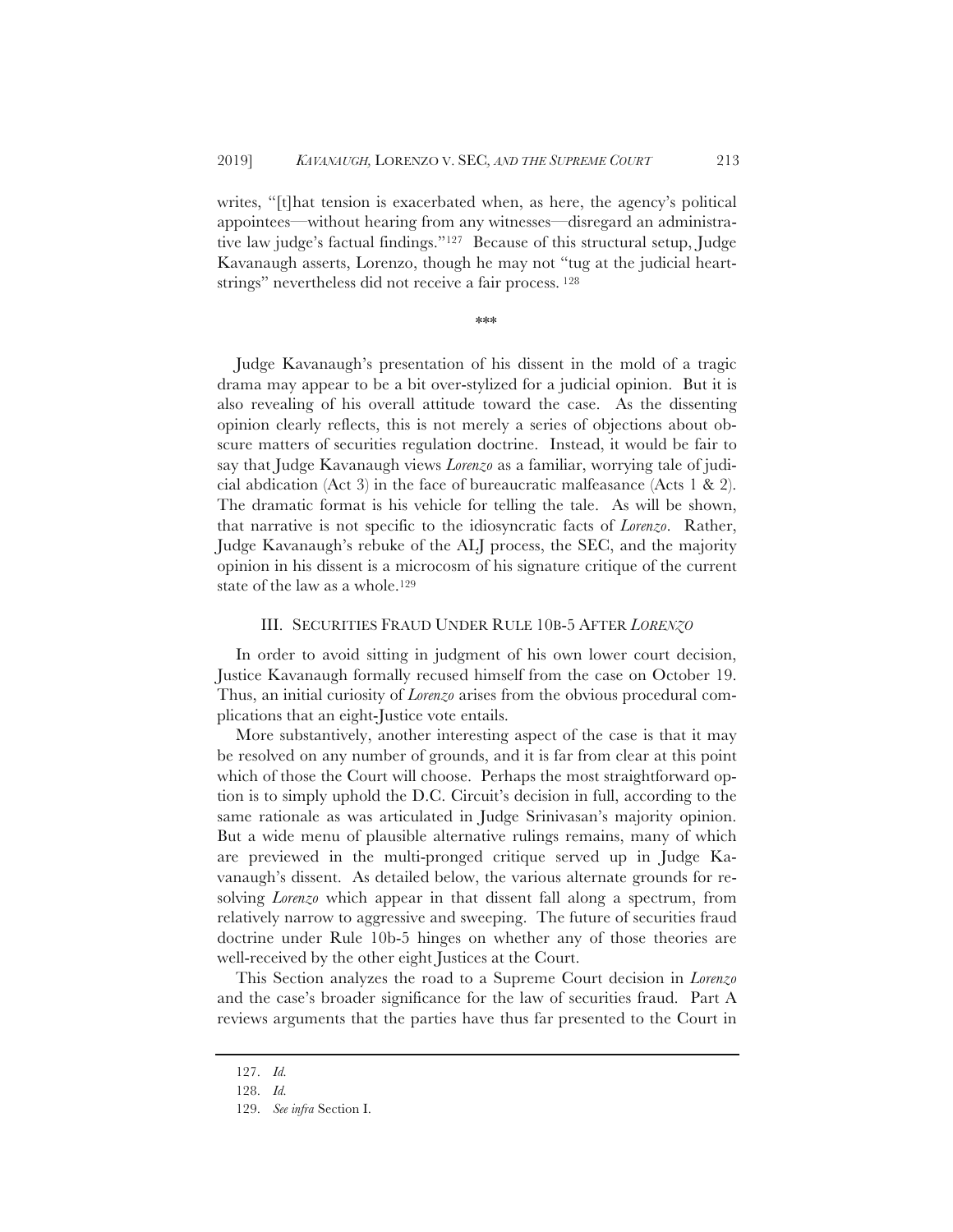their briefing on Lorenzo's *Petition for a Writ of Certiorari* (Cert Petition). Part B surveys the possible legal theories that the Court may rely upon in order to resolve the case. Part C closes with some speculation as to what the outcome of *Lorenzo* may be when the Court issues its decision in 2019.

#### *A. The Parties' Briefing to the Supreme Court*

One of the best indicators of the path that the Court may take in resolving *Lorenzo* can be found in the parties' own briefings of the case to the Justices, particularly Lorenzo's Cert Petition.130 Presumably, the Court selected the case from its vast pool of annual cert petitions because at least four of the Justices found one of the legal questions presented in that briefing to be compelling.131 A review of those briefs is therefore a key entry point for identifying the parameters of debate when the case is heard by the Court.

Lorenzo's opening brief in support of his petition to the Court frames the legal question on appeal in the following terms:

The question presented is whether a misstatement claim that does not meet the elements set forth in *Janus* can be repackaged and pursued as a fraudulent scheme claim. The Circuits have split 3-2 on this question. The Second, Eighth and Ninth Circuits have held that a misstatement alone cannot be the basis of a fraudulent scheme claim, while the DC Circuit and the Eleventh Circuit have held that a misstatement standing alone can be the basis of a fraudulent scheme claim.<sup>132</sup>

Although this language highlights the presence of a circuit split, Lorenzo's petition is more about the split within the D.C. Circuit in his case, between Judge Srinivasan's majority opinion and Judge Kavanaugh's dissent. In fact, the Cert Petition references Judge Kavanaugh, or otherwise cites to his dissent, on no less than seventeen occasions.133 As its extensive reliance on that dissent makes clear, the grounds for petitioning the Supreme Court are essentially one and the same as the grounds for reversing the SEC Commission, which Judge Kavanaugh laid out in the court of appeals.

Lorenzo's briefing first repeats Judge Kavanaugh's contention that the D.C. Circuit erred in finding Lorenzo's conduct satisfied the standard for

<sup>130.</sup> *See generally* Petition for a Writ of Certiorari, Lorenzo v. SEC, No. 17-1077 (U.S. Jan. 26, 2018) [hereinafter Cert. Pet.]; Brief for Respondent in Opposition, *Lorenzo,* No. 17- 1077 (U.S. May 2, 2018) [hereinafter SEC Cert. Opp.]; Reply Brief for Petitioner in Support of Petition for a Writ of Certiorari, *Lorenzo,* No. 17-1077 (U.S. May 23, 2018) [hereinafter Lorenzo Reply iso Cert. Pet.].

<sup>131.</sup> *See* Adam Bonica, Adam Chilton, & Maya Sen, The "Odd Party Out" Theory of Certiorari 4–9 (Oct. 19, 2018) (unpublished paper) (on file with authors), https://www.law. umich.edu/centersandprograms/lawandeconomics/workshops/Documents/Paper%209.% 20Adam%20Chilton.%20The%20%27Odd%20Party%20Out%27%20Theory%20of%20 Certiorari.pdf (providing a survey of common explanations for what motivates the Court's cert decisions).

<sup>132.</sup> Cert. Pet., *supra* note 130, at i*.*

<sup>133.</sup> *Id.* at 5, 5 n.1, 9 (twice), 10 (twice), 11 (four times), 12 (five times), 13, & 28.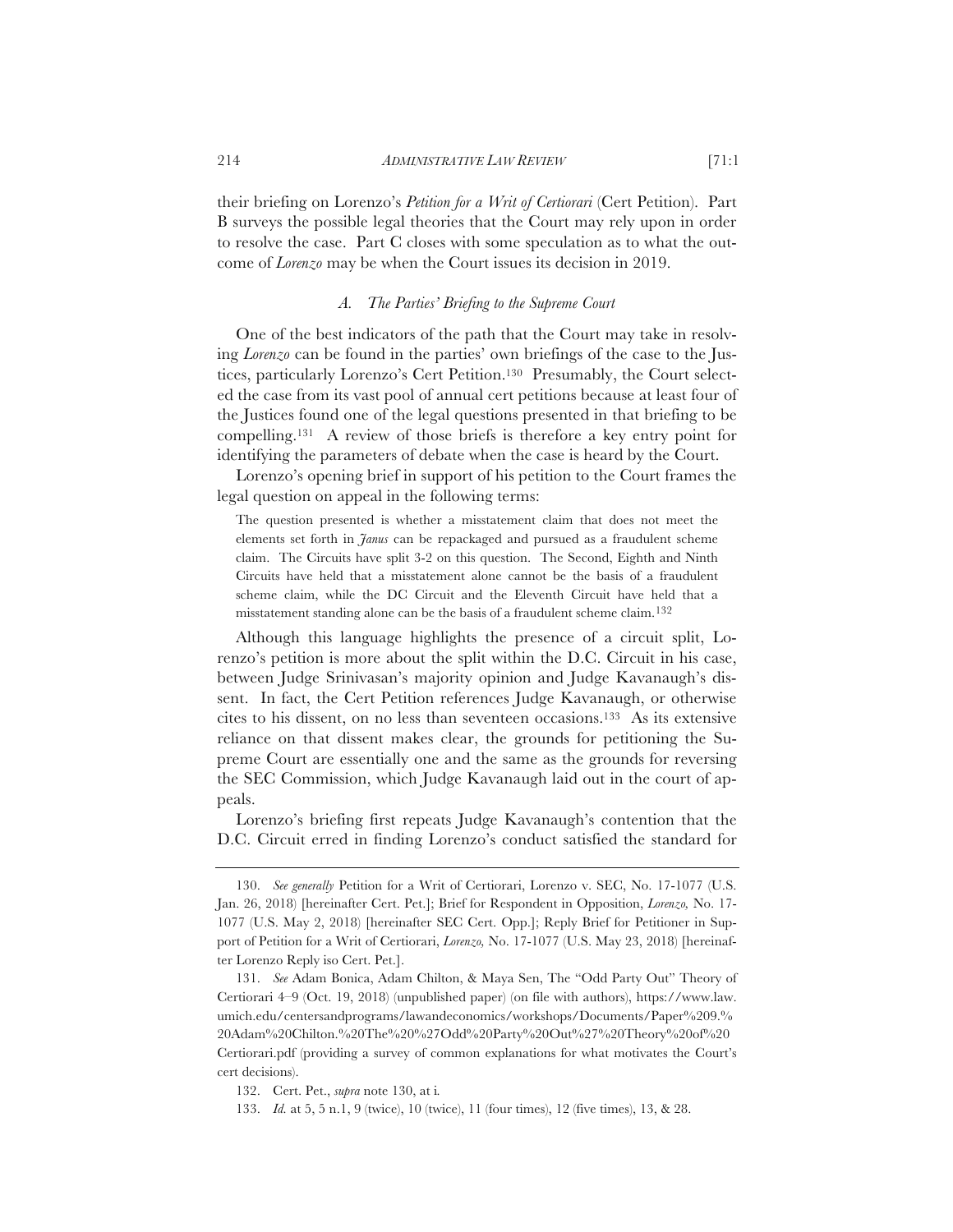scheme liability under Rule 10b-5(a) and (c).134 The Cert Petition further argues that the scope of scheme liability for securities fraud is an important question for the Court to address more generally by expanding on the assertion, proposed in Judge Kavanaugh's dissent, that there is a split among the circuit court of appeals on this point.135 According to Lorenzo, one side of that split consists a "majority view," espoused by the Second, Eight, and Ninth Circuit, which holds that scheme liability requires conduct beyond the mere making of misstatements that would otherwise trigger liability under Rule 10b-5(b).136 On the other side is a "minority view," embraced by both the Eleventh Circuit and, after Judge Srinivasan's opinion, the D.C. Circuit.137 Lorenzo's briefing also picks up on the claim in Judge Kavanaugh's dissent that his treatment within the agency adjudicatory system was so procedurally flawed that it violated his due process rights.138 Finally, the Cert Petition closes by suggesting that the SEC would be standing on much firmer legal ground had it chosen to charge him for aiding and abetting the frauds of Charles Vista under Section 20(e) of the Exchange Act, rather than pursuing a theory of primary liability under Rule 10b-5.139

The SEC's opposition briefing to the Court closely tracks the rationale provided in Judge Srinivasan's majority opinion.140 On the question of scienter, it focuses on Lorenzo's ambiguous testimony to the ALJ, and argues that he later "disavowed" the more exculpatory aspects of those statements in his appellate briefing to the D.C. Circuit.141 The SEC defends the view

137. *Id.* at 20–21 (citing SEC v. Big Apple Consulting USA, Inc., 783 F.3d 786 (11th Cir. 2015); SEC v. Monterosso, 756 F.3d 1326, 1334 (11th Cir. 2014)).

138. *See* Lorenzo Reply iso Cert. Pet., *supra* note 130, at 7–8 (citing *Lorenzo* and quoting dissenting opinion of Judge Kavanaugh).

139. Cert. Pet., *supra* note 130, at 27–28 ("While Lorenzo would have factual defenses to an SEC action for aiding and abetting, such a claim would not have raised any of the problematic legal questions that are the subject of this petition.").

<sup>134.</sup> *Id.* at 23–32 (claiming that "[t]he DC Circuit's [d]ecision is [w]rong").

<sup>135.</sup> *Id.* at 13–14 (alleging a circuit split); *id.* at 21–23 (explaining why that circuit split is a significant source of confusion for the lower courts and arguing that Lorenzo's case presents "an ideal vehicle to resolve the circuit split").

<sup>136.</sup> *Id.* at 17–20 (citing Lentell v. Merrill Lynch & Co., 396 F.3d 161, 177 (2d Cir. 2005); SEC v. Kelley, 817 F. Supp. 2d 340, 343–44 (S.D.N.Y. 2011); WPP Luxembourg Gamma Three Sarl v. Spot Runner, Inc., 655 F.3d 1039 (9th Cir. 2011); Desai v. Deutsche Bank Sec., Ltd., 573 F.3d 931, 939 (9th Cir. 2009)).

<sup>140.</sup> SEC Cert. Opp., *supra* note 130, at i ("Question Presented: Whether, in an enforcement proceeding brought by the Securities and Exchange Commission, a person who knowingly disseminates false or misleading statements in connection with a securities transaction can be found to have violated Section  $17(a)(1)$  of the Securities Act of 1933, 15 U.S.C.  $77q(a)(1)$  (2006); Section 10(b) of the Securities Exchange Act of 1934, 15 U.S.C. 78j(b) (2006); and Rule 10b-5(a) and (c), 17 C.F.R. 240.10b-5(a) and (c), even if the person does not 'make' false or misleading statements for purposes of Rule 10b-5(b), 17 C.F.R. 240.10b- $5(b).$ ").

<sup>141.</sup> *See id.* at 15–16.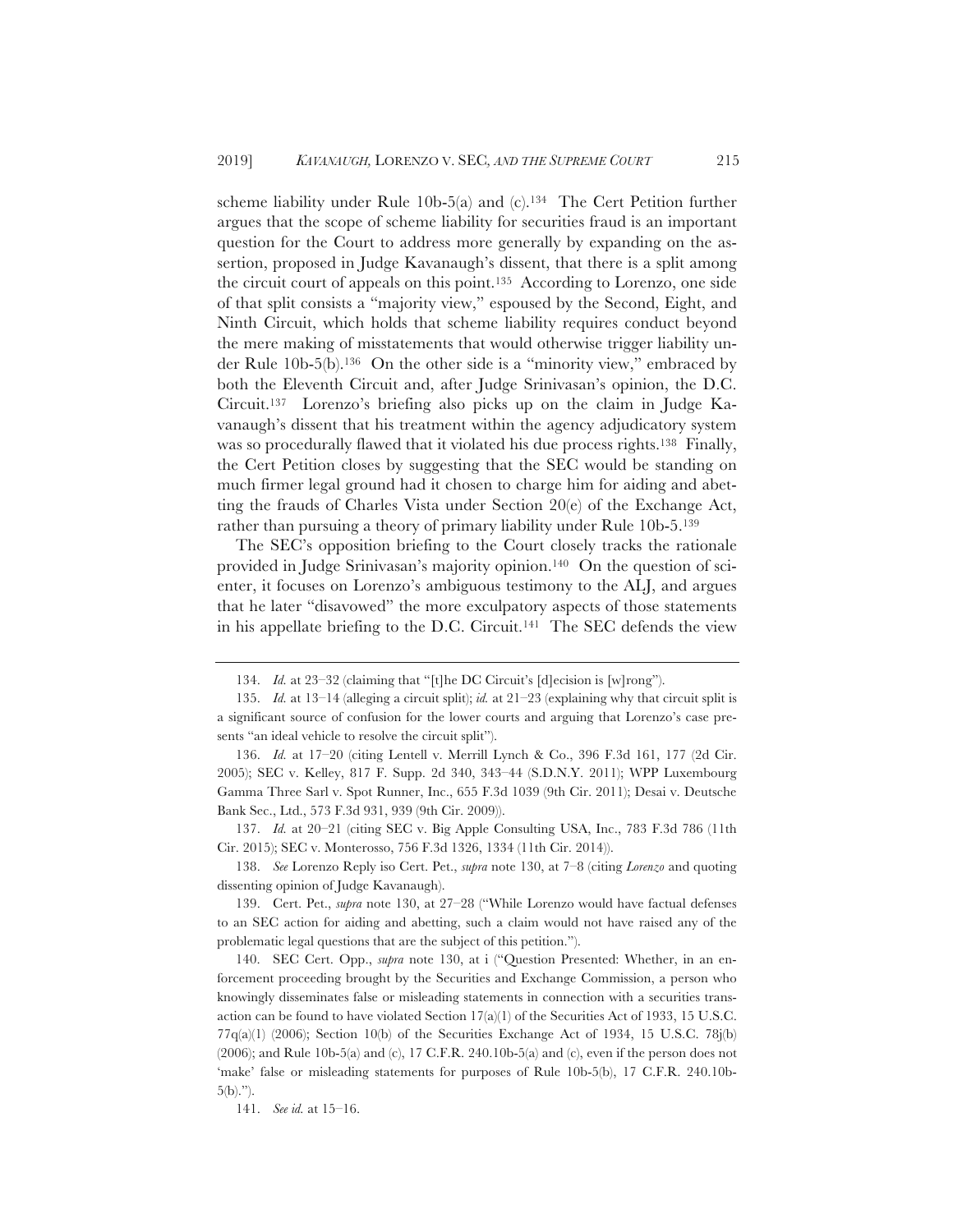that the D.C. Circuit's decision does not undermine the Court's opinion in *Janus*, as Lorenzo claims, but rather is entirely consistent with the holding in that case.142 The heart of the SEC's argument, however, is that the D.C. Circuit got the relationship between scheme and misstatement liability right. In doing so, it follows Judge Srinivasan's conclusion that Lorenzo's conduct "fits comfortably within the ordinary understanding" of Rule 10b-5, and further explains why a finding of liability is supported by the background history and purpose of the rule's prohibition on securities fraud.143 A final theme of the SEC's briefing is to emphasize the overlap between the three subsections of Rule 10b-5 and to provide further support for Judge Srinivasan's point that those provisions do not occupy "mutually exclusive territory."144

The SEC's briefing also presents a number of arguments to the effect that, aside from the merits of *Lorenzo*, the case is a poor vehicle for courts to weigh in with its interpretation of Rule 10b-5. First, the SEC argues that, regardless of how the scienter issue should be decided, it is a minor, factspecific question that does not warrant the Court's review.145 Second, the SEC claims that the circuit split which Lorenzo's petition attempts to draw out is either non-existent or greatly overstated.146 Third, the SEC pushes back on the Cert Petition's assertion that the D.C. Circuit's *Lorenzo* decision "will open the door to private suits"—by identifying a number of heightened procedural hurdles that apply to private securities plaintiffs which seek to plead a claim under Rule 10b-5.147 Lastly, the SEC claims that the

147. *Id.* at 16–19 (explaining that these include heightened pleading standards set forth in the Private Securities Litigation Act of 1995 (PSLRA), along with additional elements that private litigants must plead in order to state a claim, such as reliance and loss causation); *see*

<sup>142.</sup> *Id.* at 13–14 (discussing *Janus*).

<sup>143.</sup> *See id.* at 9 (citing Lorenzo v. SEC, 872 F.3d 578, 589 (D.C. Cir. 2017)). The brief also cites several Supreme Court cases that note that the plain meaning of Rule 10b-5's text controls its interpretation and that the history and purpose of Rule 10b-5 favors a broad interpretation of its provisions. *See id.* at 10.

<sup>144.</sup> *Id.* at 11–12 (quoting Judge Srinivasan and citing other precedent to show that the SEC has not always "explicitly distinguish[ed] between subsections [when] finding violations of Rule 10b-5").

<sup>145.</sup> *Id.* at 16 ("In any event, a fact-specific dispute about the adequacy of the mentalstate evidence in this case would not present any question of general importance warranting this Court's review.").

<sup>146.</sup> *Id.* at 8 ("Petitioner also contends that the courts of appeals are divided over whether conduct like his is actionable under the securities laws. But petitioner does not identify any conflict over the scope of liability under Section  $17(a)(1)$ .") (internal citations omitted); *id.* at 17–18 ("With respect to [the alleged circuit split over] Section 10(b) and Rule 10b-5(a) and (c) . . . all the cases that petitioner cites were initiated by private plaintiffs rather than by the Commission. That distinction is significant because different statutory and other standards govern private securities-fraud actions."); *id.* at 17 ("Petitioner identifies no sound reason to believe that any other circuit would have reached a different result under the circumstances presented here.")*.*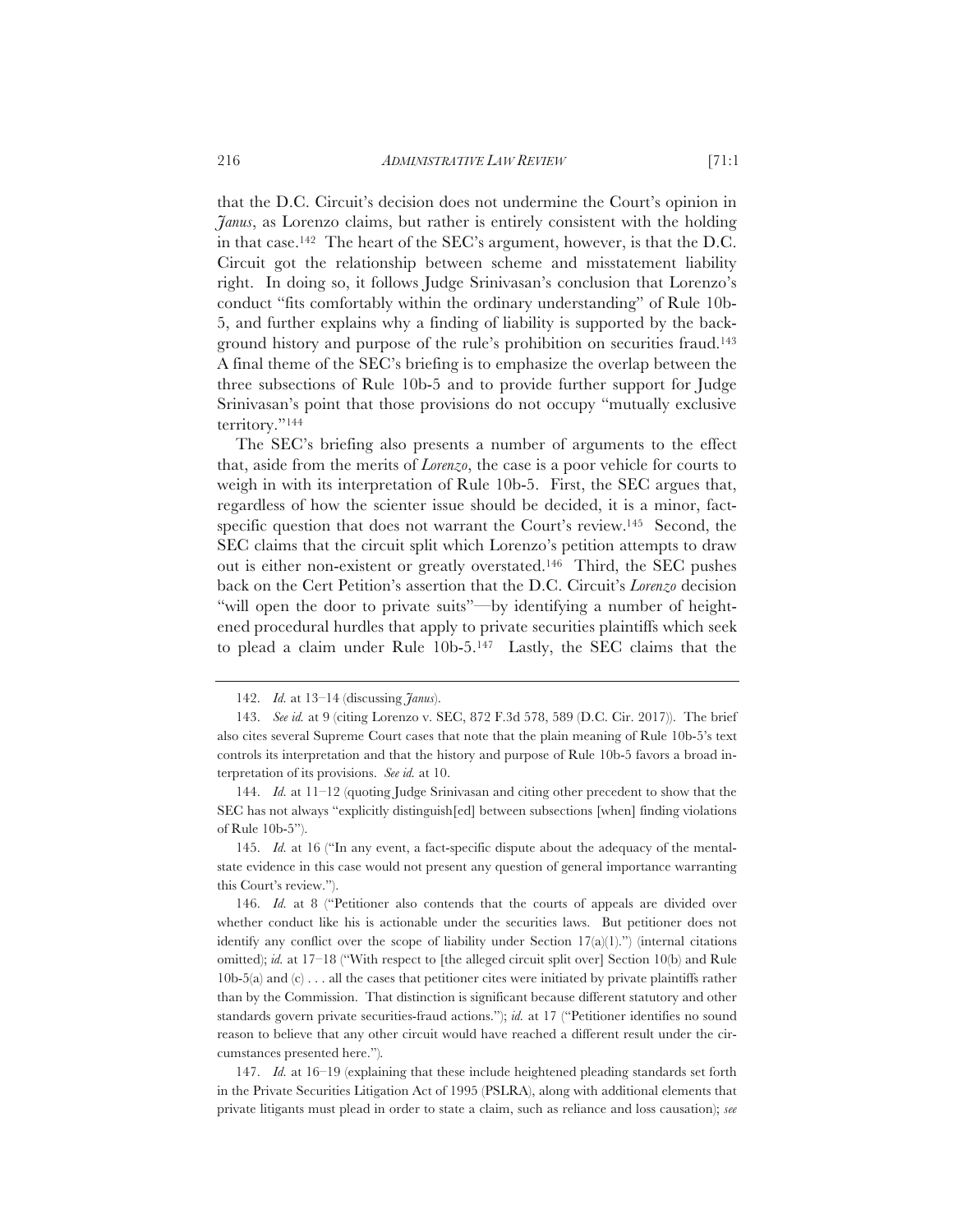Court's review of the case would be inappropriate in light of what it describes as the interlocutory status of Lorenzo's appeal: technically, Lorenzo's case before the Commission is still ongoing, since the D.C. Circuit ordered the *vacatur* and reconsideration of his administrative sanctions, which have yet to be finalized.148

Despite the SEC's best efforts in its briefing, the Court granted Lorenzo's petition on June 18, 2018.149 As of the time of this writing, the Court's review of the case is more or less complete. Oral argument was held at the Court before the eight presiding Justices on December 3.150 A decision must be handed down, at latest, by the close of the Court's October 2018 Term on June 20, 2019.151

# *B. Potential Legal Resolutions*

The D.C. Circuit's decision can be summarized as turning on three central components: (1) the conclusion that Lorenzo did not "make" the misstatements at issue for purposes of fraud liability under Rule 10b-5(b), as determined by application of the "ultimate authority" test announced in *Janus*; (2) a determination that Lorenzo's emailing of those misstatements is conduct sufficient to satisfy the requirements for scheme liability under Rule 10b-5(a),(c); and (3) a finding that Lorenzo acted with the requisite scienter for liability under those same scheme liability provisions.<sup>152</sup> The Court's disposition of this trio of issues effectively covers the full range of possible legal resolutions to *Lorenzo*.

#### *1. Scenario #1: Agency Fact-Finding Under the Microscope*

Perhaps the most limited grounds for reversing the D.C. Circuit would be to follow the line of reasoning in Judge Kavanaugh's dissent which argued that the SEC simply failed to meet its burden of proof as to whether Lorenzo knowingly or even recklessly defrauded Waste2Energy's investors

*also* Private Securities Litigation Act of 1995, Pub. L. No. 104-67, 109 Stat. 739 (codified as amended at 15 U.S.C. § 78u-4 (2012)); Affiliated Ute Citizens of Utah v. United States, 406 U.S. 128, 152–54 (1972) (providing an early articulation of the reliance elements); Dura Pharm., Inc. v. Broudo, 544 U.S. 336, 342 (2005) (discussing the "economic loss" and "loss causation" pleading requirements for private securities fraud plaintiffs).

<sup>148</sup>*.* Cert. Pet., *supra* note 130, at 20.

<sup>149.</sup> Order Granting Certiorari, *supra* note 14.

<sup>150.</sup> Marcia Coyle, *Brett Kavanaugh Recuses From Three Upcoming SCOTUS Arguments*, THE NAT'L L.J. (Oct. 19, 2018), https://www.law.com/nationallawjournal/2018/10/19/brettkavanaugh-recuses-from-three-upcoming-scotus-arguments/?slreturn=20181017150354 (explaining that Justice Kavanaugh will sit out of three cases, including *Lorenzo v. SEC*).

<sup>151.</sup> *See Search Results: No. 17-1077*, U.S. SUP. CT., https://www.supremecourt. gov/search.aspx?filename=/docket/docketfiles/html/public/17-1077.html (last visited Feb. 27, 2019).

<sup>152.</sup> *See supra* Section I.C.1.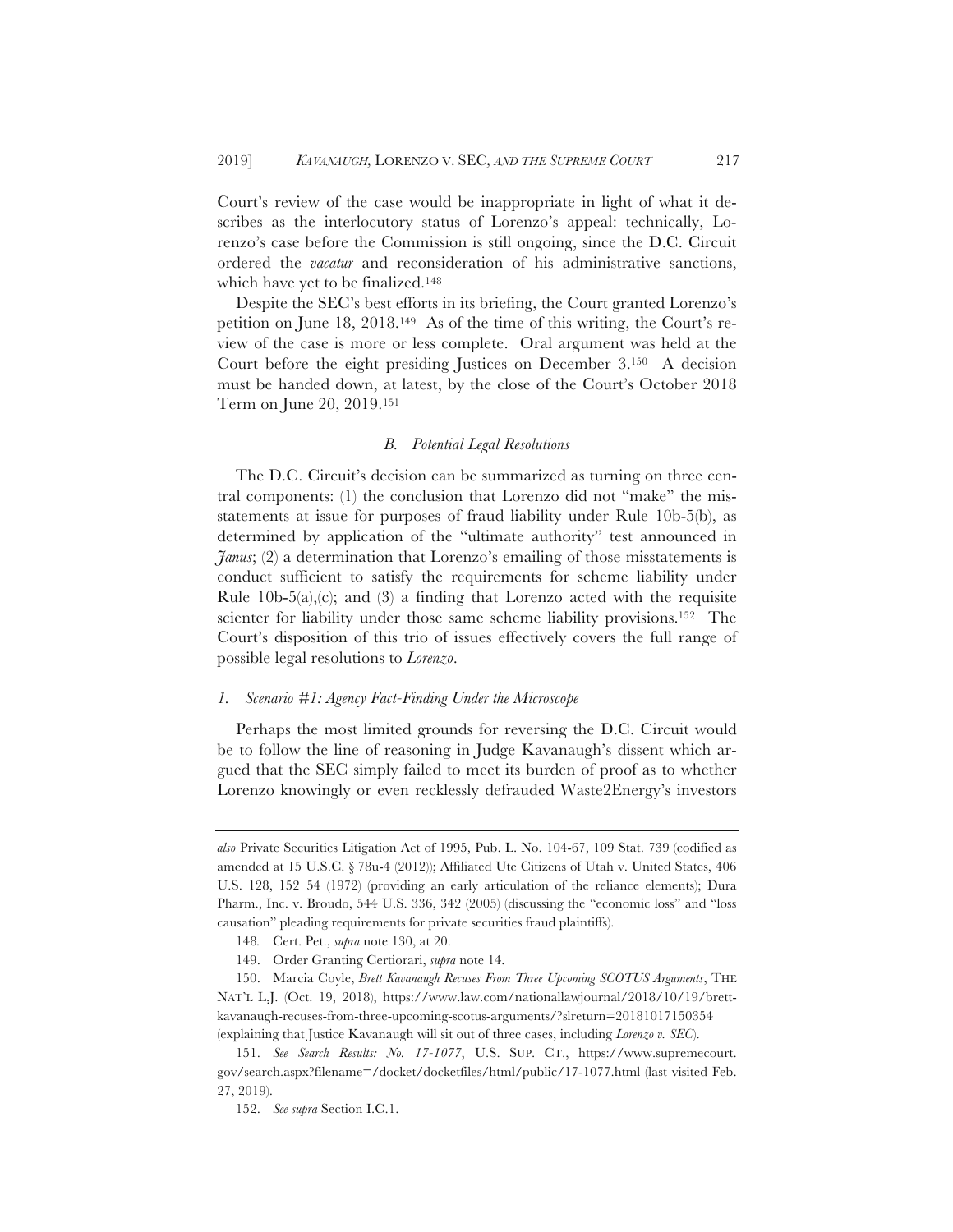when sending his two emails.153 As the SEC intimates in its cert petition briefing, if the Court were to take such an approach, it would not really be opining on any open *legal* question concerning Rule 10b-5—or anywhere else in securities law.154 Instead, it would be eyeballing a (admittedly intriguing) set of facts and agreeing whether or not they reflect a subjective intent to deceive on Lorenzo's part. Although the D.C. Circuit could be overturned as a result, not much of that eyeballing exercise would be transferrable to other securities regulation disputes going forward.

Yet the scienter issue may also be resolved on a number of further grounds that are by no means narrow. On a more fundamental level, the SEC's determination implicates the allocation of fact-finding authority among frontline ALJs and higher rungs of the agency hierarchy. Contrary to the standard procedure in federal court, the relevant appellate body within an agency has discretion to substitute its own findings of fact for that of the ALJ.155 And in *Lorenzo*, the SEC Commission leveraged its authority to do just that.156 But, as Judge Kavanaugh's dissent contends, there may be circumstances where a departure from the black letter standard of unfettered discretion is recognized as inappropriate.157 Thus, should the Court wade into a revision of the D.C. Circuit's conclusion regarding scienter, it need not restrict itself to the factual dimensions of that question. It could also intervene either for or against Judge Kavanaugh's interpretation on this broader issue of ALJ fact-finding relating to witness credibility.

The import of Judge Kavanaugh's dissent for the Court's resolution on Lorenzo's scienter does not stop there. An even weightier issue turns on the degree of deference that federal courts of appeal must grant administrative fact-finding, whether by an ALJ or by the agency's higher-level reviewing authority.158 As Judge Srinivasan's majority opinion recognizes, the "substantial evidence" standard that applies in those contexts represents one of the more deferential forms of judicial review vis-à-vis agency action that

<sup>153.</sup> *See* Lorenzo v. SEC, 872 F.3d 578, 596 (D.C. Cir. 2017) (Kavanaugh, J., dissenting).

<sup>154.</sup> *See* SEC Cert. Opp*.*, *supra* note 130, at 16.

<sup>155.</sup> *See* Administrative Procedure Act, 5 U.S.C. § 557(b) (2012); Universal Camera Corp. v. NLRB, 340 U.S. 474, 492 (1951); *cf.* KEITH WERHAN, PRINCIPLES OF ADMINISTRATIVE LAW 223–25 (2d ed. 2014) (providing an overview of administrative review of ALJ decisions, including review of findings of fact).

<sup>156.</sup> *See Lorenzo*, 872 F.3d at 593.

<sup>157.</sup> *See id.* at 599–600 (Kavanaugh, J., dissenting). Notably, internal agency guidance at the SEC already places some modest, self-imposed limits on the circumstances in which the Commission is able to set aside factual findings of the ALJ. *See* SEC R. PRAC. 411(a), (d) (2018); *see also* Bandimere, Exchange Act Release No. 33-9512, 108 SEC Docket 4 (Jan. 16, 2014) (discussing the application of Rule 411).

<sup>158.</sup> *See Lorenzo*, 872 F.3d at 593 (explaining why this is a separate question and arguing that it has not been properly raised on appeal by Lorenzo).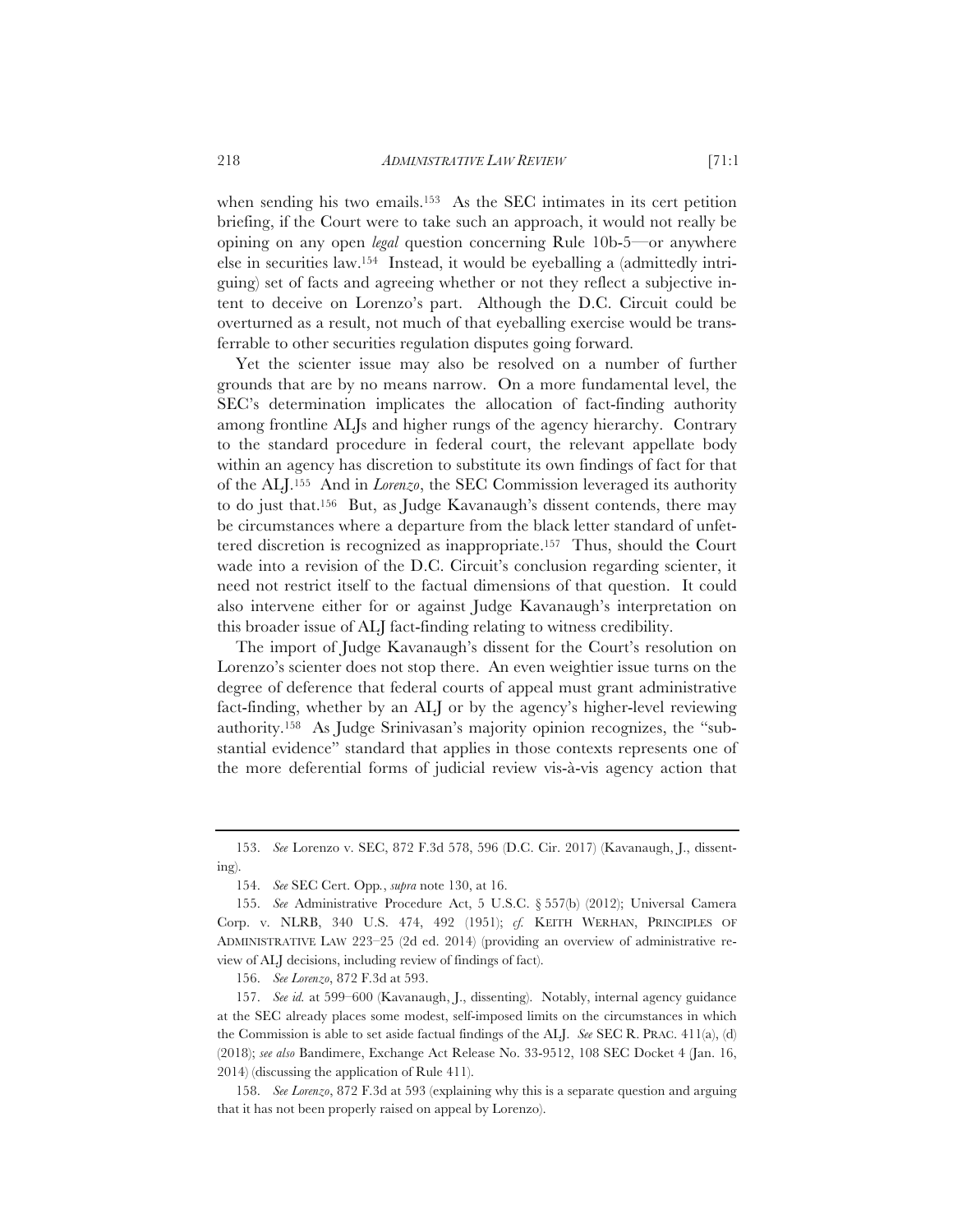appears in administrative law.159 Thus, by proposing to overturn the SEC's finding of scienter, Judge Kavanaugh's dissent is also indirectly inviting the Court to reassess the bounds of the substantial evidence standard. If it were to take up that invitation, the Court would be announcing that the standard is not so unbendingly deferential as may often be thought.

Lastly, and most broadly of all, Judge Kavanaugh's dissent casts doubt on the procedural mechanisms that generated the SEC's *scienter* conclusion in the first place. For example, with skepticism over the way that the SEC conducted Lorenzo's hearing, which, as the Cert Petition highlights, Judge Kavanaugh interpreted as a contravention of "basic due process."160 This essentially raises the legitimacy of agency adjudication—full stop. Typically, the use of such rhetoric in an appellate brief could be brushed aside as a detour into hyperbole. But that is not the case in light of the Court's recent decisions, in particular *Lucia v. SEC*,161 decided just last term.162 In *Lucia*, the Court held the SEC's entire ALJ apparatus to be unconstitutional, albeit for slightly technical reasons relating to procedural irregularities in the ALJ appointment process.163 Given Judge Kavanaugh's dissent, *Lorenzo* might be seen as a vehicle to extend the constitutional inquiry ventured in *Lucia* to other basic aspects of the administrative adjudicatory process.<sup>164</sup>

- 160. *See* Cert. Pet., *supra* note 130, at 12.
- 161. 138 S. Ct. 2044 (2018).
- 162. *See, e.g.*, *id.*

<sup>159.</sup> Administrative Procedure Act § 706(2)(E); *Universal Camera*, 340 U.S. at 478–79; *see also* Securities Exchange Act of 1934, 15 U.S.C. § 78y(a)(4) (2012) (providing that the Commission's findings of fact are to be reviewed by federal courts pursuant to a substantial evidence standard); *cf.* RICHARD J. PIERCE, Jr., ADMINISTRATIVE LAW 40-42 (2d ed. 2012) (providing an overview of the substantial evidence standard). Technically, the decision of the SEC to substitute its own findings of fact (apart from than the findings themselves) is reviewable on appeal in federal courts under a distinct, arbitrary and capricious standard. Administrative Procedure Act § 706(2)(A) (providing governing legal standard for arbitrary and capriciousness review); *see also* Motor Vehicles Mfrs. Ass'n v. State Farm Mut. Auto. Ins. Co., 463 U.S. 29, 43 (1983) (articulating a leading judicial gloss on the APA's statutory language for arbitrary and capricious review); Citizens to Pres. Overton Park, Inc. v. Volpe, 401 U.S. 402, 413–14 (1971) (same). But the two standards do not differ much, or at all, as applied in practice. *See* Ass'n of Data Processing Serv. Orgs. v. Bd. of Governors, 745 F.2d 677, 683–84 (D.C. Cir. 1984) (holding that judicial review under a substantial evidence or arbitrary and capricious test is functionally the same).

<sup>163.</sup> *Id.* at 2055 (holding that the selection of SEC ALJs is inconsistent with requirements set forth in of the Appointments Clause found in U.S. CONST. art. II, § 2, cl. 2).

<sup>164.</sup> *Cf.* Christopher J. Walker, *Constitutional Tensions in Agency Adjudication*, 104 IOWA L. REV. (forthcoming 2019) (surveying a number of open questions in that area); John Gibbons, *Why Judicial Deference to Administrative Fact-Finding Is Unconstitutional*, 2016 BYU L. REV. 1485, 1487 (2017) (providing a skeptical view on the constitutionality of agency adjudication).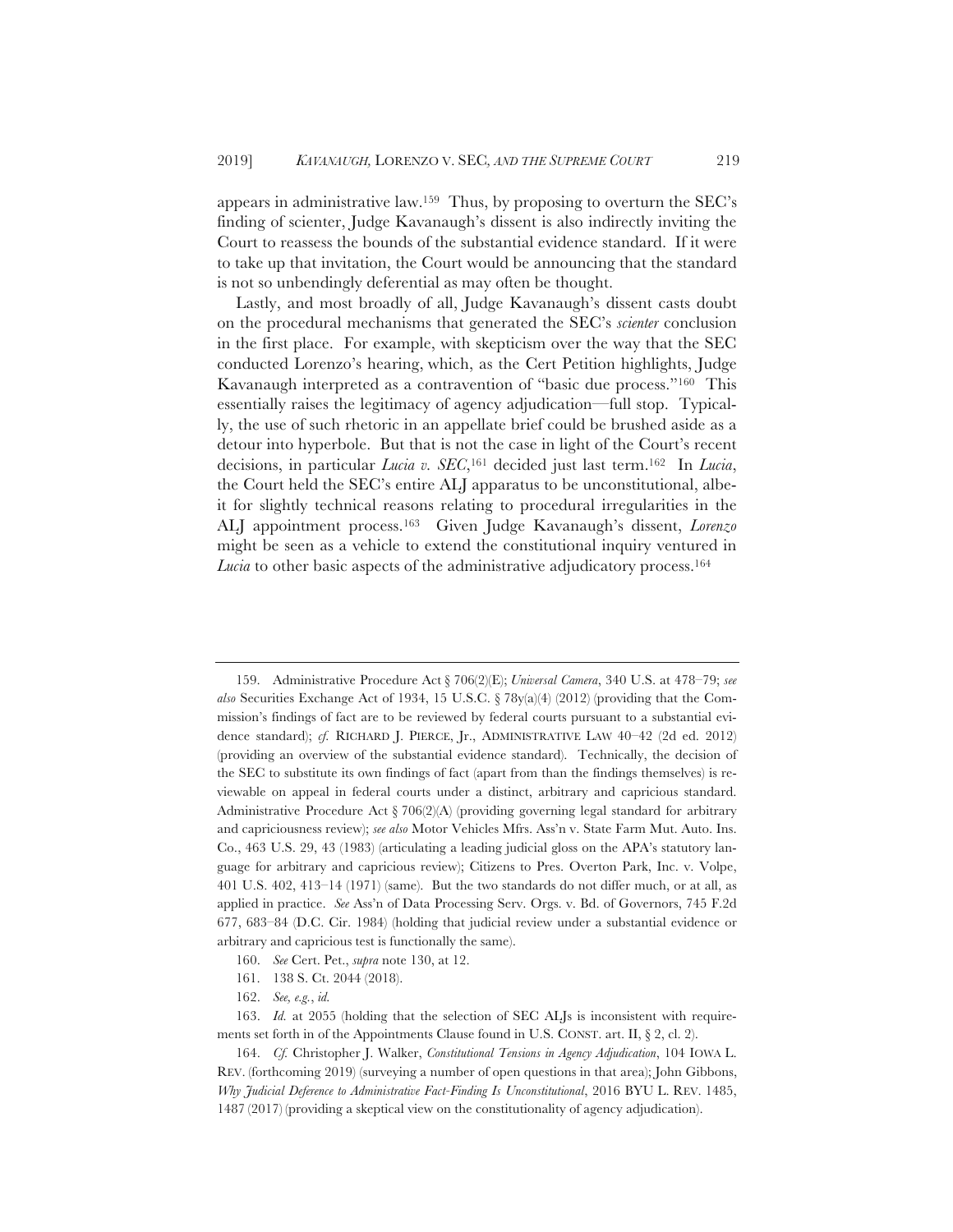#### *2. Scenario #2: The* Janus *"Ultimate Authority" Test Revisited*

A pervasive view in the early commentary on *Lorenzo* seems to be that it has teed up a dramatic replay of *Janus*.165 However the relevance of *Janus* is not as straightforward as it may appear at first glance. For one, Justice Thomas's opinion for the majority in that case does not discuss the relationship between scheme liability and misstatement liability that ultimately drove a wedge between the D.C. Circuit panel in *Lorenzo*.166 Moreover, both sides of the D.C. Circuit decision are in full agreement that the SEC committed reversible legal error for its failure to properly apply the "ultimate authority" test articulated in *Janus*.167 That said, there are a few approaches that the Court could take in *Lorenzo* which would allow its review of the D.C. Circuit to become an occasion for reaffirming, extending, or cutting back on the ruling in *Janus*.

One possibility is a partial reversal of the D.C. Circuit's decision, based on a determination that Lorenzo did in fact "make" the false statements at issue. The most direct way to do so would be to embrace some version of the alternative test proposed by Justice Breyer's dissent in *Janus*, which suggested that the "specific relationships alleged among" the parties associated with a false statement should provide the relevant basis for evaluating which actor or actors "made" it.<sup>168</sup> But even taking the "ultimate authority" test in *Janus* as a given, dicta in Justice Thomas's majority opinion, which provides a gloss on that test, maps awkwardly onto the facts in *Lorenzo*. The underlying problem is that—despite prefatory language which states that the ultimate authority test applies to both "persons or entities" the way that test is fleshed out feels tailored to the financial firms at issue in *Janus* and does not necessarily fit with cases where natural persons are charged for making a false statement rather than legal entities.169

<sup>165.</sup> *See, e.g.*, Daphne Morduchowitz et al., *Awaiting Supreme Court Clarification on Fraudulent Scheme Claims*, HARV. L. SCH. F. ON CORP. GOV'T.&FIN. REG. (July 20, 2018), https://corpgov.law.harvard.edu/2018/07/20/awaiting-supreme-court-clarification-onfraudulent-scheme-claims/ ("The Supreme Court's decision to review this case implicates the scope and applicability of its decision in *Janus*[.]"); Roger Cooper et al., Lorenzo v. SEC*: Will High Court Further Curtail Rule 10b-5?*, LAW360 (July 18, 2018), https://www.law360.com/articles/1064288.

<sup>166.</sup> Indeed, at no point in that opinion is there an acknowledgement that such a distinction exists, or that Rule 10b-5 contains multiple subsections*. See* Janus Capital Grp., Inc. v. First Derivative Traders, 564 U.S. 135, 137–38 (2018) ("Rule 10b-5 prohibits 'making any untrue statement of a material fact' in connection with the purchase or sale of securities. 17 CFR § 240.10b-5 (2010).")

<sup>167.</sup> *See* Lorenzo v. SEC, 872 F.3d 578, 580, 599 (D.C. Cir. 2017).

<sup>168.</sup> *See Janus*, 564 U.S. at 158 (Breyer, J., dissenting) (setting forth the four dissenting Justices' proposed alternative test); *see also id.* at 144 (majority opinion) (identifying another candidate being the test put forward by the SEC in *Janus*, which proposed that whoever is responsible for "creating" a statement has also "made" it).

<sup>169.</sup> *Id.* at 142 (explaining that the Court's reading of "make" in Rule 10b-5(b) applies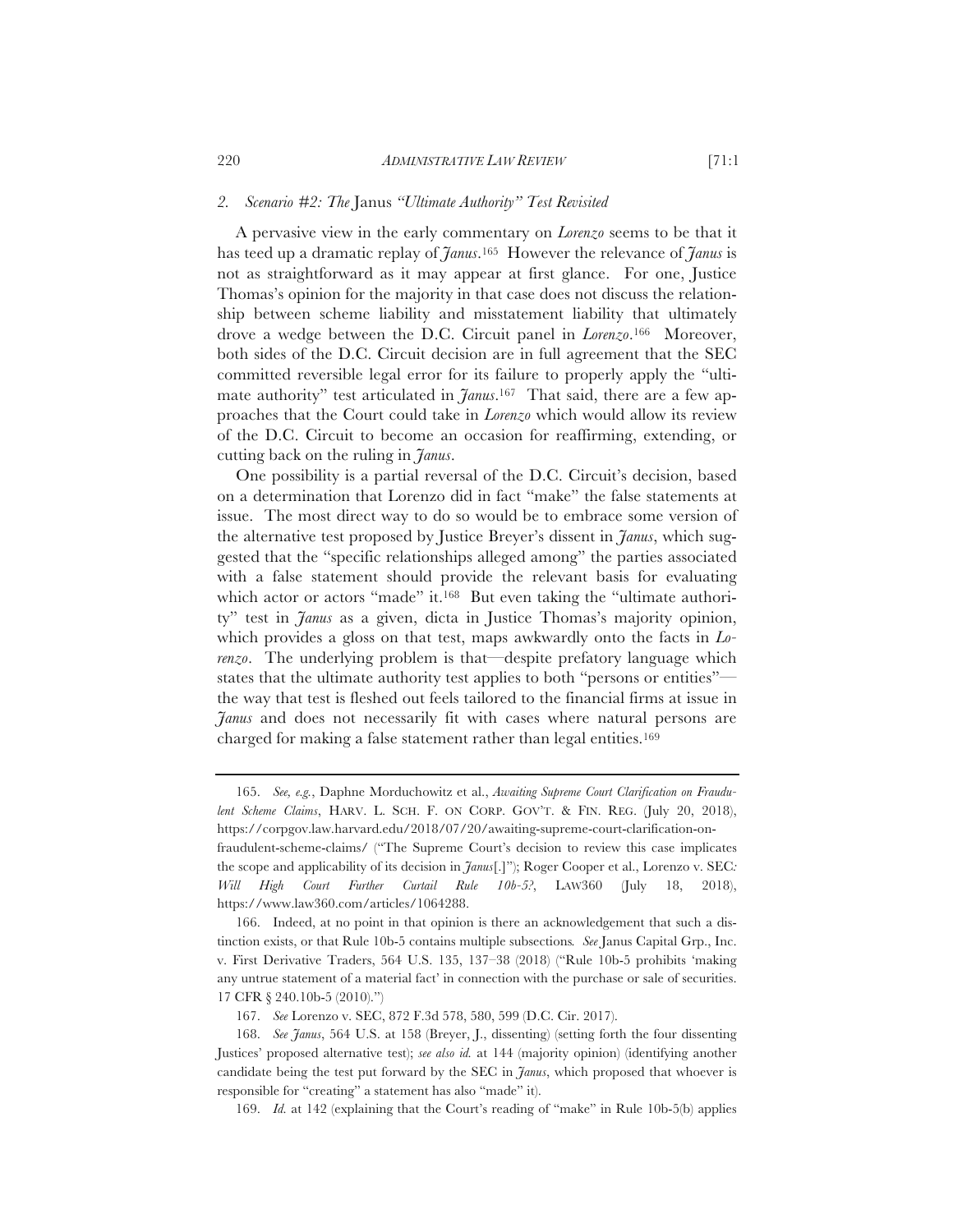For example, *Janus* mentions how the advisory firm's participation in the mutual fund's misleading securities filings went "undisclosed" in those documents.170 By contrast, Lorenzo's role as liaison and contact person for the Waste2Energy debt offering was explicitly disclosed in the emails he sent.<sup>171</sup> Furthermore, the *Janus* opinion states that an inherent feature of any actor who exercises "ultimate authority" over a false statement is that they also serve a "necessary or inevitable" role in its dissemination to third parties.<sup>172</sup> Yet arguably, the false statements issued on behalf of Charles Vista would not necessarily have reached a single client but-for the intervening fact that Lorenzo personally decided to send them. Therefore, in the Court's disposition of *Lorenzo*, the scope of misstatement liability could be broadened at the margins. Specifically, by interpreting the "ultimate authority" test in *Janus* so that it covers a larger population of statement "makers" than may have been envisioned by either of the D.C. Circuit opinions below.

The other possibility, of course, would be for the Court to uphold the D.C. Circuit's determination that Lorenzo cannot be held liable for "making" any false statement under *Janus*. This too would have relevance for the reach of securities fraud enforcement under Rule 10b-5 by consolidating the holding of *Janus*, which was otherwise a contested and controversial 5-4 decision.173 In the process, the Court might also add further substance to the "ultimate authority" test, with dicta that provides more guidance about who wields that authority in the intra-firm context (where multiple individuals may be considered plausible candidates for securities liability due to their involvement in the making of a misstatement).174 This would modestly expand the ambit of *Janus*, by expressly extending its logic to am-

173. *Id.* at 158 (Breyer, J., dissenting) ("In sum, I can find nothing in § 10(b) or in Rule 10b–5, its language, its history, or in precedent suggesting that Congress, in enacting the securities laws, intended a loophole of the kind that the majority's rule may well create."); *see also* Donald C. Langevoort, *Lies Without Liars?* Janus Capital *and Conservative Securities Jurisprudence*, 90 WASH. U. L. REV. 933, 934 (2013) (asserting that *Janus* has left both legal scholars and practitioners with the task of analyzing how the *Janus* majority "so confidently came to the conclusion that Rule 10b-5 means otherwise"); C. Steven Bradford, *"Make" Means "Make": Rejecting the Fourth Circuit's Two-Headed Interpretation of Janus Capital, 68 SMU L. REV.* 645, 646, 648 (2012) (reviewing the lower courts' reception of the *Janus* decision and the complications in applying its holding).

174. For instance, in affirming the D.C. Circuit, the Court could further explain that while Lorenzo held a nominally authoritative title (as Vice President of Investment Banking)—mid-level personnel should never be construed as "makers" of fraudulent statements when acting in their capacities as subordinates to more senior decisionmakers at the firm.

to "person[s] or entit[ies]" with ultimate control over the content of a statement).

<sup>170.</sup> *Id.* at 145; *see also* Stoneridge Inv. Partners, LLC v. Scientific-Atlanta, Inc., 552 U.S. 148, 152–54 (2008) (focusing as well on the significance of a party being disclosed in connection with a false statement).

<sup>171.</sup> *See supra* Section I.A. (describing the factual context for Lorenzo's emails).

<sup>172.</sup> *Janus*, 564 U.S. at 144 ("Without such [ultimate] authority, it is not 'necessary or inevitable' that any falsehood will be contained in the statement.").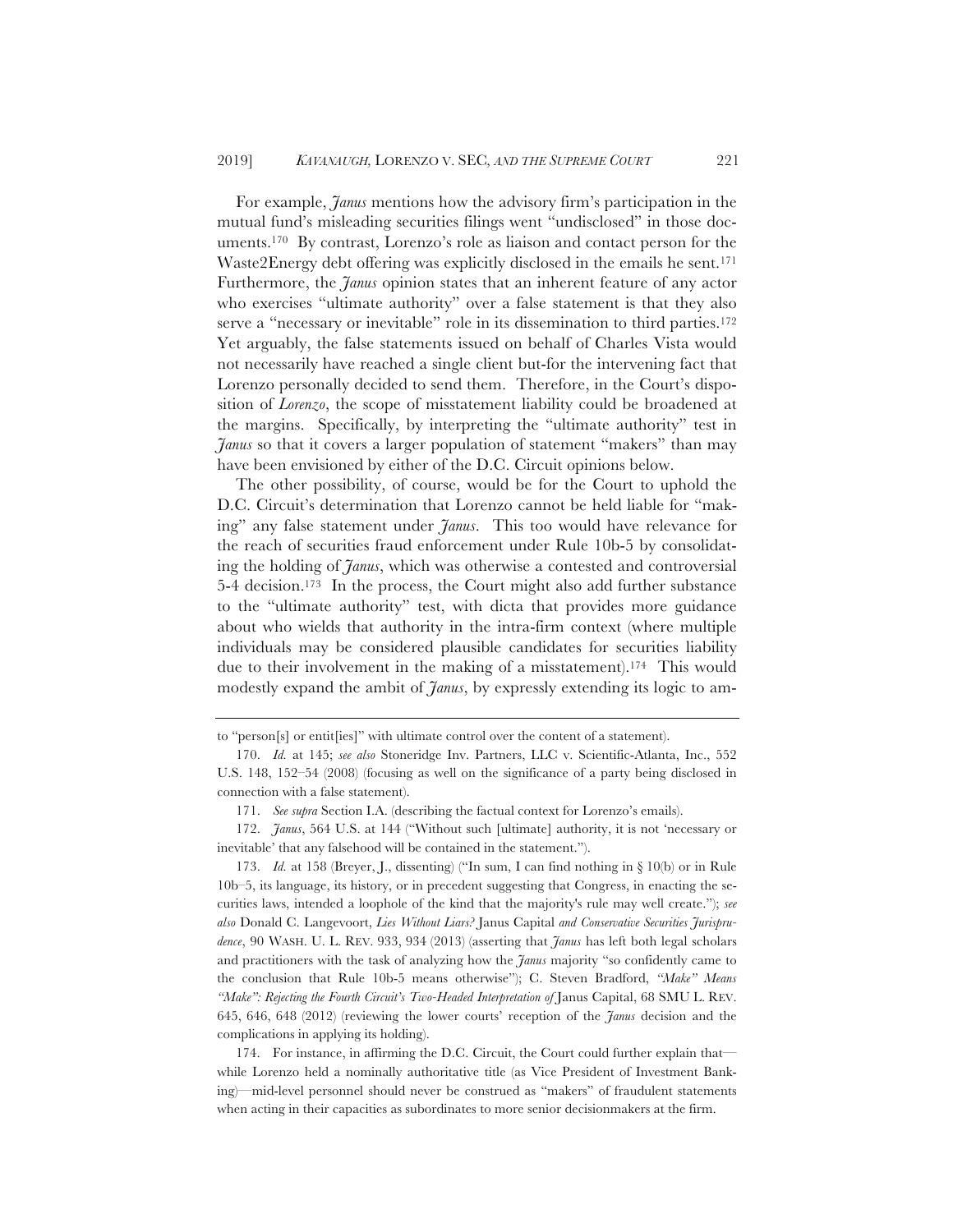biguous circumstances which may not have otherwise been recognized in the lower courts or the SEC's enforcement division.175

#### *3. Scenario #3: Scheme Liability Versus Misstatement Liability*

The most direct route to an impactful ruling on the scope of securities fraud that *Lorenzo* presents the Court is to clarify the distinction, or lack thereof, between Rule 10b-5's provisions on scheme liability (subsections (a) and (c)) and misstatements liability (under subsection (b)).176 While Judge Kavanaugh's dissent parts ways with the majority opinion regarding Lorenzo's scienter, that is a dispute over either a question of fact or a legal issue relating to administrative procedure. And on the application of the ultimate authority test set forth in *Janus* to the SEC's claim under subsection (b), the majority and dissent are in full accord. But the relationship between scheme and misstatement liability is a foundational question of securities law, and one that drives much of the disagreement in the D.C. Circuit panel's decision.

#### *a. The Scope of Scheme Liability*

One entry point on this issue is an assertion in Judge Srinivasan's majority opinion, which suggests that there is either a complete or near-complete consensus among the lower federal courts over the scope of scheme liability.177 More specifically, according to the D.C. Circuit, the consensus is that scheme liability covers an expansive set of conduct that may include actions which are also covered by the prohibition on misleading statements in subsection (b).178 Judge Kavanaugh pushes back on both prongs of that argument in his dissent. But the majority's framing of the relevant legal authority is mainly problematic because it is unhelpful, even if correct. Although the existence of at least partial overlap between scheme and misstatement liability is well-established,<sup>179</sup> that observation does not resolve the legal questions raised by the facts of *Lorenzo.* Instead, the dispositive issue is whether the overlap among Rule 10b-5's provisions is nearly complete or generally limited and incidental.

A review of the case law indicates that there is a genuine split among the

<sup>175.</sup> *See* GRACE A. CARTER ET AL., PAUL HASTINGS LLP, WHAT *JANUS* MEANT: THE FIRST WAVE OF COURT DECISIONS INTERPRETING THE SUPREME COURT'S "ULTIMATE AUTHORITY" TEST IN SECURITIES CASES*,* (Dec. 2011) (surveying how *Janus* has been received in the lower courts); *cf. In re* James J. Pasztor, 54 S.E.C. 398, 406–07, 411–13 (1999) (finding multiple individuals liable for the same underlying misstatement); *In re* Charles K. Seavey, 56 S.E.C. 357, 364–65, 368 (2003), *aff'd*, 111 F. App'x 911 (9th Cir. 2004) (same).

<sup>176.</sup> *See supra* note 62 and accompanying text (quoting Rule 10b-5 in full).

<sup>177.</sup> *See* Lorenzo v. SEC, 872 F.3d 578, 591–92 (D.C. Cir. 2017).

<sup>178.</sup> *Id.*

<sup>179.</sup> SEC v. Nat'l Sec., Inc., 393 U.S. 453, 468 (1969) (explaining how there is "some overlap" among the prohibitions set forth in the three subsections of Rule 10b-5).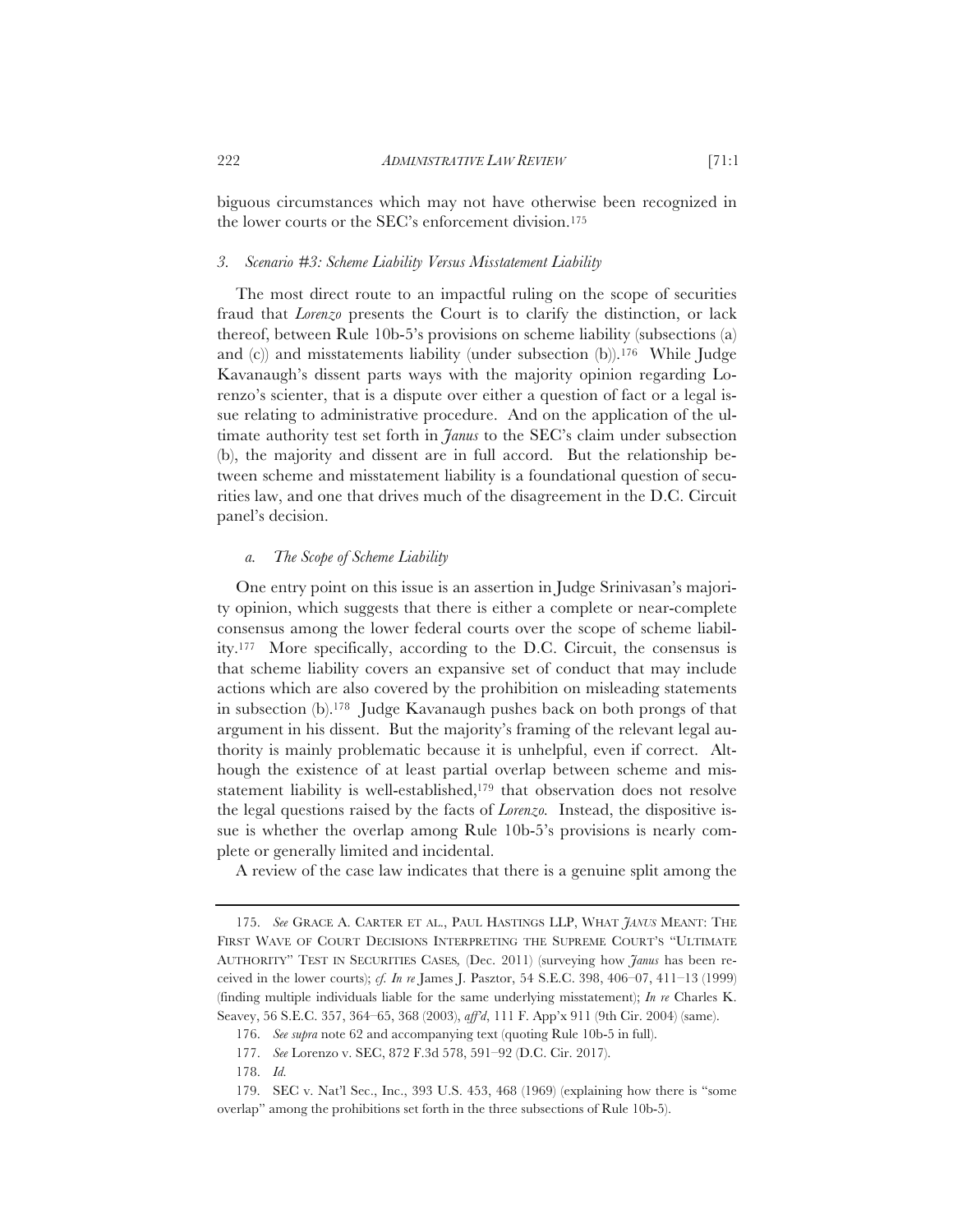circuit courts on that question, which Lorenzo's Cert Petition labels as the "majority" and "minority" view.<sup>180</sup> One court for the so-called majority position is the Second Circuit. In its leading decision on point, *Lentell v. Merrill Lynch & Co.*,<sup>181</sup> the court states: "We hold that where the sole basis for such [securities fraud] claims is alleged misrepresentations or omissions, plaintiffs have not made out a market manipulation claim under Rule 10b-5(a) and (c)."182 Similarly, the Ninth Circuit has held that, "[w]e must recognize, however, that manipulative conduct has always been distinct from actionable [false statements or] omissions."183 Precedent from the Eighth Circuit accords with the Second and Ninth Circuit's line of thinking as well.184

What the Cert Petition terms the minority view is in fact best understood as originating from the SEC itself, rather than any federal court. In particular, with the Commission's 2014 decision in *In re Flannery*,185 the SEC took the position that scheme liability under subsections (a) and (c) "would proscribe even a single act of making or drafting a material misstatement to investors."186 *Flannery*, which the First Circuit overturned on other grounds, thereby sought to establish the principle that overlap between scheme and misstatement liability does not merely exist *sometimes*; rather, such overlap is more or less comprehensive. In other words, conduct that triggers misstatement liability should be considered a genre or subset of the broader range of behavior that falls under the other provisions of Rule 10b-5.

At least one federal court of appeals, the Eleventh Circuit, appears to have taken the SEC's lead with holdings that roughly track the interpretation of Rule 10b-5 in *Flannery*.187 In *Lorenzo*, Judge Srinivasan's opinion

184. *See* Pub. Pension Fund Grp v. KV Pharm. Co, 679 F.3d 972, 987 (8th Cir. 2012) ("We join the Second and Ninth Circuits in recognizing a scheme liability claim must be based on conduct beyond misrepresentations or omissions actionable under Rule 10b-5(b).").

185. *In re* Flannery, Exchange Act Release No. 9689, 2014 WL 7145625 (Dec. 15, 2014), *vacated on other grounds*, Flannery v. SEC, 810 F.3d 1 (1st Cir. 2015).

186. *See id.* at \*18. *See generally* Andrew N. Vollmer, *SEC Revanchism and the Expansion of Primary Liability Under Section 17(a) and Rule 10b-5*, 10 VA. L. & BUS. REV. 273 (2016) (discussing *Flannery*).

<sup>180.</sup> *See Lorenzo*, 872 F.3d at 600 (Kavanaugh, J., dissenting) (arguing that there is a circuit split); Cert. Pet., *supra* note 130, at 17–21 (summarizing these dueling positions).

<sup>181. 396</sup> F.3d 161 (2d Cir. 2005).

<sup>182.</sup> *Id.* at 177 (citing Schnell v. Conseco, Inc., 43 F. Supp. 2d 438, 447–48 (S.D.N.Y. 1999) (Parker, B.D., J.) (reaching the same conclusion).

<sup>183.</sup> Desai v. Deutsche Bank Sec. Ltd., 573 F.3d 931, 939 (9th Cir. 2009); *see also* WPP Luxembourg Gamma Three Sarl v. Spot Runner, Inc., 655 F.3d 1039, 1057 (9th Cir. 2011) (holding that there is only "liab[ility] as part of a fraudulent scheme based upon misrepresentations and omissions under Rules  $10b-5(a)$  or (c) when the scheme also encompasses conduct beyond those misrepresentations or omissions").

<sup>187.</sup> *See* SEC v. Big Apple Consulting USA, Inc., 783 F.3d 786, 796 (observing that "even a person . . . who is not the 'maker' of an untrue statement of material fact, nonethe-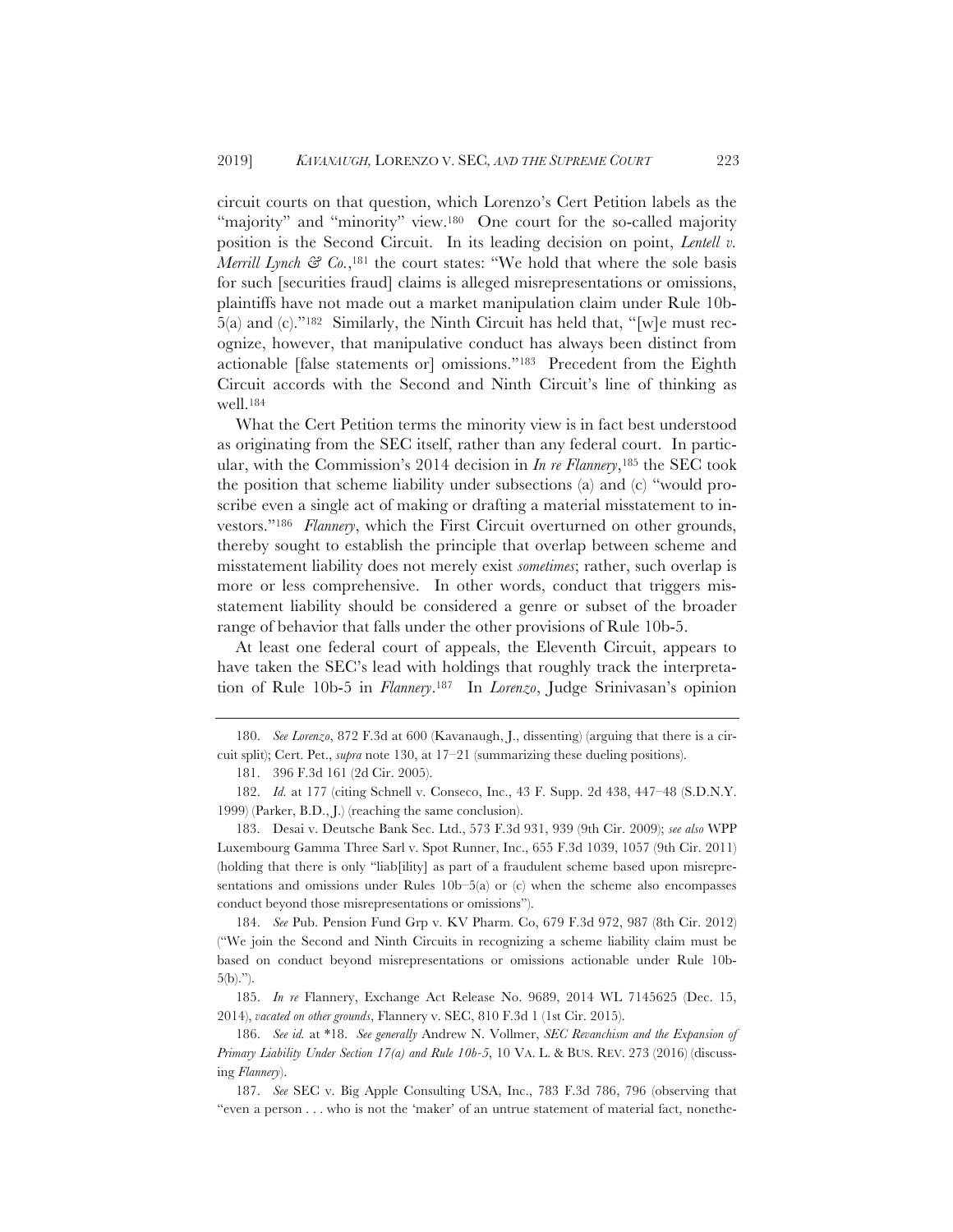never expressly signs on to the SEC's position that misleading statements are per se fraudulent schemes.188 But it joins with the Eleventh Circuit by implicitly endorsing the same underlying logic. Because the culpable conduct that Lorenzo is alleged to have committed revolves almost entirely around the sending of two e-mails—which is about as close to a paradigm example of misleading statements as one can get—it is fair to say that the D.C. Circuit in effect adopted the SEC theory from *Flannery sub silentio*.189

#### *b. Implications for Securities Fraud Doctrine*

Unless the Court can find a creative way to review the D.C. Circuit's decision without reaching the issue of misstatement versus scheme liability, its ruling in *Lorenzo* will likely have to address some basic questions of securities fraud doctrine. There are two legal paths in particular that would allow for a potentially significant reversal of the D.C. Circuit's conclusion that Lorenzo is liable under Rule 10b-5.

The most direct route is to follow the reasoning in Judge Kavanaugh's dissent, by making a sharp distinction among the subsections of Rule 10b-5 which precludes the "repackaging" of misleading statements as fraudulent schemes. That is, there must be substantial conduct above and beyond that associated with the communication of a misleading statement—such as literal market manipulation, in the sense of covert pump-and-dump trading tactics that are meant to temporarily inflate the price of a particular asset.190 Such a holding might leave open the possibility of applying overlapping liability to some courses of conduct, but nonetheless draw a conceptual bright line between the two theories of securities fraud for the kinds of misleading communications at issue in *Lorenzo*.191

191. One justification for maintaining separate conceptual categories of securities fraud is that, without them, either the scheme or misstatements subsections of Rule 10b-5 become surplusage. *See* Desai v. Deutsche Bank Sec. Ltd., 573 F.3d 931, 941 (9th Cir. 2009) (citing Stoneridge Inv. Partners, LLC v. Scientific-Atlanta, Inc*.*, 552 U.S. 148, 158–59 (2008);

less could be liable as a primary violator of Rule 10b–5(a) and (c)"); *see also* SEC v. Monterosso, 756 F.3d 1326, 1334 (11th Cir. 2014) (arguing that the "maker" of an untrue statement of material fact could be liable as a primary violator of Rule 10b-5(a) and (c)).

<sup>188.</sup> Lorenzo v. SEC, 872 F.3d 578 (D.C. Cir. 2017).

<sup>189.</sup> *Id.* at 591–92 (stating that scheme liability "may encompass certain conduct involving the dissemination of false statements" but declining to identify any hypothetical scenario where it may not).

<sup>190.</sup> This definition is also consistent with the existing Supreme Court precedents on point. *See* Santa Fe Indus. v. Green, 430 U.S. 464, 476 (1977) (holding that "[m]anipulation" under 10b-5(a),  $(c)$  is 'virtually a term of art when used in connection with securities markets. . . . The term refers generally to practices, such as wash sales, matched orders, or rigged prices, that are intended to mislead investors by artificially affecting market activity.'") (citation omitted); *see also* Ernst & Ernst v. Hochfelder, 425 U.S. 189, 199 (1976) ("[Manipulation] connotes intentional or willful conduct designed to deceive or defraud investors by controlling or artificially affecting the price of securities.").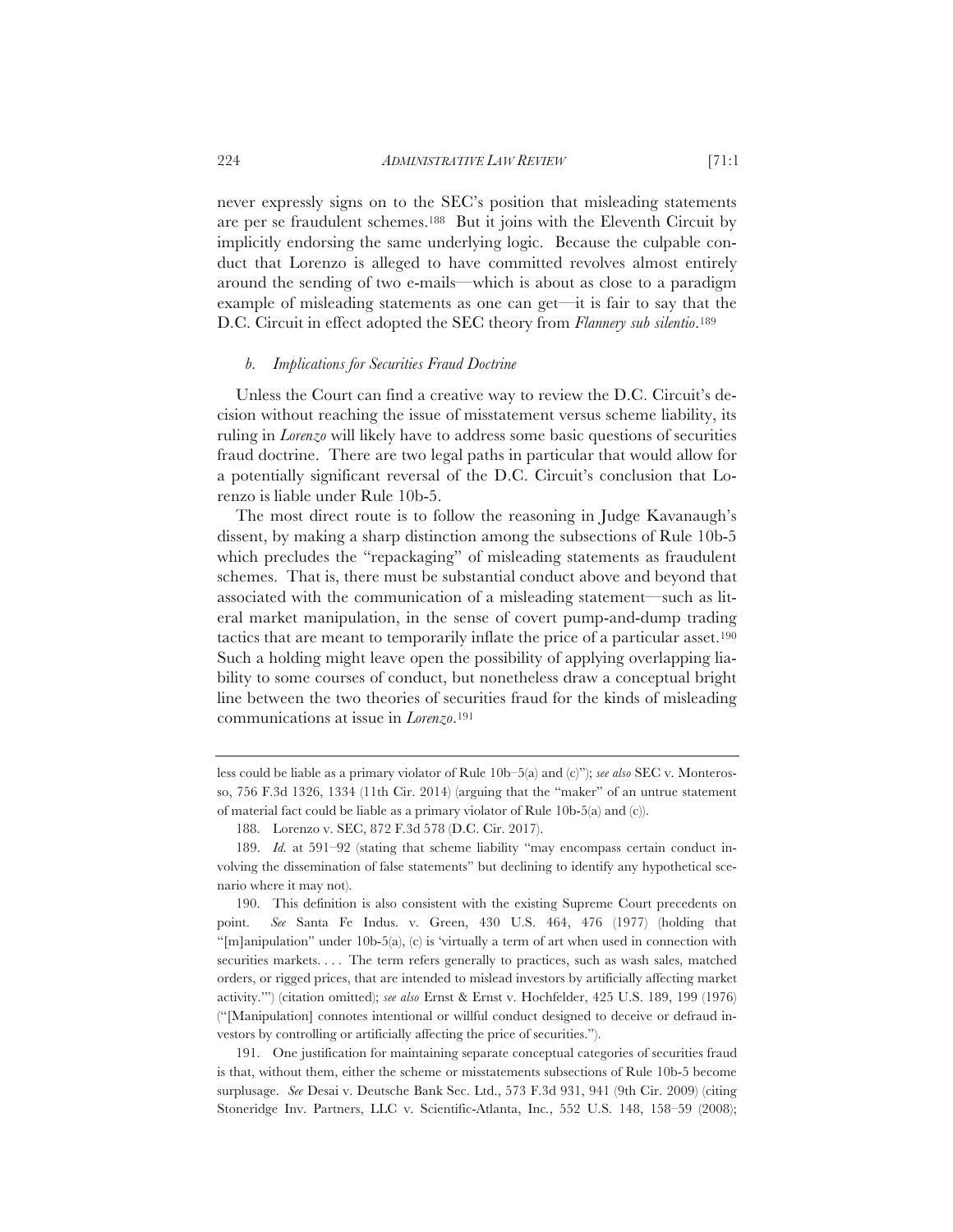In the alternative, the Court could also reverse the D.C. Circuit with an opinion that is in full agreement with Judge Srinivasan's determination that Rule 10b-5's scheme liability provisions are sufficiently broad to cover false statements that defraud investors. The rationale there would be that the ultimate authority test in *Janus* applies to any claim regarding misleading representations, no matter which provisions of Rule 10b-5 are invoked.192 In that case, even if the emails to Charles Vista's clients constitute a fraudulent scheme under subsections (a) and (c), the conclusion that Lorenzo lacked the decisionmaking authority to be held directly liable for that scheme remains the same.

#### *c. Implications for Securities Fraud Enforcement*

A holding that reverses the D.C. Circuit along either of the lines summarized above would have substantial implications for the way that securities fraud is enforced in practice. The same result under both theories would be to narrow the scope of primary versus secondary securities fraud liability for materially misleading statements.193 Instead of the SEC pursuing primary claims under Rule 10b-5 as the default legal basis for its enforcement actions, that charge will be unavailable in many cases going forward; often, the SEC's only viable cause of action for some defendants will be a claim that they aided-and-abetted another party's direct violation of the securities laws.194 In effect, the enforcement strategy that Lorenzo "recommends" to the SEC in his Cert Petition would become its only choice, rather than one of its two options.195

Shifting the fault line between primary and secondary liability under Rule 10b-5 would also have consequences for the private right of action available in securities class actions and for other investor plaintiffs. First, some background. Ever since the Court's decision in a 1994 case, *Central Bank of Denver v. First Interstate Bank of Denver*,196 private plaintiffs cannot bring claims for aiding and abetting securities fraud.197 Only the SEC can do so,

Cent. Bank of Denver v. First Interstate Bank of Denver, 511 U.S. 166, 177 (1994)) (making this point in stating that "[w]e decline to read the Supreme Court's case law on manipulative conduct as little more than an entertaining, but completely superfluous, intellectual exercise").

<sup>192.</sup> *See* Brief of Amici Curiae Securities Law Professors Supporting Petitioner at 4–8, *Lorenzo*, 872 F.3d 578 (No. 17-1077), 2018 WL 4142633 (providing an argument along these lines).

<sup>193.</sup> *See generally* Elizabeth Consenza, *Is the Third Time the Charm?* Janus *and the Proper Balance Between Primary and Secondary Liability Under Section 10(B)*, 33 CARDOZO L. REV. 1019 (2012).

<sup>194.</sup> *See* 15 U.S.C. § 78j(b) (2012) (codification of Section 20(e)).

<sup>195.</sup> *See* Cert. Pet., *supra* note 130, at 28.

<sup>196. 511</sup> U.S. 166 (1994).

<sup>197.</sup> *Id.* at 173.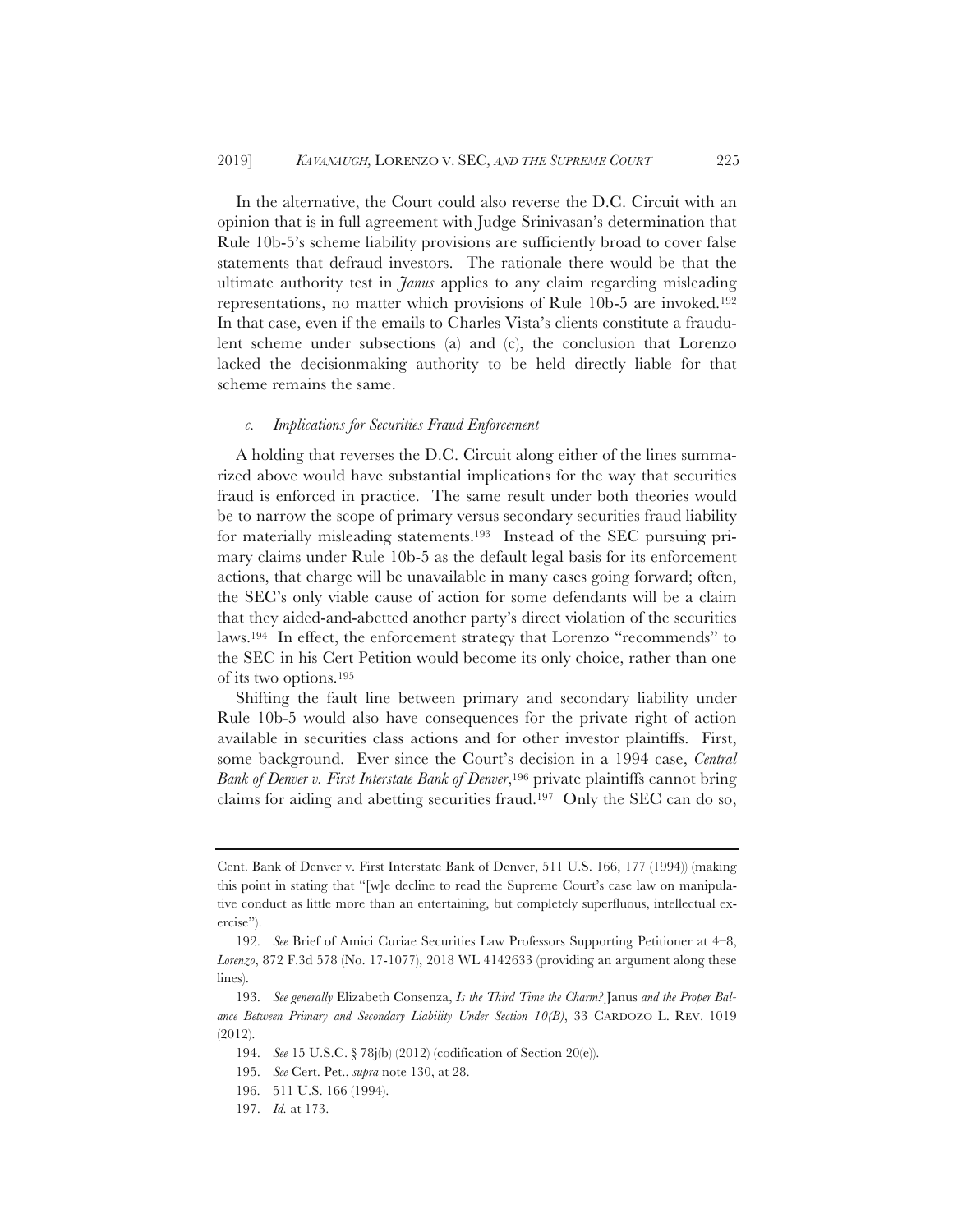under § 20(e) of 1995 Private Securities Litigation Reform Act (PSLRA).198 This is where the real import of *Janus* lies.199 In a pre-*Central Bank of Denver* world, the *Janus* plaintiffs could have invoked Rule 10b-5(b) to sue both the mutual fund entity (primarily, for making false statements) and its advisory firm (for aiding and abetting the mutual fund's misstatements), but that door closed as of 1994. Post*-Central Bank of Denver*, and after the passages of the PSLRA, the SEC alone would have a cause of action against the advisory firm in *Janus*.

The doctrinal thread that runs through *Central Bank of Denver*, *Janus*, and *Lorenzo* is classic securities law arcana, but ultimately it boils down to who can sue whom and for what. The takeaway is this: at least as of now, for private securities plaintiffs in the Eighth and D.C. Circuits, actions against advisory entities that assist another firm in the "making" of a statement under *Janus* might remain live so long as they are pled as scheme liability claims under subsections (a) and (c). If the Court follows Judge Kavanaugh's dissent in *Lorenzo*, however, the ability of private securities plaintiffs to rely on scheme liability as an alternative to secondary misstatement claims will be definitively foreclosed in every federal court.200

This may not sound like the most groundbreaking development, but its impact should not be underestimated. For one, uniformity across the circuit courts of appeals is important because forum shopping is relatively easy and common in securities litigation. And more fundamentally, because a central policy mechanism in securities regulation is its dual public-private enforcement regime, subtle changes in the allocation of public and private enforcement authority can potentially affect how the entire framework operates.201 As a result, the legal theory suggested by Judge Kavanaugh's dissent in *Lorenzo* presents the Court with an opportunity to redraw some of the basic doctrinal contours of securities fraud.

# *C. The Supreme Court's Eight-Justice Decision in* Lorenzo

Predicting what the Court might decide is always risky, even after oral argument has been held, and the Justices' questioning at oral argument in *Lorenzo* was particularly open-ended and wide-ranging.202 With the usual caveats aside, it is still worth speculating how *Lorenzo* is likely to be resolved

<sup>198. 15</sup> U.S.C. § 78t(e).

<sup>199.</sup> *See* Consenza, *supra* note 193.

<sup>200.</sup> Thus, if the *Lorenzo* scenario were replayed after such a decision, the SEC could sue the Charles Vista entity and/or Gregg Lorenzo under Rule 10b-5, and Lorenzo under Section 20(e). Charles Vista's clients would have no claim against Lorenzo but could maintain a private cause of action for securities fraud against Gregg Lorenzo and Charles Vista.

<sup>201.</sup> *See generally* Amanda M. Rose, *The Multienforcer Approach to Securities Fraud Deterrence: A Critical Analysis*, 158 U. PA. L. REV. 2173 (2010).

<sup>202.</sup> *See generally* Transcript of Oral Argument, Lorenzo v. SEC, No. 17-1077 (argued Dec. 3, 2018)*.*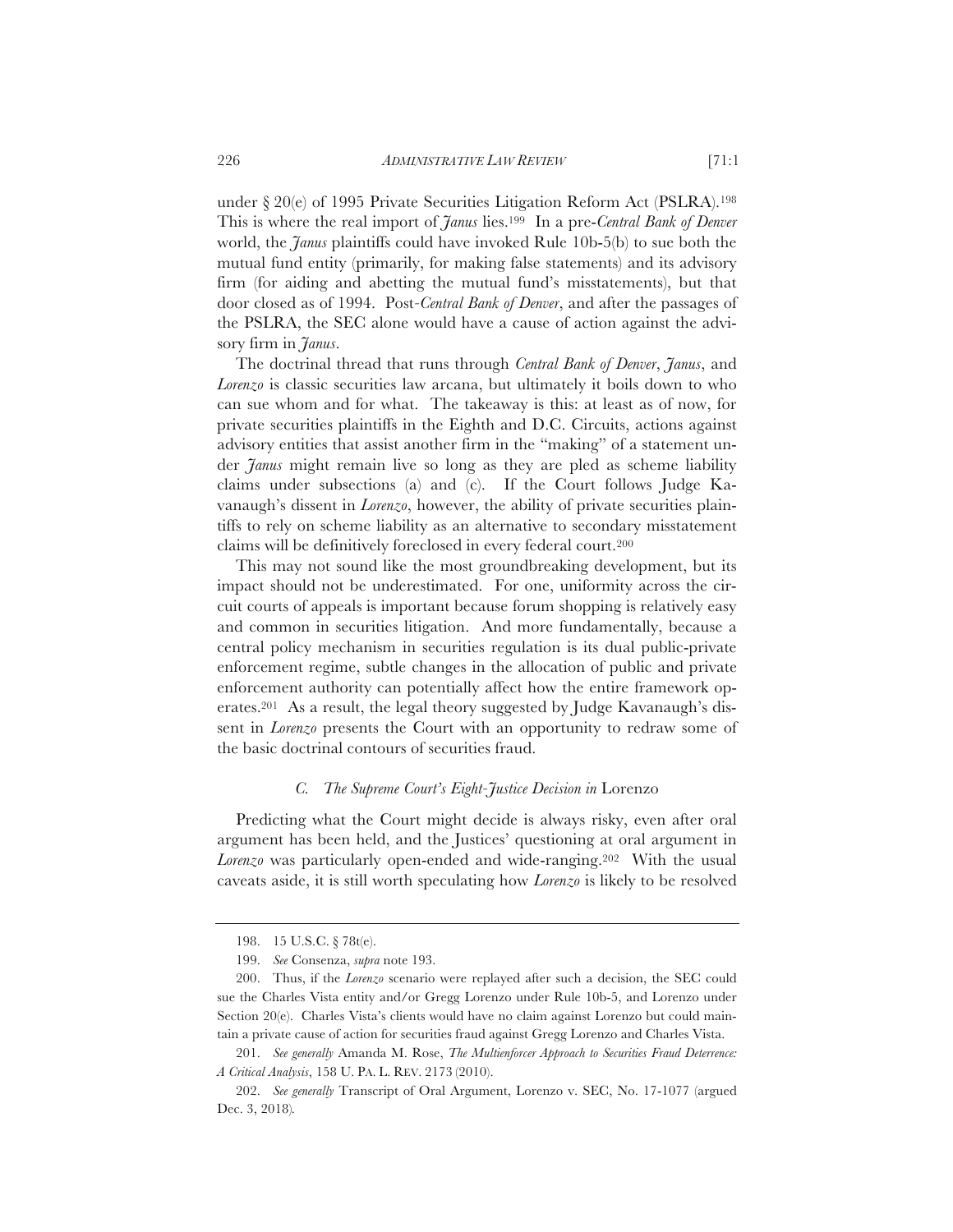when a ruling comes down in 2019.

Perhaps the most plausible outcome is a 4-4 stalemate, split along the same partisan lines that were staked out in *Janus*. On one side of that split, the four Justices on the Court's liberal wing are likely to issue an opinion that would affirm the D.C. Circuit's decision in part, to the extent that it upholds the SEC fraud claims against Lorenzo.203 On the other side, the four conservative Justices are likely to join an opinion that would: (a) reverse the D.C. Circuit in part, to the extent it finds Lorenzo liable on any of the SEC's fraud claims; and (b) endorse some or all of the reasoning articulated in Judge Kavanaugh's dissent when doing so.204

In the event the Court's review of *Lorenzo* ends in a tied vote, the legal result is for the D.C. Circuit ruling to stand untouched as the final merits decision in the case.205 But there is good reason to believe its status as a controlling legal authority is only temporary. With Justice Kavanaugh available to cast the decisive swing vote in the next securities case that is granted cert, the 4-4 draw in *Lorenzo* will encourage a wave of appeals that may allow the Court to revisit the same issues within the next few years.

# IV. THE SUPREME COURT'S SECURITIES LAW JURISPRUDENCE AFTER *LORENZO*

The doctrinal uncertainty that Justice Kavanaugh's confirmation implies is not limited to the legal controversy raised in *Lorenzo* and applies more broadly to the Court's securities law jurisprudence as a whole. With *Lorenzo*, the Court is potentially approaching a telling fork in the road. On one hand, there are the restrained, incremental opinions that have held sway over the past fourteen years on the Roberts Court. A narrow opinion in keeping with "business as usual" would signal some inclination on the part of the conservative Justices to stay the course for the indefinite future. On the other hand, a broader opinion, even one that does not carry the day due to a split vote, would indicate a willingness to follow the more activist direction laid out in Judge Kavanaugh's dissent. Under that latter scenario, *Lorenzo* could be seen as foreshadowing a return to the style of judging that typified the "counter-revolutionary era" of securities law, which took place during Justice Powell's tenure on the Court from 1972 to 1988. This sec-

<sup>203.</sup> It is also possible that the liberal Justices would rule for a reversal in part, with respect to portions of Judge Srinivasan's majority opinion that reject the SEC's Rule 10b-5(b) claim by applying *Janus*.

<sup>204.</sup> At oral argument, Justice Alito appeared to be the conservative Justice least inclined to follow this course. *See* Transcript of Oral Argument, *supra* note 202, at 12–13. The Justice whose comments were most directly in line with the Kavanaugh dissent's reasoning was Neil Gorsuch. *See id.* at 33–36.

<sup>205.</sup> For the only previous 4-4 Supreme Court split in a securities law case, see Carpenter v. United States, 484 U.S. 20 (1987); see also United States v. Texas, 136 S. Ct. 2271 (2016) (introducing another more recent 4-4 split, leaving a lower court decision in the Fifth Circuit intact).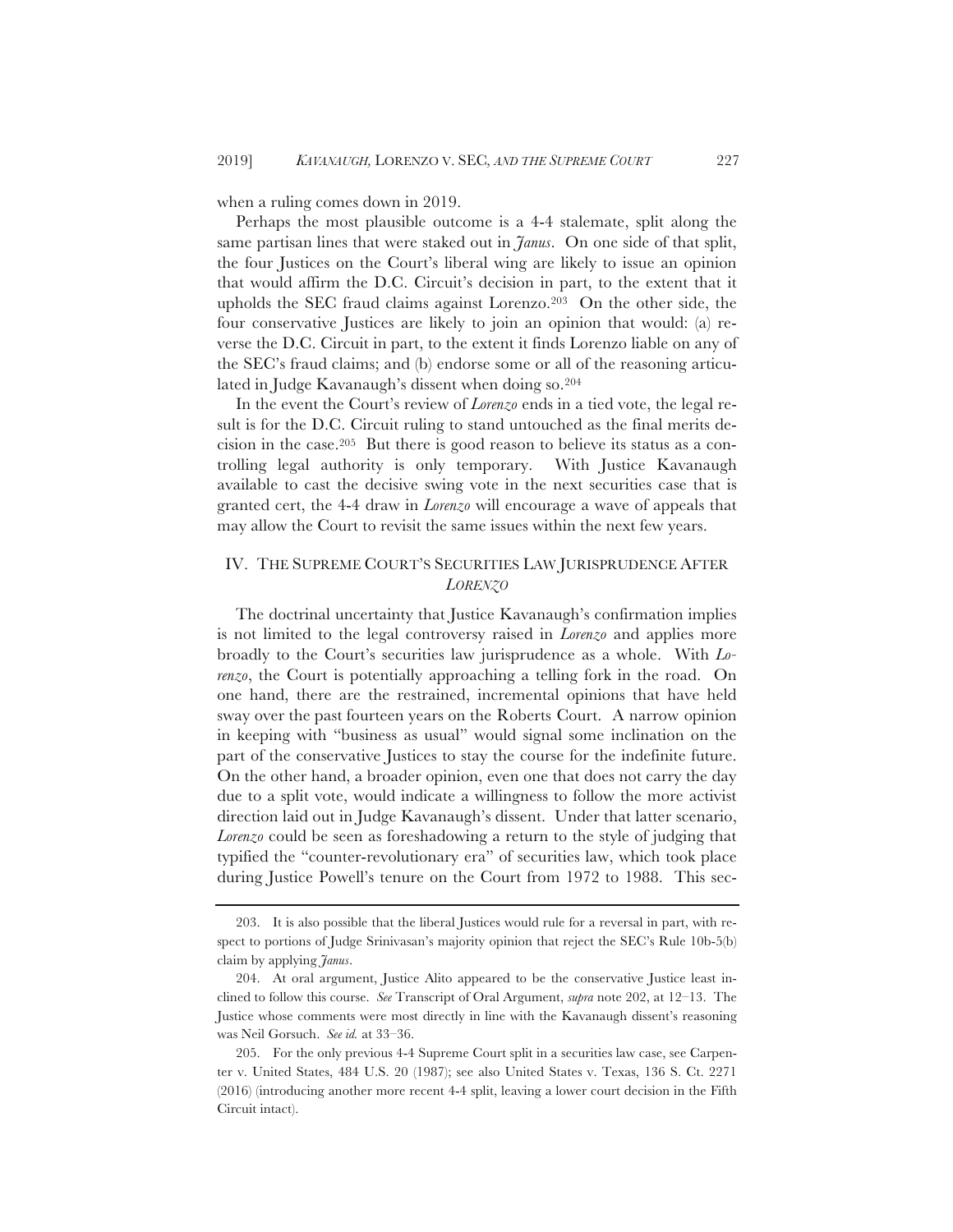tion proceeds in two parts and walks through each of those paths forward.

#### *A. More of the Same? Maintaining the Roberts Court's Enthusiastic Minimalism*

Since John Roberts became Chief Justice in 2005, the Court has issued roughly twenty-five decisions related to securities law. As a result, a sizeable academic commentary has developed, which attempts to characterize the defining aspects of that body of opinions.206 That scholarship reflects a general consensus over three main trends which have emerged during the Roberts Court era and come to define its securities law jurisprudence.

#### *1. The Roberts Court Status Quo*

The first trademark of the Roberts Court is the volume of securities cases that it hears. Even with the Court's docket shrinking as a whole, the annual number of securities cases that have been granted cert since John Roberts's tenure began has risen in both absolute and relative terms.207 Second, in deciding those cases, there has been a greater agreement among the Justices.208 9-0 securities law decisions at the Roberts Court are commonplace, which was not necessarily true of previous eras at the Court. Third, and most significant here, the actual securities opinions issued by the Roberts Court have been modest in terms of their doctrinal impact.

As Professor Eric Chaffee writes, the Court has acted as a "museum curator"209 for existing precedents:

The vast majority of the cases that the Roberts Court has heard represent minor tinkering with key issues of securities regulation, procedural issues that might more easily be taught as part of a course in civil procedure, and issues on the outer limits of securities regulation. The bulk of the cases would at best be included within notes in securities law textbooks and treatises, rather than receiving lengthy, in-depth treatment.210

Thus, if the Roberts Court has distinguished itself in the securities area, it would be with its curious combination of enthusiastic case selection and constrained, minimalist holdings.

<sup>206.</sup> *See, e.g.*, Eric C. Chaffee, *The Supreme Court as Museum Curator: Securities Regulation and the Roberts Court*, 67 CASE WESTERN L. REV. 847 (2017); John C. Coates IV, *Securities Litigation in the Roberts Court: An Early Assessment*, 57 ARIZ. L. REV. 1 (2015); Eric Alan Isaacson, *The Roberts Court and Securities Class Actions: Reaffirming Basic Principles*, 48 AKRON L. REV. 923 (2015); A.C. Pritchard, *Securities Law in the Roberts Court: Agenda or Indifference?*, 37 J. CORP. L. 105 (2011); Turk & Woody, *supra* note 19, at 90.

<sup>207.</sup> *See* Pritchard, *supra* note 206, at 107 (estimating that the Roberts Court has granted certiorari on approximately two securities law cases per term); *cf.* Ryan J. Owens & David A. Simon, *Explaining the Supreme Court's Shrinking Docket*, 53 WM.&MARY L. REV. 1219 (2012).

<sup>208.</sup> *See* Coates, *supra* note 206, at 22 tbl.5 (cataloguing the Court's voting patterns in securities cases).

<sup>209.</sup> Chaffee, *supra* note 206, at 854.

<sup>210.</sup> *Id.* at 854–55.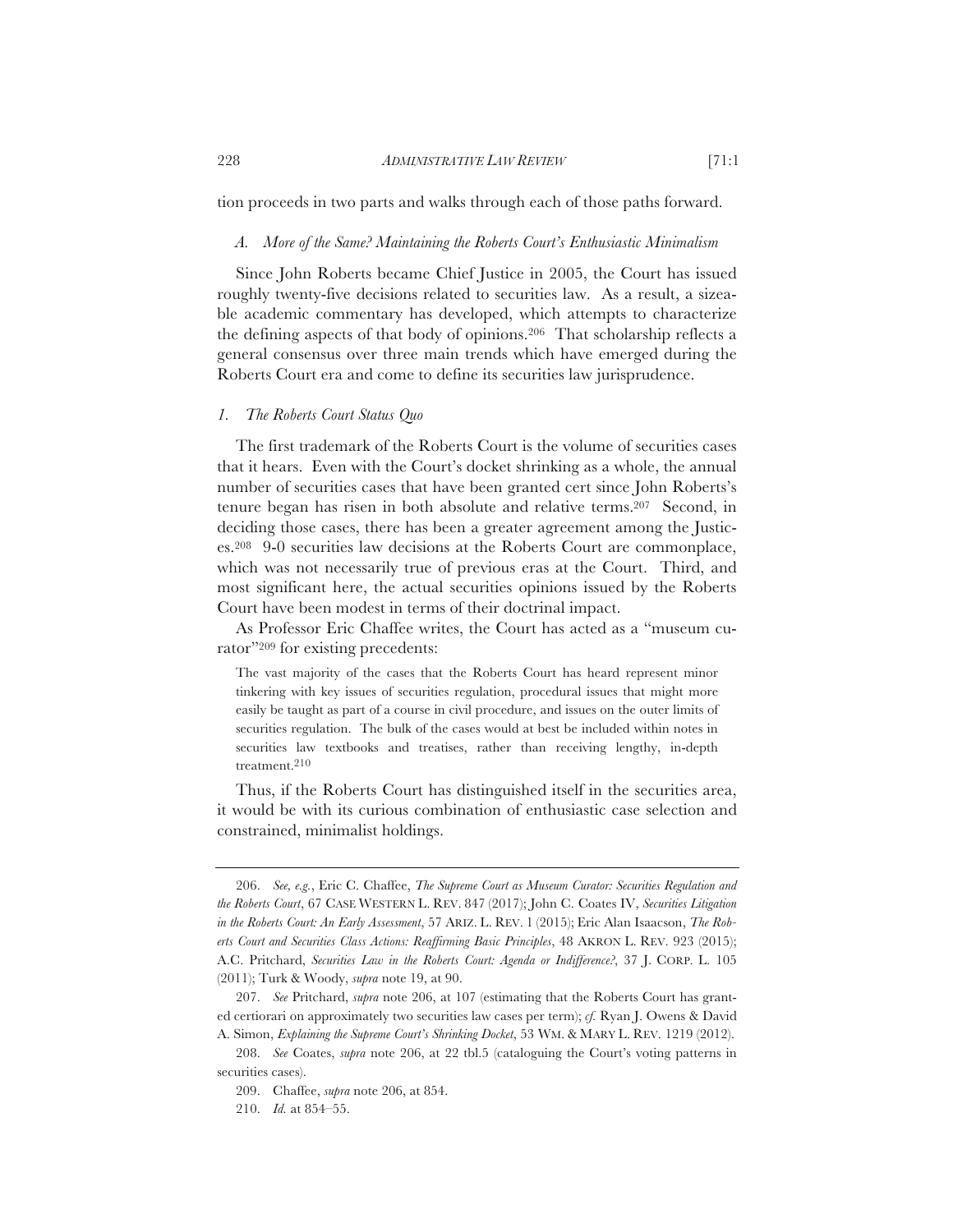A brief tour of securities regulation decisions at the Roberts Court is sufficient to illustrate the point. Consider, for example, the opinion in *Salman v. United States*;<sup>211</sup> a 2016 decision that was anticipated by many to bring about a major reformulation of insider trading law.212 *Salman* involved an insider providing stock tips to his brother's brother-in-law under an ambiguous set of circumstances that put in question the pivotal "personal benefit" test—a test that has raised thorny issues for the law of insider trading ever since it was announced by the Court in a seminal opinion of 1983, *Dirks v. SEC*.213 The end result, however, was an underwhelming opinion that merely restated the longstanding test from *Dirks* in a way that neither illuminated how the personal benefit test ought to be applied, nor otherwise moved the needle on existing insider trading doctrine.214

Along with *Salman*, a number of other recent entries in the Roberts Court securities law docket can be found, which involve perfunctory unanimous decisions that make marginal the prior doctrinal landscape. For instance, in the 2010 decision *Jones v. Harris Associates*,<sup>215</sup> the Court handed down a ruling with the reasonable yet unremarkable holding that investment advisors may violate their fiduciary duties when they charge clients disproportionately large fees.216 Likewise in a 2011 decision, *Matrixx Initiatives v. Siracusano*,<sup>217</sup> the Court held that, under certain circumstances, information omitted from corporate disclosures be considered material to investors as a legal matter, even if the underlying data in question falls short of textbook definitions of statistical significance in other respects.218 Further

213. 463 U.S. 648, 663–64 (1983).

214. *See* Jonathan R. Macey, *The Genius of the Personal Benefit Test*, 69 STAN. L. REV. ONLINE 64, 72 (2016) ("*Salman*[] breaks no new ground and presents no issues that are either novel or complex."); *see also id.* at 67, 71.

215. 559 U.S. 335 (2010).

216. *Id.* at 354; *see Supreme Court Decides* Jones v. Harris Associates *and Establishes Standard for Mutual Fund Excessive Fee Claims*, ROPES & GRAY LLP (Mar. 26, 2010), https://www.ropesgray.com/en/newsroom/alerts/2010/03/supreme-court-decides-jonesv-harris-associates-and-establishes-standard-for-mutual-fund-excessive-fee-claims ("[I]t is expected that the decision will not fundamentally change the process by which boards of mutual funds review and approve adviser fees. . . . The Court acknowledged in today's opinion that the standard it adopted has been the 'consensus' view of courts for over 25 years.").

217. 563 U.S. 27 (2011).

218. *Id.* at 30–31; *see* Ronald Mann, *Opinion Analysis: Chalk One Up for the Ninth Circuit,*  SCOTUSBLOG (Mar. 24, 2011), http://www.scotusblog.com/2011/03/opinion-analysischalk-one-up-for-the-ninth-circuit/ ("[T]he opinion in [*Matrixx*] is more likely to stand for its generous review of allegations in complaints than it is to make any important contribution to

<sup>211. 137</sup> S. Ct. 420 (2016).

<sup>212.</sup> *See, e.g.*, *All Eyes on* Salman*: The Supreme Court's Newest Blockbuster Insider Trading Case,*  DEBEVOISE & PLIMPTON: INSIDER TRADING & DISCLOSURE UPDATE, Aug. 2016, at 17, https://www.debevoise.com/~/media/files/insights/publications/2016/08/insider\_tradin g\_update\_vol3issue1.pdf.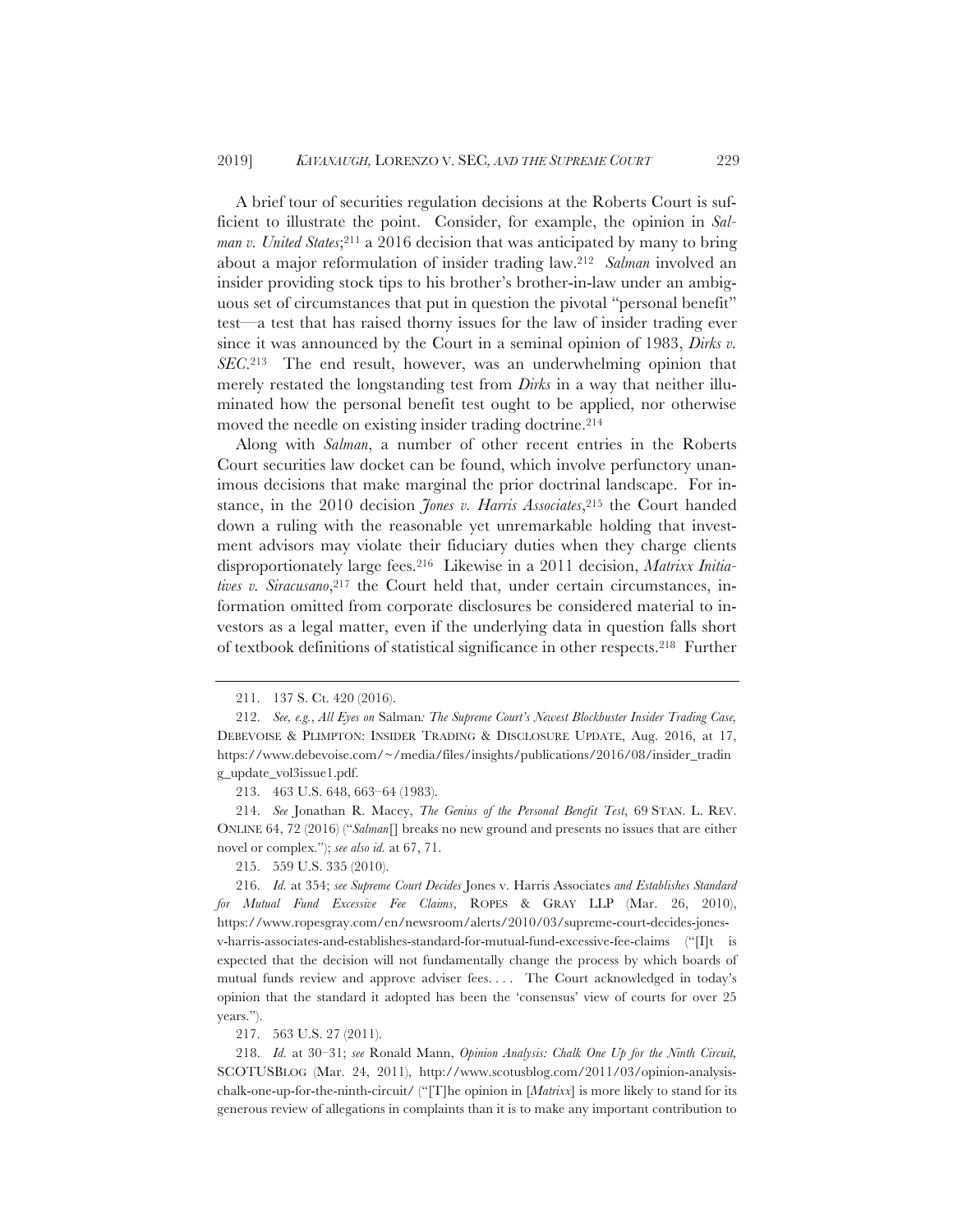examples along these lines are easy to find.219

Indeed, a handful of Roberts Court securities cases have failed to yield a decision altogether, having been withdrawn from the Court's docket because either the Court or the parties determined the issues were not worth litigating to a final determination on the merits. For example, the Court removed a 2014 case, *Public Employees' Retirement System v. IndyMac MBS, Inc*.,220 from its calendar just a week prior to its scheduled argument, with an order which held that the petition for certiorari had been improvidently granted. In a 2013 case before the Court, *UBS Financial Services, Inc. v. Union*  de Empleados de Muelles,<sup>221</sup> it was the parties themselves who pulled the plug, by settling two months after certiorari was granted. And in the Court's prior October 2017 term another securities case, *Leidos, Inc. v. Indiana Public Retirement System*,222 failed to yield a decision, as the parties settled before oral argument was held.223

#### *2. How the Court's Ruling in* Lorenzo *Would Fit*

It is entirely possible that, when *Lorenzo* is decided in 2019, it will represent the latest entry in the Roberts Court's crowded yet lackluster securities law docket. After all, from the most literal perspective, the case turns on a collection of curious trivialities: an afternoon's worth of blatantly unscrupulous behavior, a \$15,000 lost investment, and a head-scratching set of questions about who is most to blame. Despite the vehement tone throughout much of Judge Kavanaugh's dissent, even he concludes on an agnostic note about what exactly took place, conceding that "maybe Lorenzo really is guilty of negligence (or worse)."224 And as detailed in Section III above,

- 220. 135 S. Ct. 42 (2014) (mem.).
- 221. 134 S. Ct. 40 (2013) (mem.).
- 222. 137 S. Ct. 1395–96 (2017) (mem.) (cert granted).

the substance of securities law."); *Decision in* Matrixx Initiatives v. Siracusano *Rejects Bright-Line Rule in Securities Fraud Action Based on Pharmaceutical Company's Failure to Disclose Adverse Event,*  DAVISPOLK: CLIENT NEWSFLASH (Mar. 22, 2011), https://www.davispolk.com/publica tions/decision-matrixx-initiatives-inc-v-siracusano-rejects-bright-line-rule-securities-fraud (stating that the Court's decision "does not change the status quo regarding the standard for evaluating materiality and does not provide more definitive guidance to companies concerned with when and what to disclose").

<sup>219.</sup> *See, e.g.*, Merrill Lynch v. Manning, 578 U.S. 1566 (2016) (unanimous opinion) (upholding federal question jurisdiction for claims that require a court to confront interpretative issues relating to the federal securities statutes); Gabelli v. SEC, 568 U.S. 442, 454 (2013) (unanimous opinion) (declining to extend the "discovery rule" exception in private securities fraud actions to the statute of limitations period that applies in government enforcement actions).

<sup>223.</sup> For an overview of the events leading to the *Leidos* settlement, see generally Matthew C. Turk & Karen E. Woody, *The* Leidos *Mixup and the Misunderstood Duty to Disclose in Securities Law*, 75 WASH.&LEE L. REV. 957 (2018); Turk & Woody, *supra* note 19.

<sup>224.</sup> Lorenzo v. SEC, 872 F.3d 578, 602 (D.C. Cir. 2017) (Kavanaugh, J., dissenting).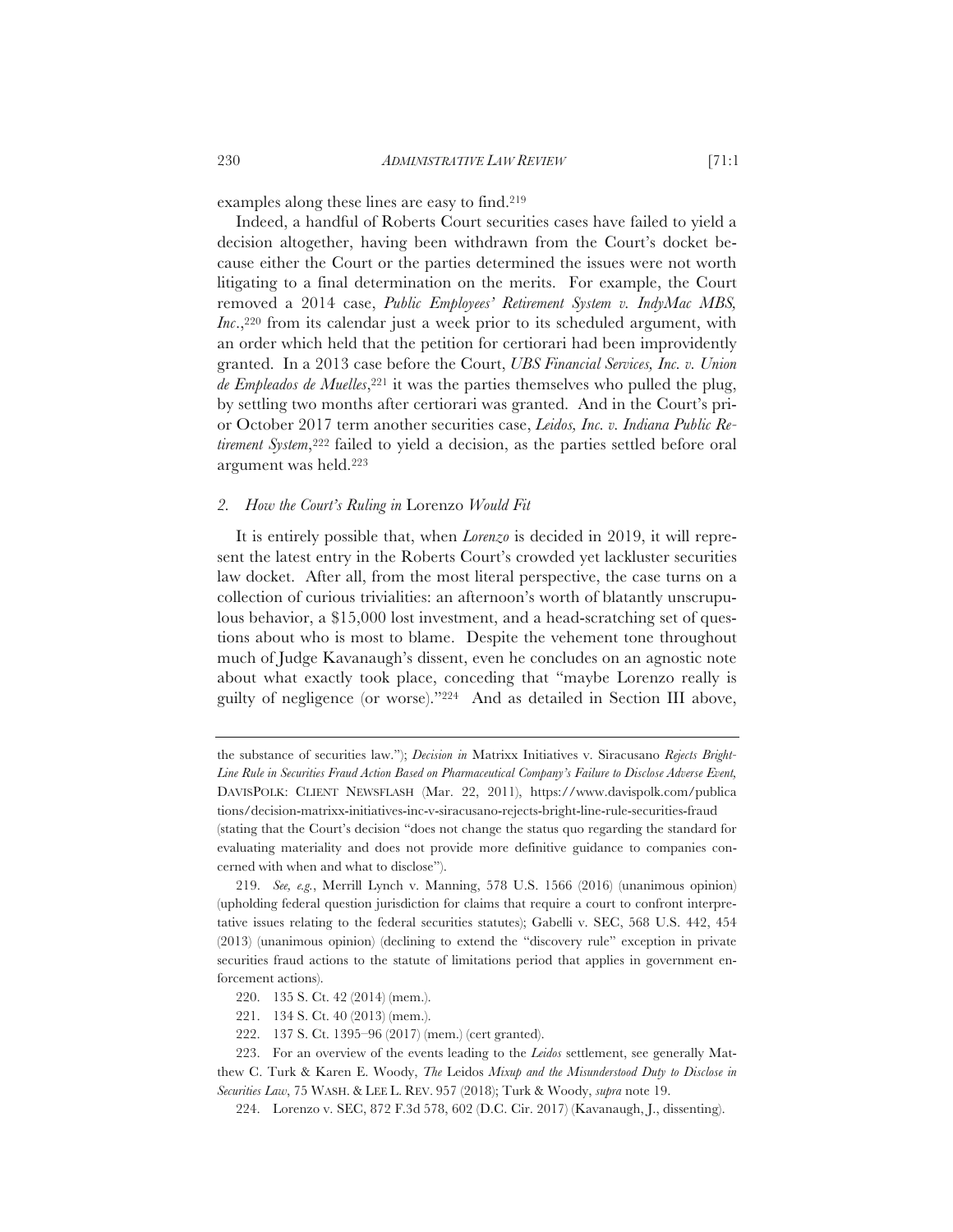there are a number of legal resolutions that would allow the Court to duck the fundamental doctrinal questions regarding the scope of scheme liability.

Part of this Article's thesis of *Lorenzo* as bellwether, however, is that an anticlimactic ending to the case would nonetheless have big picture implications. Namely, it would suggest a reluctance by the other eight Justices to join with bolder theories that Justice Kavanaugh may be inclined to pursue in future securities cases. And more broadly, a narrow opinion would further indicate that the Roberts Court's status as "museum curator" of the Supreme Court's existing securities law jurisprudence is likely to persist for the foreseeable future.225

#### *B. Or, Back to the Future? A Return to Judicial Activism*

The Roberts Court's incrementalism stands out because the Court's securities law decisions in prior eras were anything but light touch. Specifically, the Supreme Court's jurisprudence has been defined by two periods of activism since the modern regulatory framework was established with the 1933 Securities Act and 1934 Securities Exchange Act.

The first period, which began in 1940 with one of the Supreme Court's very first securities-related decisions, was characterized by an aggressive judicial expansion of securities law.226 The heyday of this expansionist era took place during the tenure of Chief Justice Earl Warren, from 1953 to 1969, a period in which it was commonplace for the Court's holdings to emphasize the "broad remedial purposes"227 of federal securities statutes and the related need to interpret their provisions "not technically . . . but flexibly."228 That theme, in fact, appeared in nearly all of the Warren Court's decisions. According to an empirical study of the Supreme Court securities docket from 1936–1971 by Professors Thomas Sullivan and Richard Thompson, the Justices voted in favor of expansive (rather than restrictive) interpretations of the securities laws in twenty-one of twenty-four cases.229 As a classic securities regulation casebook memorably put it, this was a time when the Court saw "securities law as savior of all humanity."230

<sup>225.</sup> *See generally* Chaffee, *supra* note 206.

<sup>226.</sup> *See generally* SEC v. U.S. Realty & Improvement Co., 310 U.S. 434 (1940). Technically, the first ever Supreme Court securities decision came in 1936 with *Jones v. SEC*, 298 U.S. 1 (1936). The holding in *Jones* is a lone outlier with respect to the Court's post-1940 cases, as it was decided by a majority of anti-New Deal holdouts who were replaced by Roosevelt soon after. *See* E. Thomas Sullivan & Robert B. Thompson, *The Supreme Court and Private Law: The Vanishing Importance for Securities and Antitrust*, 53 EMORY L.J. 1571, 1585 n.58 (2004) (making this observation).

<sup>227.</sup> J.I. Case v. Borak, 377 U.S. 426, 431 (1964).

<sup>228.</sup> SEC v. Capital Gains Research Bureau, 375 U.S. 180, 195 (1963).

<sup>229.</sup> Sullivan & Thompson, *supra* note 226, at 1580–81.

<sup>230.</sup> DAVID RATNER, SECURITIES REGULATION (2d ed. 1980).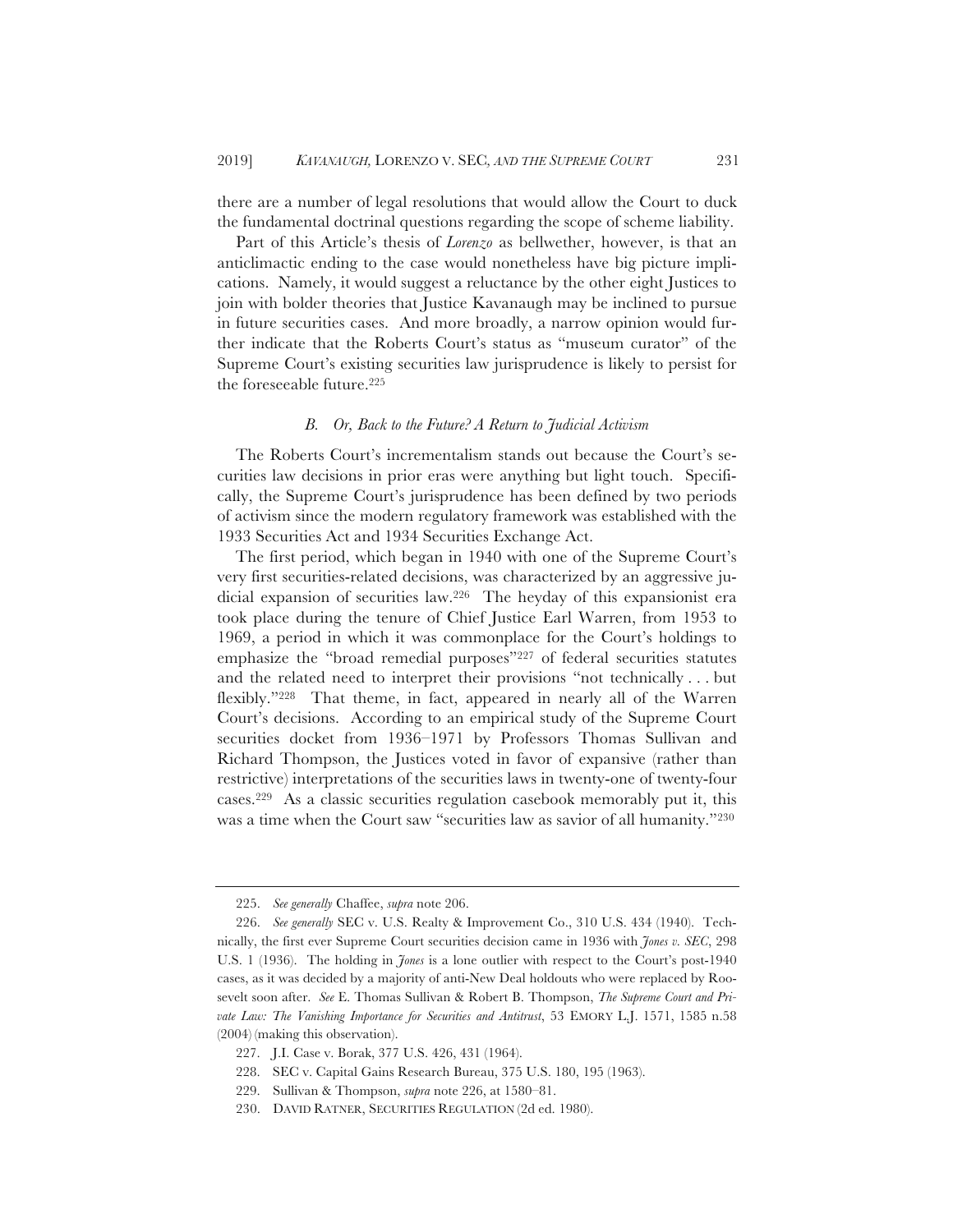#### *1. The "Counter-Revolution" Under Justice Powell*

The expansionist revolution of the federal securities laws came to an end when Justice William Rehnquist and Justice Lewis Powell both joined the Court in January of 1972.231 This marked the beginning of a so-called "counter-revolution" in Supreme Court securities jurisprudence,232 in which the Court consistently took a skeptical view of its prior case law. That skepticism was epitomized in Justice Rehnquist's majority opinion in an important 1975 decision, *Blue Chip Stamps v. Manor Drug Stores*,233 when he famously described the state of securities fraud doctrine under Rule 10b-5 as "a judicial oak which has grown from little more than a legislative acorn."234

However, it was Justice Powell, rather than Justice Rehnquist, who truly drove the counter-revolution by leveraging his corporate law background to advocate a more constrained brand of securities law doctrine to his other colleagues on the Court.235 As documented in the Sullivan & Thompson study, those efforts were highly successful.236 The Court came to relatively restrictive legal conclusions about the scope of securities regulation in twenty-four of the twenty-five cases decided during Justice Powell's tenure from 1972 to 1987.237 Many of the landmark opinions from that body of law such as the foundational insider trading cases, *Chiarella v. United States*238 and the aforementioned *Dirks*—were penned by Justice Powell himself.239 Perhaps even more remarkable was the way in which other members of the Court followed Justice Powell's lead. Nearly every Justice during the counter-revolutionary era authored a far-reaching securities law opinion on behalf of the Court's majority.<sup>240</sup> This, despite the fact that most of those Jus-

- 237. *Id.* at 1581–82.
- 238. 445 U.S. 222 (1980).

239. Dirks v. SEC, 463 U.S. 646 (1983); *see also* Ernst & Ernst v. Hochfelder, 425 U.S. 185 (1976) (Powell, J.); United Hous. Found. v. Forman, 421 U.S. 837 (1975) (Powell, J.); Int'l Bhd. of Teamsters v. Daniel, 439 U.S. 551 (1979) (Powell, J.). *See generally* Adam C. Pritchard, Dirks *and the Genesis of Personal Benefit*, 68 SMU L. REV. 857 (2015).

240. *See e.g.*, TSC Indus., Inc. v. Northway, Inc., 426 U.S. 438 (1976) (Marshall, J.); Santa Fe Indus., Inc. v. Green, 430 U.S. 462 (1977) (White, J.); Coopers & Lybrand v. Livesay, 437 U.S. 463 (1978) (Stevens, J.); Touche Ross & Co. v. Redington, 442 U.S. 560 (1979) (Rehnquist, J.); Burks v. Lasker, 441 U.S. 471 (1979) (Brennan, J.); Aaron v. SEC, 446 U.S. 680 (1980) (Stewart, J.).

<sup>231.</sup> *See* Sullivan & Thompson, *supra* note 226, at 1581–82.

<sup>232.</sup> A.C. Pritchard, *Justice Lewis F. Powell, Jr., and the Counterrevolution in the Federal Securities Law*, 52 DUKE L.J. 841 (2003); *cf.* VINCENT BLASI, THE BURGER COURT, THE COUNTER-REVOLUTION THAT WASN'T (1987) (arguing that the Burger Court's story was not as conservative counter-revolutionary as some suggest).

<sup>233. 421</sup> U.S. 723 (1975).

<sup>234.</sup> *Id.* at 737.

<sup>235.</sup> *See generally* Pritchard, *supra* note 232.

<sup>236.</sup> *See* Sullivan & Thompson, *supra* note 226.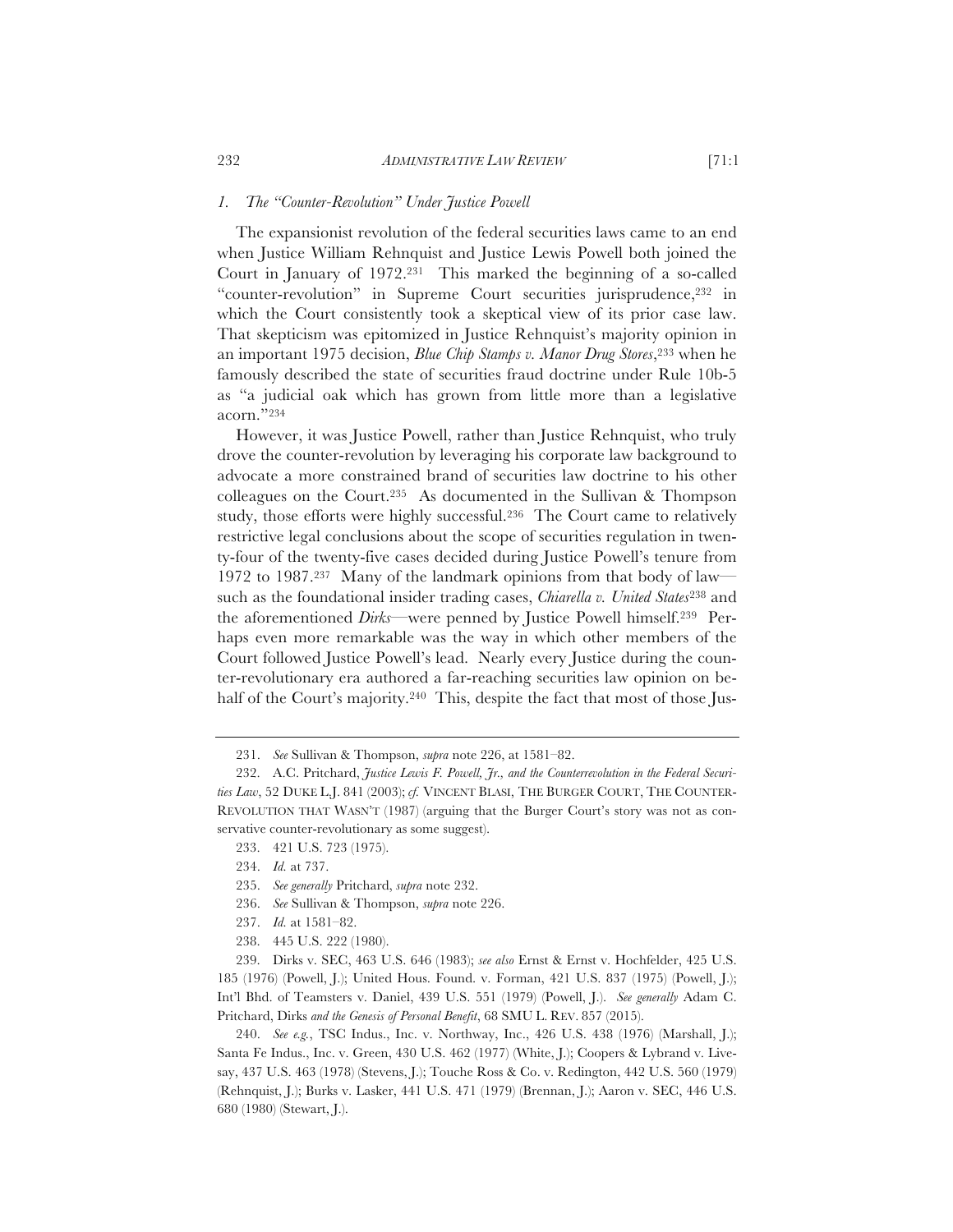tices did not write any notable securities opinions (whether restrictive or expansionist) either before or after they shared the bench with Justice Powell.241 The counter-revolutionary posture of the Court was therefore nowhere to be found in the years from 1988 to 2004, when William Rehnquist was Chief Justice, as the Court essentially lost interest in securities regulation, shrinking its caseload substantially and alternating at random between expansionist and restrictive decisions.242

The one exception came in 1994, with the Court's decision in *Central Bank of Denver*,<sup>243</sup> which can be considered the last gasp of the counterrevolution. In an opinion by Justice Kennedy—who was not otherwise a major figure in restrictive securities decisions244—the Court once again pruned back the judicial oak of securities fraud doctrine by holding that there was no right of action for aiding-and-abetting claims under Rule 10b-5.245 While the impact of that holding was itself highly consequential on the merits, even more notable was the legal backdrop in which it arrived. Rather than intervening in a circuit split, the Court's decision instead overturned what had been a unanimous, multi-decade consensus across all twelve federal courts of appeals as to the availability of aiding-and-abetting claims for private securities plaintiffs.246 In doing so, *Central Bank of Denver*  typified the counter-revolutionary era jurisprudence, in which the Court actively imposed a textualist, limited theory of the securities laws and did not hesitate to overrule any long-standing doctrinal understanding to the contrary.247

#### *2. How the Court's Ruling in* Lorenzo *Would Fit*

Judge Kavanaugh's dissent in *Lorenzo* spends a good deal of time framing the case in terms of the broader history of securities law jurisprudence at the Court. His argument, that the majority should have articulated a limited scope for the scheme liability provisions in Rule 10b-5, is in part motivated by what he describes as a decades-long campaign by the SEC to "expand the scope of primary liability under the securities laws"248 through its

<sup>241.</sup> Sullivan & Thompson, *supra* note 226, at 1592–97.

<sup>242.</sup> *Id.* at 1582–84.

<sup>243. 511</sup> U.S. 164 (1994).

<sup>244.</sup> Sullivan & Thompson, *supra* note 226, at 1596.

<sup>245.</sup> *Central Bank of Denver*, 511 U.S*.* at 173; *see infra* Section III.B.3.c. (discussing the significance of *Central Bank of Denver*); *see also* Paul Dmitri Zier, Central Bank of Denver v. First Interstate Bank*: Pruning the Judicial Oak by Severing the Aiding and Abetting Branch*, 72 DENVER U. L. REV. 191 (1994) (examining the build up to and the decision in *Central Bank of Denver*).

<sup>246.</sup> *See id.* at 196; *see also* Donald C. Langevoort, *Words from on High About Rule 10b-5:*  Chiarella*'s History,* Central Bank*'s Future*, 20 DEL. J. CORP. L. 865 (1995).

<sup>247.</sup> *See* Zier, *supra* note 245, at 192 ("Prior to *Central Bank*, many commentators felt the doctrine had become so established that the Supreme Court would never reject it.").

<sup>248.</sup> Lorenzo v. SEC, 872 F.3d. 578, 601 (D.C. Cir. 2017) (Kavanaugh, J., dissenting).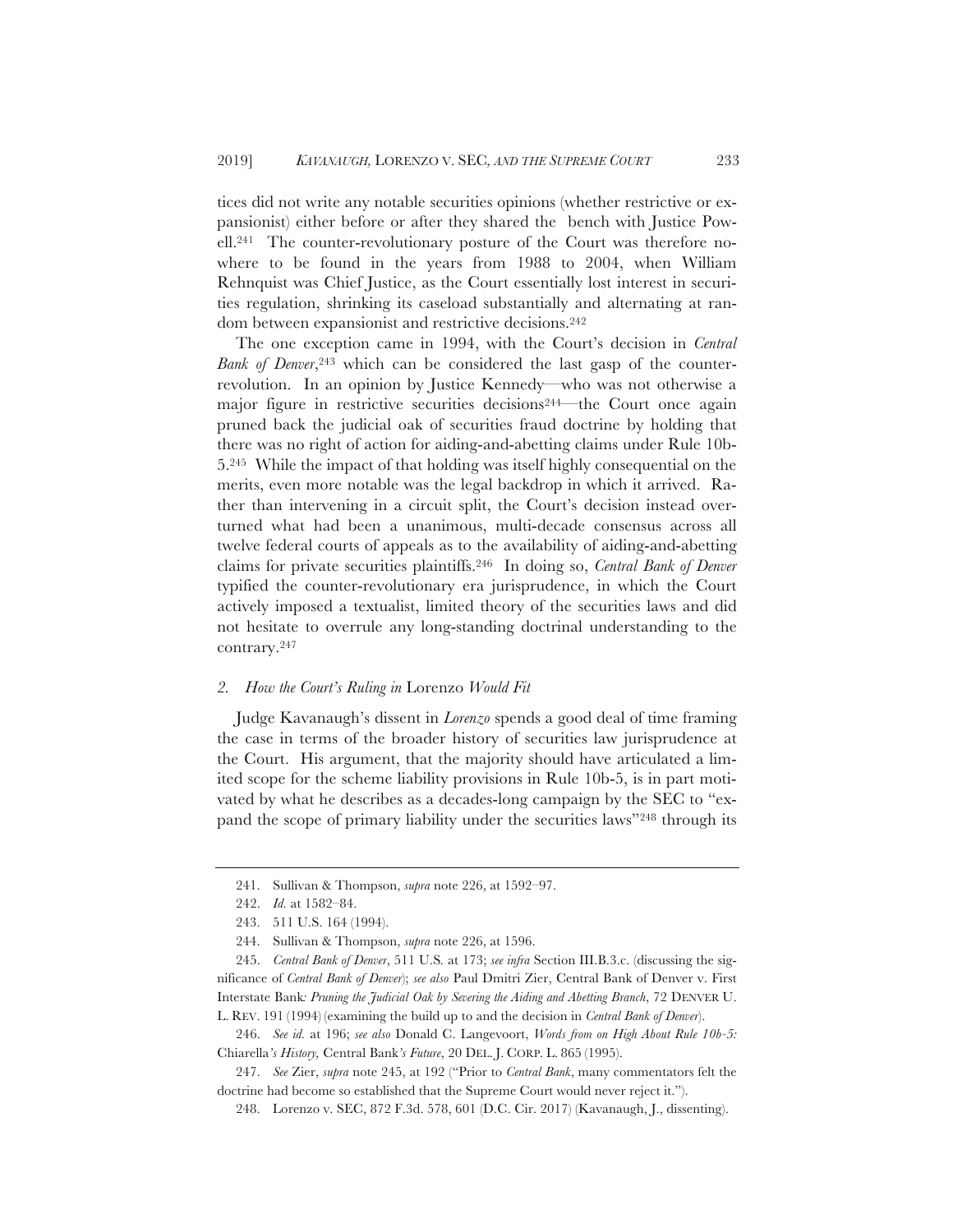"persistent efforts to end-run the Supreme Court"249 precedents. The dissent's narrative on this point is underscored by its reference to a recent article by Professor Andrew Vollmer, which analyzes the SEC's litigation positions in *Flannery* and a related line of cases which lead up to *Lorenzo*.250 Professor Vollmer argues that those positions represent a strategy of "revanchism," through which the SEC has sought to regain the doctrinal ground that was lost in cases from the counter-revolutionary era, such as *Central Bank of Denver*, by developing creative legal theories in its internal adjudications or otherwise adopting similar positions as a litigation strategy in the federal district courts.251

If the Court decides *Lorenzo* by reversing the D.C. Circuit with an opinion that sharply circumscribes bounds of primary liability for securities fraud, it will be hard pressed to do so without also signing on to the broader narrative which animates Judge Kavanaugh's disagreement with the majority opinion. It will also be heeding the dissent's call to forcefully push back against the SEC's revanchist strategy as it percolates through the lower courts.252 Looking back from 2019, it is possible that such a decision would be seen as a turning point for the Roberts Court in which it abandons the role of museum curator and adopts a more aggressive mode of decisionmaking that is reminiscent of the Court's counter-revolutionary opinions under Justice Powell.

#### V. THE REGULATORY & ADMINISTRATIVE STATE AFTER *LORENZO*

After narrating the procedural history of *Lorenzo* in three dramatic acts, Judge Kavanaugh's dissent concludes with a final section which presents the denouement. In those closing paragraphs, he turns to the implications the case carries for some fundamental questions about the relationship between the modern regulatory state, the federal courts, and the separation of powers principles which structure the U.S. Constitution. Specifically, Judge Kavanaugh writes that the standards of judicial review which are enshrined

<sup>249.</sup> *Id.*

<sup>250.</sup> Vollmer, *supra* note 186.

<sup>251.</sup> *Id.*; *see also* A.C. Pritchard, *The SEC, Administrative Usurpation, and Insider Trading*, 69 STAN. L. REV. ONLINE 55 (2016) (discussing the various legal theories the Court applied in securities cases after the counter-revolutionary era).

<sup>252.</sup> The SEC's briefing to the Court on Lorenzo's Cert Petition gets close to inviting this outcome itself by repeatedly relying on dicta from expansionist era cases at the Warren Court which embraced a broadly purposive philosophy of statutory interpretation, which was roundly rejected by the counter-revolutionary Court. *See* SEC Cert. Opp. *supra* note 130, at 10, 12 (citing SEC v. Capital Gains Research Bureau, Inc., 375 U.S. 180 (1963)); *see also id.* at 9, 11 (citing Affiliated Ute Citizens of Utah v. United States, 406 U.S. 128 (1972)). It also provided further fodder for Professor Vollmer's "revanchist" narrative in its briefing to the D.C. Circuit, by relying on its own adjudicative decision in *Flannery* as the relevant legal interpretation of Rule 10b-5 that it proposes in that case. *See Lorenzo*, 872 F.3d at 599 (Kavanaugh, J., dissenting).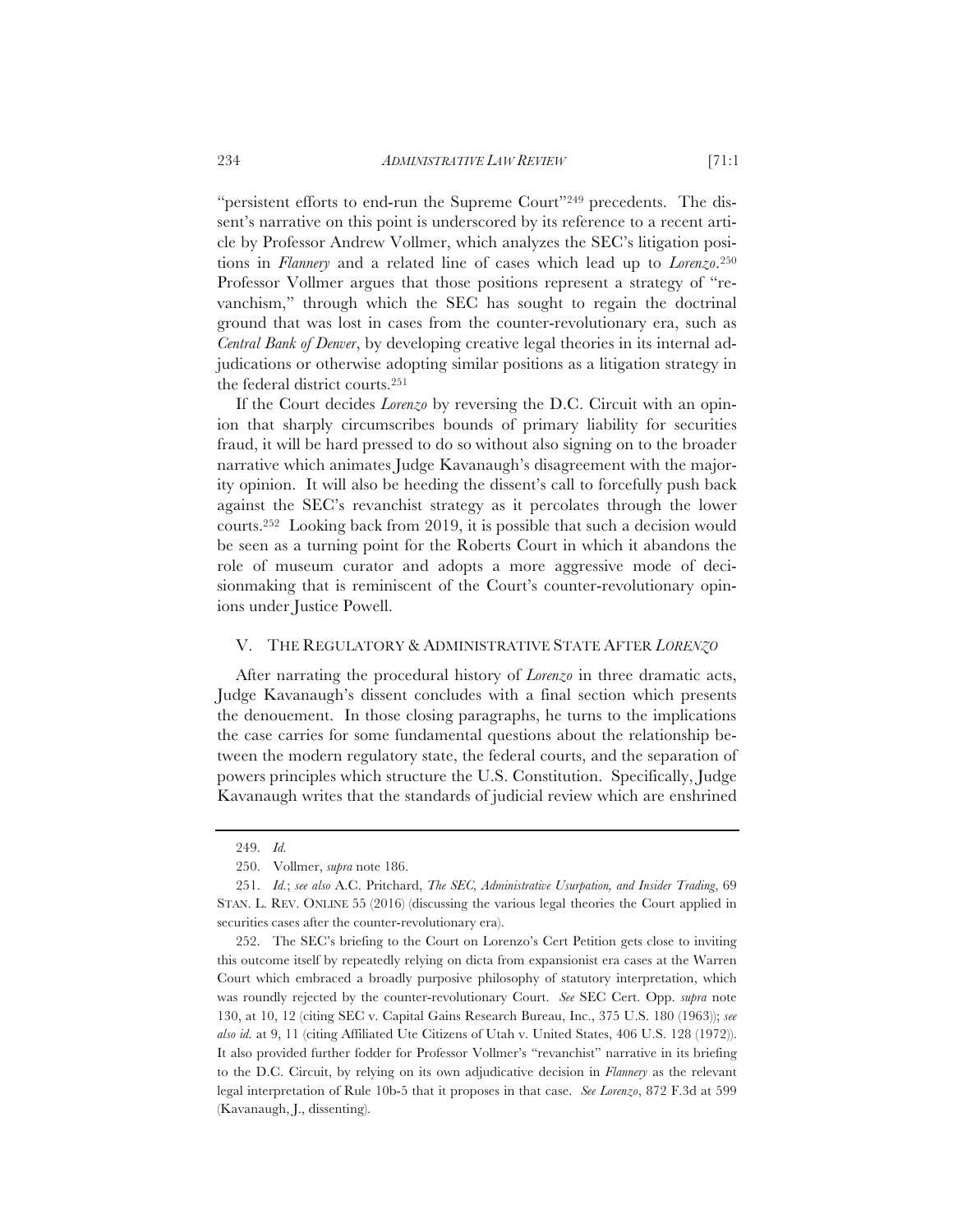in administrative law doctrine have produced an "agency-centric process [which] is in some tension with Article III of the Constitution, the Due Process Clause of the Fifth Amendment, and the Seventh Amendment right to a jury trial in civil cases."253 The dissent continues:

 That tension is exacerbated when, as here, the agency's political appointees—without hearing from any witnesses—disregard an administrative law judge's factual findings. That said, the Supreme Court has allowed administrative adjudication ever since *Crowell v. Benson*, 285 U.S. 22 [additional reporters omitted] (1932). But the premise of *Crowell v. Benson* is that, putting aside any formal constitutional problems with the notion of administrative adjudication, the administrative adjudication process will at least operate with efficiency and with fairness to the parties involved. This case, among others, casts substantial doubt on that premise.254

As these passages make clear, Judge Kavanaugh's underlying critique in *Lorenzo* is not really about the SEC per se, but instead applies with equal force across the administrative state. Indeed, Judge Kavanaugh highlights the *Lorenzo* dissent's continuity with his overarching perspective on administrative law, by citing to a number of other opinions in which he has written separately to address the overall legitimacy of agency decisionmaking.255 Because Judge Kavanaugh's views on regulatory matters are arguably his singular contribution as a jurist, the *Lorenzo* dissent goes a long way toward defining his judicial philosophy as a whole, and further clarifies the impact he will have upon joining the post-Kennedy Supreme Court.

#### *A. Judge Kavanaugh's Theory of Administrative Law*

The best way to understand what is unique about Judge Kavanaugh's theory of administrative law is to compare his dissent in *Lorenzo* with Judge Srinivasan's majority opinion for the court. In many respects, the D.C. Circuit's decision reflects the prevailing view of the administrative state which Judge Kavanaugh rejects. That conventional wisdom is defined by a few working assumptions.256

First, it takes for granted that there is no inherent problem with the

<sup>253.</sup> *Lorenzo*, 872 F.3d at 602.

<sup>254.</sup> *Id.*

<sup>255.</sup> *Id.* at 598 (citing United States v. Burwell, 690 F.3d 500, 527 (D.C. Cir. 2012) (Kavanaugh, J., dissenting); Bluman v. FEC, 800 F. Supp. 2d 281 (D.D.C. 2011) (Kavanaugh, J.); United States v. Moore, 612 F.3d 698, 702–04 (D.C. Cir. 2010) (Kavanaugh, J., concurring)).

<sup>256.</sup> The conventional wisdom, at least, for the D.C. Circuit, the Supreme Court's post-New Deal jurisprudence, and most administrative law scholars. *But cf.* Abbe R. Gluck & Richard A. Posner, *Statutory Interpretation on the Bench: A Survey of Forty-Two Judges on the Federal Courts of Appeals*, 131 HARV. L. REV. 1298, 1312–13, 1320 (2018) (reporting its conclusion from a survey of federal judges that the "D.C. Circuit is different"—one of the findings of the study is that the D.C. Circuit, which "acts essentially as a specialized court when it comes to administrative law" and handles the bulk of *Chevron* cases, has "drunk the *Chevron* Kool-Aid").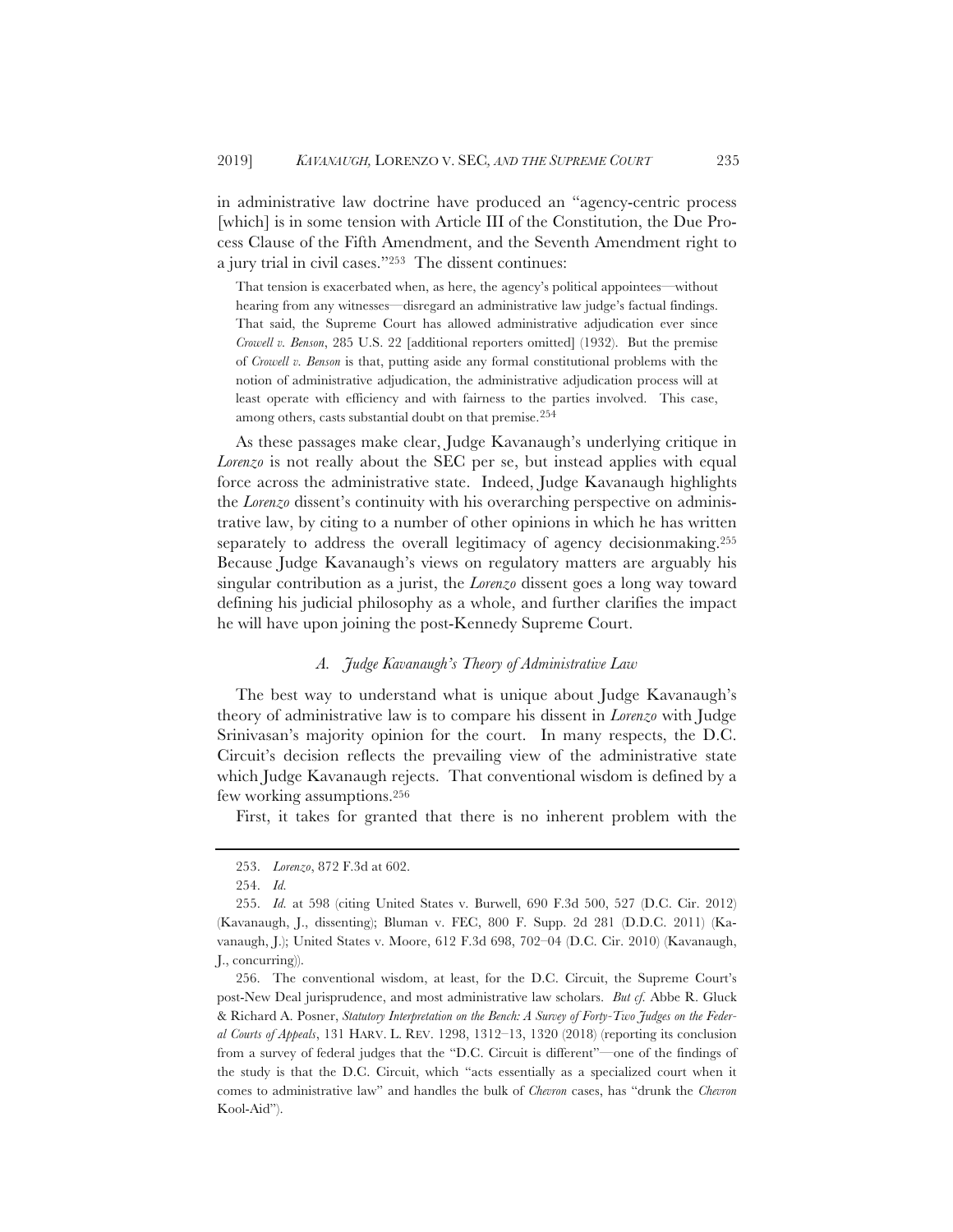combination of governmental functions—legislative, executive, and judicial—that takes place at administrative agencies.257 The *Lorenzo* majority has no qualms about the fact that the SEC promulgated Rule 10b-5, applied it in an enforcement action against Lorenzo, and then adjudicated those claims in its own court. Second, the prevailing view presumes that the default posture of federal courts when reviewing agency decisionmaking will be some form of deference.<sup>258</sup> From that perspective, Judge Srinivasan's repeated disclaimers about the court's "very deferential" standard of review are not only a technically accurate statement of the law based on the particular posture of that case; they are also affirming the D.C. Circuit's general orientation with respect to regulatory bodies such as the SEC.259

A final premise of the standard administrative law paradigm is that the pervasive reliance on judicial deference is justified on two related grounds. One is that, when the federal courts reverse an agency action, they are indirectly encroaching on the discretion of *other* branches of the government. That is because the agency has not acted on its own behalf; rather, it is implementing a policy decision that has already been made by either Congress or the President, which then enlisted the agency to complete the task.260 The other justification for judicial deference follows from the first but is more pragmatic. The reason why Congress or the President delegate policymaking discretion to an agency in the first place, the argument goes, must be that it has the technical expertise or access to information necessary to exercise that authority most effectively.<sup>261</sup> The regulator enjoys a comparative advantage in terms of institutional competence. Thus, if courts are able to easily substitute their less informed judgments for those of

261. *See generally* JAMES M. LANDIS, THE ADMINISTRATIVE PROCESS (1938) (articulating the seminal case for why agencies have an institutional advantage in many policymaking contexts).

<sup>257.</sup> *See generally* M. Elizabeth Magill, *Beyond Powers and Branches in Separation of Powers Law*, 150 U. PA. L. REV. 603 (2001) (arguing that traditional separation of powers concerns are misplaced in the context of administrative agencies).

<sup>258.</sup> *See generally* ADRIAN VERMEULE, LAW'S ABNEGATION: FROM LAW'S EMPIRE TO THE ADMINISTRATIVE STATE (2016) (chronicling the shift toward judicial deference with respect to agency decisionmaking since the New Deal).

<sup>259.</sup> *Lorenzo*, 872 F.3d. at 583, 593.

<sup>260.</sup> According to the non-delegation doctrine, Congress delegates its Article I legislative authority to agencies. U.S. CONST. art. I, § 1 ("All legislative Powers herein granted shall be vested in a Congress of the United States, which shall consist of a Senate and a House of Representatives."); *see* Whitman v. Am. Trucking Ass'n, 531 U.S. 457, 488–90 (2001) (Stevens, J., concurring); *see also* Kathryn Watts, *Rulemaking as Legislating*, 103 GEO. L.J. 1003 (2013). Under another view, the President is delegating the authority vested in Article II in furtherance of its constitutional responsibility to "take care that the laws be faithfully executed." U.S. CONST. art. II, § 1. *See generally* Jack Goldsmith & John F. Manning, *The President's Completion Power*, 115 YALE L.J. 2280 (2006) (noting that the presidential completion power is the justification for a broad range of presidential prerogatives); *see also* Eric Posner & Adrian Vermeule, *Interring the Nondelegation Doctrine*, 69 U. CHI. L. REV. 1721 (2002).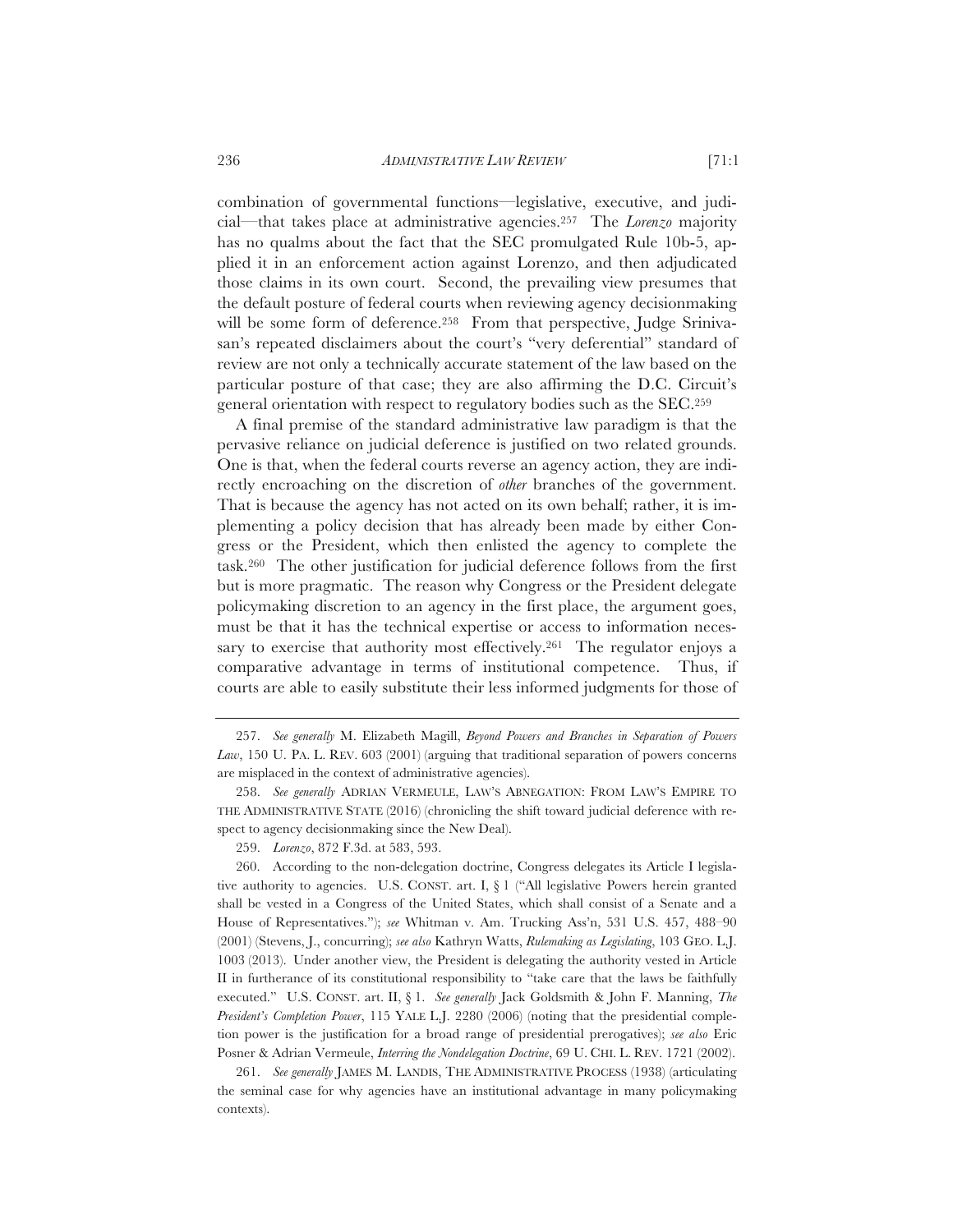the agencies, there will tend to be bad results.

#### *1. The Separation of Powers Constraint*

The *Lorenzo* dissent shows how Judge Kavanaugh systematically departs from the standard theory of administrative law by questioning all of the core assumptions listed above. Particularly revealing is the dissent's approving reference to Professor Philip Hamburger's recent book, *Is Administrative Law Unlawful*?.262 Professor Hamburger's answer to the question posed in his title is an unequivocal "yes." He explains why over the course of six-hundred pages, which argue that the modern administrative state is fundamentally incompatible with Anglo-American rule of law tradition.263 The *Lorenzo* dissent is therefore invoking a wholesale constitutional critique. Its grudging "that said" citation to *Crowell v. Benson* is revealing as well.264 The specific holding in *Crowell* ruled that a maritime agency's adjudication of workers' compensation claims did not violate those workers' Fifth Amendment due process.<sup>265</sup> But the case has since taken on a larger significance and come to stand as the historical marker for when the Supreme Court accepted the basic constitutional legitimacy of the administrative state and never looked back.266

A recurring theme in Professor Hamburger's book is that the underlying problem with the administrative state is that it is in conflict with separation of powers principles.267 To a large extent, that is Judge Kavanaugh's master theme as well. In his *Joseph Story Lecture*, delivered at the Heritage Foundation in 2017, Judge Kavanaugh stated: "Every case is a separation of powers case. . . . 'Who decides?' is the basic separation of powers question . . . ."268 In Judge Kavanaugh's view, the separation of powers is not a loose metaphor from high school civics and has real substantive content. A careful reading of the constitutional text—which he refers to in the *Story Lecture* as a "document of majestic specificity"<sup>269</sup>—shows that it sets forth detailed, discernable boundaries for the three branches of government.

<sup>262.</sup> *Lorenzo*, 872 F.3d at 602 (Kavanaugh, J., dissenting) (citing PHILIP HAMBURGER, IS ADMINISTRATIVE LAW UNLAWFUL? 227–57 (2014)).

<sup>263.</sup> *See* HAMBURGER, *supra* note 262, at 227–57 (2014). For other prominent arguments similar to those set forth in Philip Hamburger's book, see Richard A. Epstein, *Why the Modern Administrative State is Inconsistent with the Rule of Law*, 3 N.Y.U. J.L. & LIBERTY 491 (2008); Gary Lawson, *The Rise and Rise of the Administrative State*, 107 HARV. L. REV. 1231 (1994); and Jeremy Waldron, *Separation of Powers in Thought and Practice?*, 54 B.C. L. REV. 433 (2013).

<sup>264.</sup> *Lorenzo*, 872 F.3d. at 602.

<sup>265. 285</sup> U.S. 22, 41 (1932).

<sup>266.</sup> VERMEULE, *supra* note 258, at 23–34.

<sup>267.</sup> *See* HAMBURGER, *supra* note 262, at 222, 334.

<sup>268.</sup> Kavanaugh, *Maintaining the Separation of Powers*, *supra* note 7, at 4 (internal quotations omitted).

<sup>269.</sup> *Id.* at 3.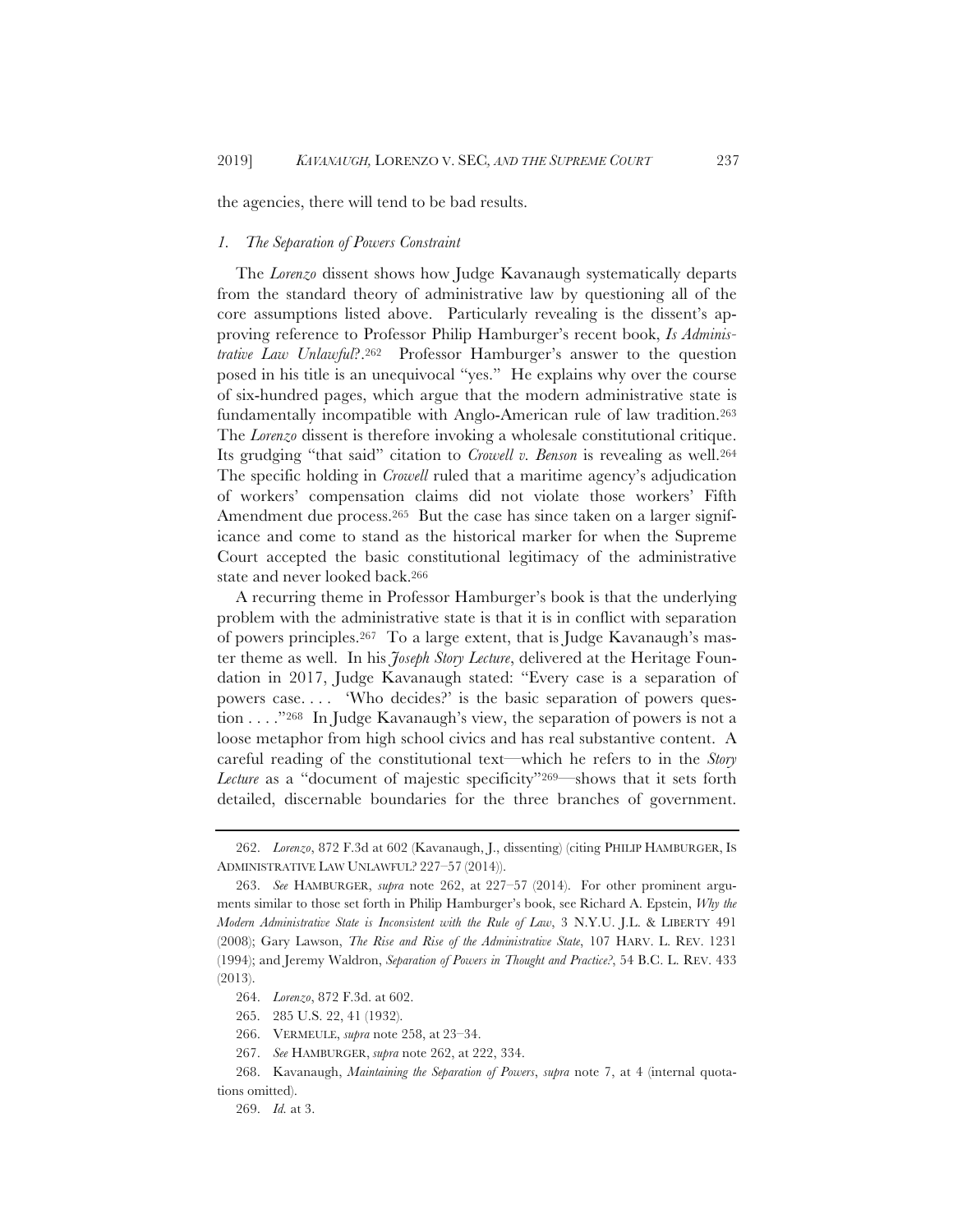Judge Kavanaugh's critique of the administrative state is that it often upsets those constitutionally-mandated boundaries.

The most direct way that can happen is for agencies to occupy a fourth branch of the government unto themselves. This is potentially the case for so-called "independent agencies," which are established by statutes that build-in some degree of autonomy from the Executive Branch, primarily with "good cause" removal provisions that limit the President's authority to replace top agency personnel at-will.270 Judge Kavanaugh has written multiple opinions for the D.C. Circuit concluding that agency independence creates a constitutional problem.

Perhaps the most important of those is his dissent from a 2008 decision *Free Enterprise Fund v. Public Co. Accounting Oversight Board*.271 The dissent in *Free Enterprise Fund* addresses separation of powers issues throughout.<sup>272</sup> In fact, it spends nearly thirty pages in support of the proposition that an independent agency established under the Sarbanes-Oxley Act of 2002—the Public Company Accounting Oversight Board—placed barriers on the removal process, which violated the President's executive authority under Article II. The same line of argument reappears in another notable Judge Kavanaugh case, *PHH Corp. v. Consumer Financial Protection Bureau*.273 There he wrote the majority opinion for a D.C. Circuit panel decision (later reversed when reheard en banc) which held that the Consumer Financial Protection Bureau—an independent agency established under the Dodd-Frank Act of 2010—was unconstitutional because its director enjoyed "unilateral authority" within the Executive Branch.274

Judge Kavanaugh's opinions in both *Free Enterprise Fund* and *PHH* take pains to detail how the regulatory bodies at issue in those cases were structured in an unusual way, even relative to other independent agencies.275 But the *Free Enterprise Fund* dissent also entertains the argument that independent agencies can never be constitutional, since no intrusion on Presidential control of administrative bodies is permissible, even at the margin.276 Interestingly, there is no point in the dissent where that argument

273. 839 F.3d 1 (D.C. Cir. 2016).

274. *See id.* at 7; *see also* PHH Corp. v. Consumer Fin. Prot. Bureau, 881 F.3d 75, 165 (D.C. Cir. 2018) (en banc) (Kavanaugh, J. dissenting).

275. *See Free Enter. Fund*, 537 F.3d at 685–715 (Kavanaugh, J., dissenting); *PHH Corp.*, 839 F.3d at 5–55.

276. *See Free Enter. Fund*, 537 F.3d at 697 (Kavanaugh, J., dissenting); *cf.* Elena Kagan, *Presidential Administration*, 114 HARV. L. REV. 2245 (2001); Geoffrey P. Miller, *Independent Agen-*

<sup>270.</sup> *See* Lisa Schultz Bressman & Robert B. Thompson, *The Future of Agency Independence*, 63 VAND. L. REV. 599, 600, 610 (2010).

<sup>271. 537</sup> F.3d 667 (2008).

<sup>272.</sup> *See id.* at 685, 715 (Kavanaugh, J., dissenting). Judge Kavanaugh has labeled this his most significant case, and his dissent was adopted by the Supreme Court when it granted cert and reversed the D.C. Circuit. *See* Free Enter. Fund v. Pub. Co. Accounting Oversight Bd., 561 U.S. 477 (2010).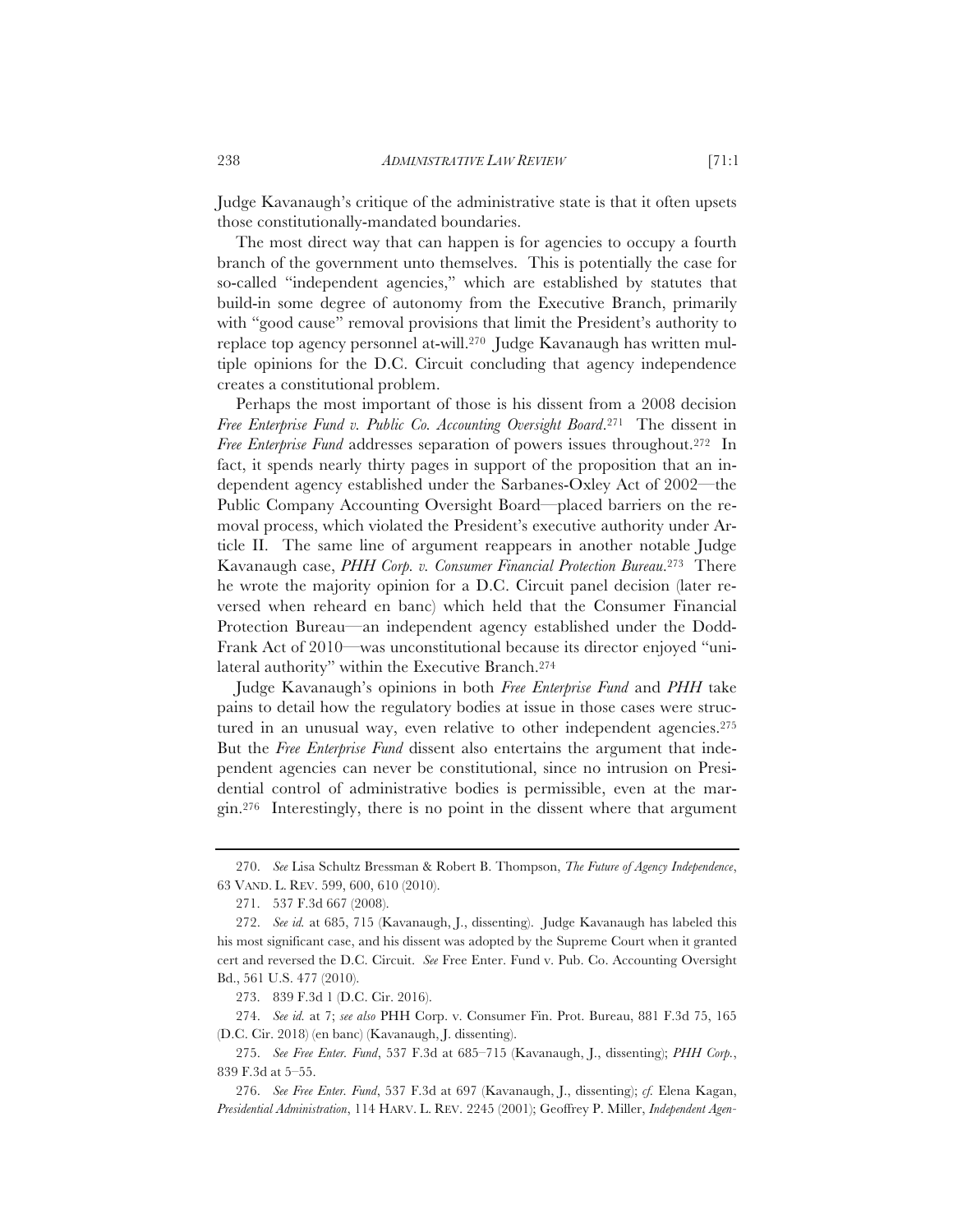gets rebutted. Judge Kavanaugh only drops the idea after stating that it is not "[f]or this Court" to say whether the Supreme Court's approval of independent agencies in its landmark 1935 case—*Humphrey's Executor*—was rightly decided.277 Because there are over a hundred such agencies, this casts doubt on a substantial swath of the administrative state.

# *2. The Critique of Agency Adjudication*

Separation of powers concerns also underlie Judge Kavanaugh's skepticism toward agency adjudication. The *Lorenzo* dissent provocatively suggests that the SEC's internal adjudication of securities law claims is "in some tension" with several constitutional provisions—Article III, Fifth Amendment due process, and the Seventh Amendment right to a civil trial—without expanding on what that might mean.278 Upon a closer look, all three of those alleged constitutional defects can be traced back to Judge Kavanaugh's separation of powers perspective.

The *Lorenzo* dissent's allusion to Article III is most straightforward. Those provisions vest the federal courts with jurisdiction over all justiciable cases-or-controversies that arise under federal law.279 This makes agency adjudication problematic, as it represents an encroachment by the Executive on the judiciary's constitutionally-assigned role.

Administrative courts also raise a Fifth Amendment problem for related reasons. The independence of federal judges is secured by the fact that their exclusive responsibility is to exercise the judicial power, along with a potential lifetime tenure and other protections provided under Article III.280 By contrast, the SEC Commissioners who decided Lorenzo's case are, in Judge Kavanaugh's words, "political appointees" beholden to the President and Congress, and are responsible for implementing their policy goals.281 Because an essential element of due process is a neutral decisionmaker, the political loyalties of agency adjudicators run afoul of the Fifth Amendment's

280. U.S. CONST. art. III, § 1 (providing that "Judges, both of the supreme and inferior Courts, shall hold their Offices during good Behaviour, and shall, at stated Times, receive for their Services, a Compensation, which shall not be diminished during their Continuance in Office")

281. *Lorenzo*, 872 F.3d at 602; *cf.* Andrew N. Vollmer, *Accusers as Adjudicators in Agency Enforcement Proceedings,* 52 U. MICH. J.L. REFORM (forthcoming 2018) (analyzing the potential conflicts of interest that arise from Executive Branch adjudication).

*cies*, 1986 SUP. CT. REV. 41, 73 (1986).

<sup>277.</sup> *See Free Enter. Fund*, 537 F.3d at 697; *see also* Morrison v. Olson, 487 U.S. 654 (1988); Humphrey's Ex'r v. United States, 295 U.S. 602 (1935).

<sup>278.</sup> Lorenzo v. SEC, 872 F.3d. 578, 602 (D.C. Cir. 2017).

<sup>279.</sup> *See* U.S. CONST. art. III, § 1 ("The judicial Power of the United States, shall be vested in one supreme Court, and in such inferior Courts as the Congress may from time to time ordain and establish."); *id.* § 2 ("The judicial Power shall extend to all Cases, in Law and Equity, arising under this Constitution, the Laws of the United States, and Treaties made, or which shall be made, under their Authority . . . .").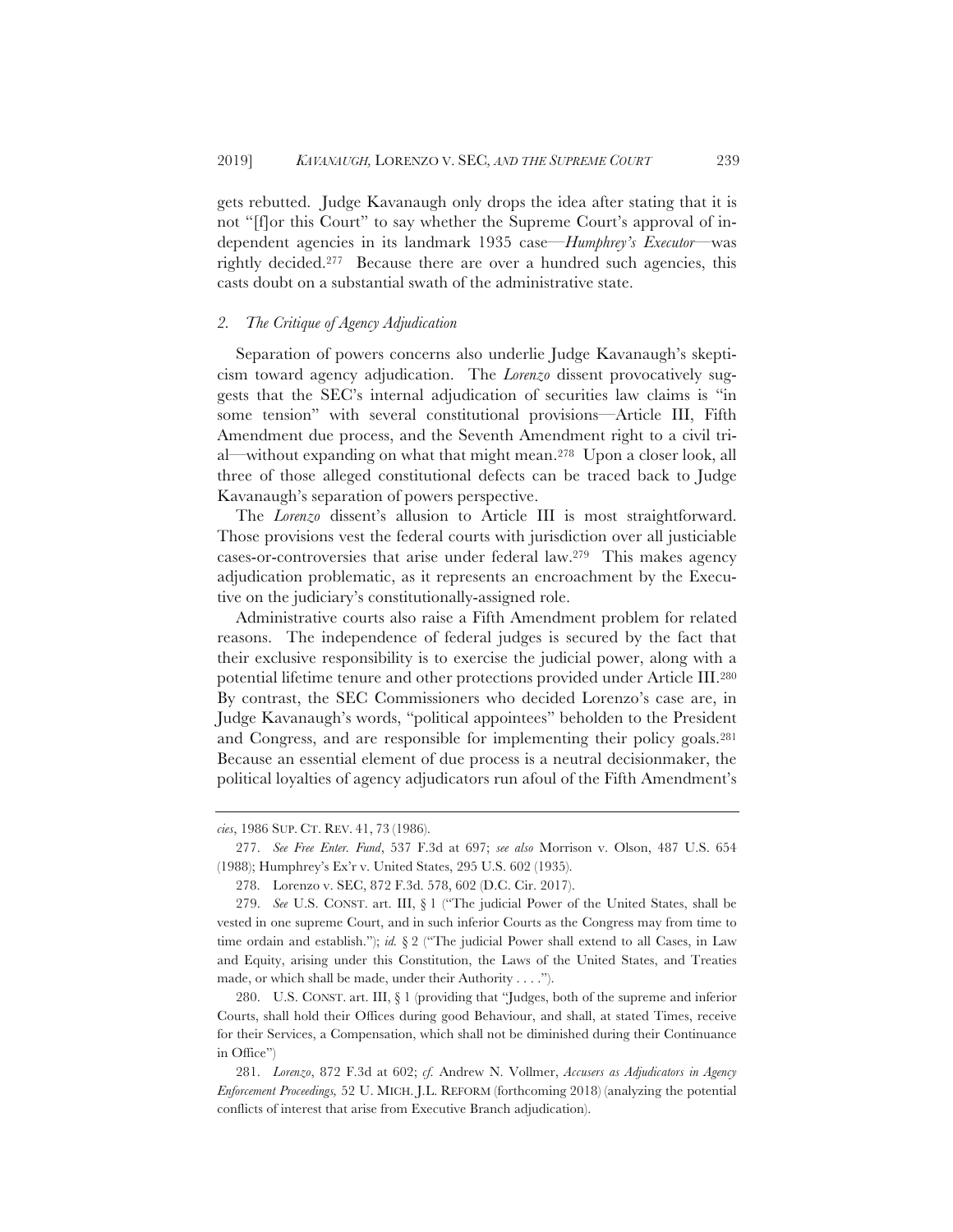guarantees.282

The Seventh Amendment right to a civil trial carries implications for agency adjudication in a few ways. Most directly it appears to allocate the judicial fact-finding function to juries rather than bureaucratic tribunals.283 This too rolls up into a separation of powers theory at a deeper level. When taken together with Article III, the Seventh Amendment's guarantee is that findings of fact in federal cases or controversies will be the product of a jury's deliberation as they are made in conjunction with the procedural protections and judicial supervision of the federal courts.284 As such, the potential Seventh Amendment problem for administrative adjudication is an Article III problem as well.

There is at least one good explanation for why the *Lorenzo* dissent does not delve into the constitutional tensions it identifies. As Judge Kavanaugh is aware, well-established Supreme Court precedent explicitly rejects all of the arguments outlined above.285 Those constitutional arguments still hold sway in the dissent's reasoning indirectly, however, by negating the standard justifications for providing deference to agency decisions.

Under Judge Kavanaugh's separation of powers critique, federal courts are not aggrandizing the Judicial Branch with respect to Congress or the President when they decline to give deference to administrative courts. Instead, they are upholding the proper balance established under Article III, because neither of those branches have constitutional authorization to exercise the judicial power. It also follows that federal courts do not owe administrative adjudicators deference on account of their comparative institutional competence. Without the neutrality and procedural safeguards secured under Article III, the standard narrative of technocratic expertise no longer applies. If anything, the separation of powers critique suggests that decisions by administrative courts will be relatively biased and errorprone compared to those of federal courts. Although this line of theorizing is highly generalized and abstract, it then feeds directly into Judge Kavanaugh's review of the SEC decision in *Lorenzo*.

From the dissent's perspective, Judge Srinivasan is right that substantial

<sup>282.</sup> *See* Goldberg v. Kelly, 397 U.S. 254, 271 (1970) ("Of course, an impartial decision maker is essential" to the requirements of due process).

<sup>283.</sup> U.S. CONST. amend. VII. *See generally* Gibbons, *supra* note 164 (arguing that the practice of judicial fact-finding is unconstitutional under the Seventh Amendment's historical test and legislative history approach).

<sup>284.</sup> *See* Gibbons, *supra* note 164 (detailing the interaction between jury deliberation and procedural supervision); *see also* Walker, *supra* note 164 (discussing related issues).

<sup>285.</sup> *See, e.g.*, *Goldberg*, 397 U.S. at 271 (holding that agency adjudicators can be considered impartial for due process purposes); CFTC v. Schor, 478 U.S. 833, 858 (1986) (holding that agency adjudication does not conflict with the scope of judicial power vested in Article III); Atlas Roofing, Inc. v. Occupational Safety Comm'n, 430 U.S. 442, 461 (1977) (holding that agency adjudication may be consistent with the Seventh Amendment right to a jury trial).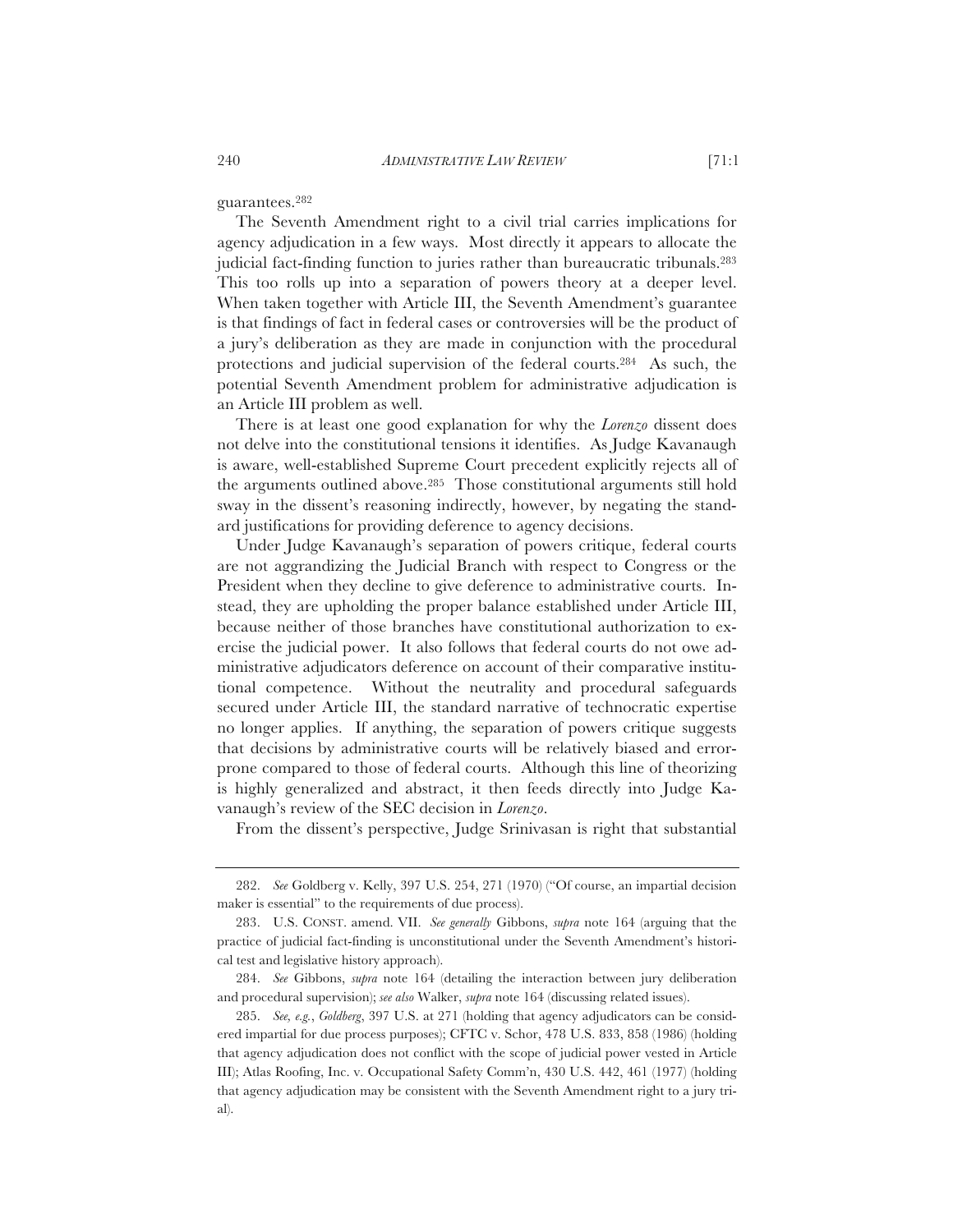evidence review of agency fact-finding is a "very deferential" standard on paper, but wrong that it must also be deferential in practice. The SEC's "so much for a fair trial" performance in *Lorenzo* exemplifies how an agency's fact-finding process can be so deficient that even the low bar of substantial evidence may not be cleared in many cases. The same is true for judicial review of other aspects of administrative proceedings to the extent they are scrutinized under an arbitrary and capricious standard.286 The arbitrary and capricious standard is equally deferential on its face. But that does not necessarily tie the federal court's hands so long as it is also the case that administrative adjudications are in fact conducted in a manner that is arbitrary and capricious a good deal of the time. Judge Kavanaugh adopts this exact view when he writes that the SEC's treatment of Lorenzo contradicts the "premise" that administrative courts can be expected to "operate with efficiency and with fairness."287 Thus, in *Lorenzo*, Judge Kavanaugh lays out a roadmap for his broader commitment to the judicial philosophy that courts may forego deference to agency adjudications in favor of a much more searching "hard look" review.

#### *3. The Critique of Agency Rulemaking*

Judge Kavanaugh's skepticism toward the regulatory state does not stop with administrative courts and is no less pronounced in the rulemaking context, where agencies serve a quasi-legislative function. Since an agency's authority to promulgate regulatory rules ultimately stems from the fact that it is implementing or "filling in the gaps" of a particular Congressional statute, the rulemaking process implicitly requires an agency to interpret what those background statutory provisions mean. Here again, judicial deference to agency decisionmaking is a cornerstone principle of administrative law. Most importantly, with the *Chevron* doctrine*.*<sup>288</sup>

The precise meaning of *Chevron* is probably the most over-debated topic in all of law; but usually the doctrine is broken down into two steps.289 In

<sup>286.</sup> ALJ conclusions of law are technically subject to de novo review under the APA. Administrative Procedure Act, 5 U.S.C. § 706 (2012). But many other aspects of the adjudicative process are reviewed for arbitrary and capriciousness. *See* WERHAN*, supra* note 155, at 357–61 (explaining the relationship between substantial evidence review and arbitrary-andcapricious review)*.*

<sup>287.</sup> Lorenzo v. SEC, 872 F.3d 578, 602 (D.C. Cir. 2017)*.*

<sup>288.</sup> Technically, agencies can also perform an equivalent form of rulemaking within its adjudicative decisions as well. *See* SEC v. Chenery Corp., 332 U.S. 194, 209 (1947) (holding that agencies have discretion to choose the procedural forum they use to announce rules).

<sup>289.</sup> *See, e.g.,* Matthew Stephenson & Adrian Vermeule, *Chevron Has Only One Step*, 95 VA. L. REV. 597 (2009) (reducing the traditional two-step framework to a single criterion); Cass R. Sunstein, *Chevron Step Zero*, 92 VA. L. REV. 187 (2006) (analyzing the threshold question of how to decide whether *Chevron* should apply at all); Thomas W. Merrill & Kristen E. Hickman, *Chevron's Domain*, 89 GEO. L.J. 833 (2001) (questioning the scope of *Chevron*'s domain in connection with the Sunstein "Step Zero" analysis).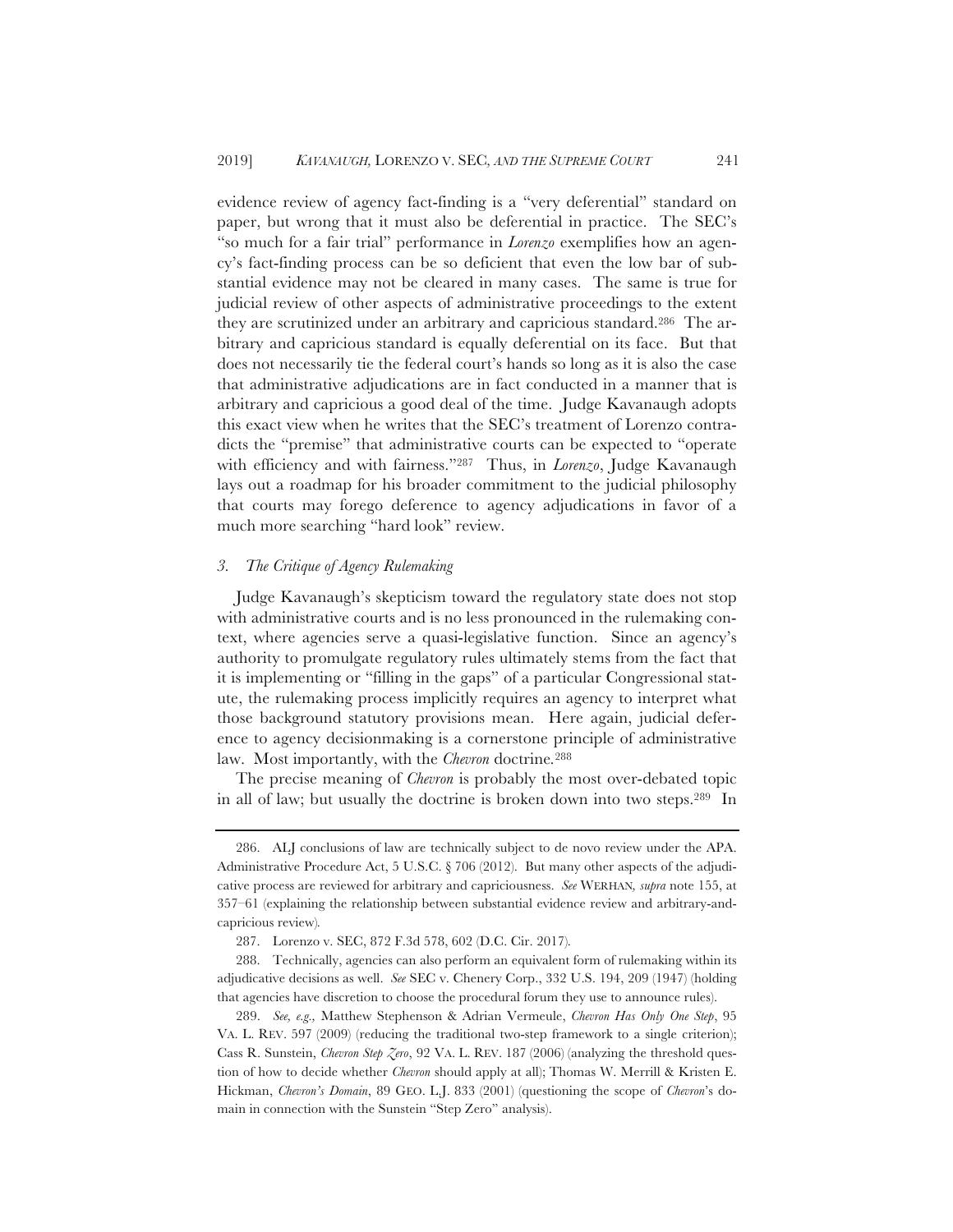step one, the court asks whether the meaning of the statutory provision at issue is ambiguous and susceptible to multiple interpretations.290 If so, it moves on to step two. In step two, the court asks whether the agency's proposed interpretation is "reasonable."291 A court must defer to the agency's statutory interpretation whenever it makes it to the end of step two and the answer is yes.292 *Chevron* is just one variation on the theme of deference to agency's legal interpretations. When an agency interprets its own regulation, as opposed to a statute, essentially the same analytical framework applies but is called *Auer* deference.293 When an agency's statutory interpretation arises in connection with one of its guidance documents or other informal policy statements—rather than more formal rules which carry the "force of law"—those interpretations receive slightly less weight, under a standard of review known as *Skidmore* deference.294

Judge Kavanaugh has criticized the *Chevron* doctrine in a number of speeches and non-judicial writings. In a 2016 article published in the *Harvard Law Review*, *Fixing Statutory Interpretation*, he wrote that "judges should strive to find the best reading of the statute . . . [and] should not be diverted by an arbitrary initial inquiry into whether the statute can be characterized as clear or ambiguous."295 The same sentiment was echoed in Judge Kavanaugh's *Story Lecture*, when he stated that, "courts should determine whether the agency's interpretation is the best reading of the statutory text."296 As should be clear, these propositions are antithetical to *Chevron*: the entire premise of that doctrine is that statutory ambiguity matters, and makes the court's "best reading" irrelevant so long as the agency has proposed a different reading that is reasonable.297

At times, Judge Kavanaugh's writings on *Chevron* are more equivocal. A passage in his *Harvard Law Review* article concedes that "*Chevron* makes a lot

294. Skidmore v. Swift & Co., 323 U.S. 134, 140 (1944); *see also* United States v. Mead Corp., 533 U.S. 218, 237 (2001) (laying out the test for when *Chevron* versus *Skidmore* deference applies); *cf.* David Zaring, *Reasonable Agencies*, 96 VA. L. REV. 135 (2010) (analyzing how much the different standards vary as applied in practice).

295. Kavanaugh, *Fixing Statutory Interpretation*, *supra* note 7, at 2144.

296. Kavanaugh, *Story Lecture*, *supra* note 7, at 9.

297. *See generally* Cass R. Sunstein, *Beyond* Marbury*: The Executive's Power to Say What the Law Is*, 115 YALE L.J. 2580 (2006).

<sup>290.</sup> *See* Chevron U.S.A., Inc. v. Nat. Res. Def. Council, Inc., 467 U.S. 837, 842 (1984).

<sup>291.</sup> *Id.* at 844.

<sup>292.</sup> *Id.*

<sup>293.</sup> Auer v. Robbins*,* 519 U.S. 452, 461 (1997); *see* Perez v. Mortg. Bankers Ass'n, 135 U.S. 1199, 1208 n.4 (2015) (listing qualifications for *Auer* deference); Bowles v. Seminole Rock & Sand Co., 325 U.S. 410, 414 (1945); *see also* John F. Manning, *Constitutional Structure and Judicial Deference to Agency Interpretations of Agency Rules*, 96 COLUM. L. REV. 612 (1996); Cass R. Sunstein & Adrien Vermeule, *The Unbearable Rightness of* Auer, 84 U. CHI. L. REV. 297 (2017).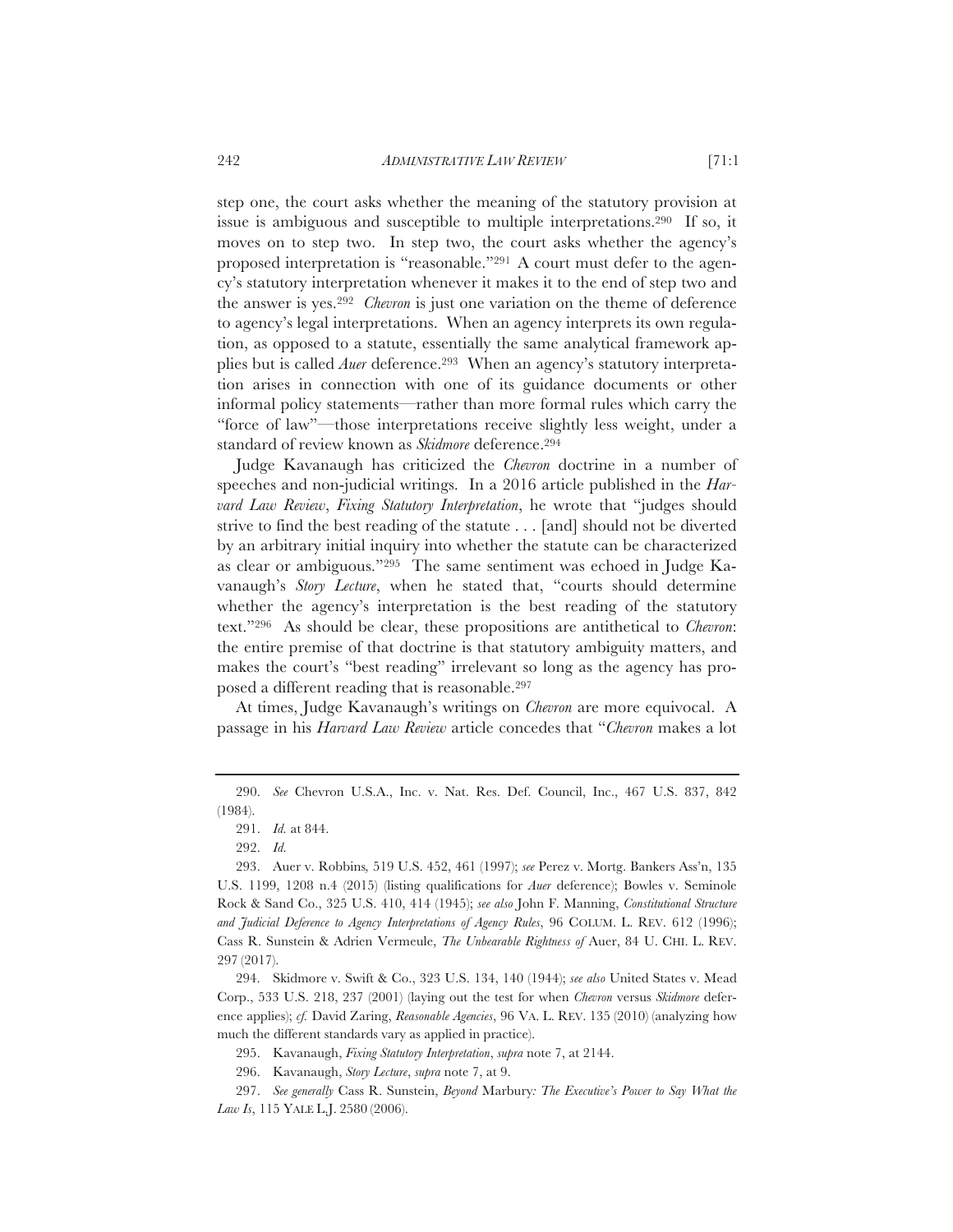of sense in certain circumstances."298 But as that article goes on to explain, those circumstances are limited to two scenarios: (a) where the statutory text explicitly directs an agency to implement its provisions in any "reasonable" or "feasible" manner; or (b) when the procedural posture of an agency's decision implies that, as applied, *Chevron* deference is the functional equivalent of arbitrary and capricious review and therefore redundant with the standard articulated under *Motor Vehicle Manufacturers Ass'n v. State Farm Auto Insurance Co.*299 In effect, the *Chevron* doctrine makes a lot of sense whenever it resembles something else. As Judge Kavanaugh himself admits, the exceptions he identifies do not salvage anything from the doctrine.300

Underlying Judge Kavanaugh's critique of *Chevron* is a familiar separation of powers logic. Deferential review of agency legal interpretations is inconsistent with Article III, which vests interpretative authority over the meaning of Congressional statutes exclusively with the federal judiciary. It is a "constitutional mandate," he states, for the federal courts to prevent their monopoly over that interpretative authority from being diffused among the other branches.301 And again, once the case for judicial deference fails as a legal matter of constitutional structure, the pragmatic justification collapses as well. Agencies have no institutional advantage when it comes to statutory interpretation because "that [is] what judges are trained to do."302

The *Chevron* doctrine upsets the Constitution's finely-tuned separation of powers structure on multiple fronts, in fact, not just Article III. According to Judge Kavanaugh, it also encroaches on the legislative power which Article I vests first and foremost with Congress. In the same *Harvard Law Review* article, he declares that, "[i]n many ways*, Chevron* is nothing more than a judicially orchestrated shift of power from Congress to the Executive Branch."303 He continues, "I can confidently say that *Chevron* encourages the Executive Branch (whichever party controls it) to be extremely aggressive in seeking to squeeze its policy goals into ill-fitting statuary authorizations and restraints."304 Executive Branch aggression aside, Judge Kavanaugh places ultimate blame with the federal courts. The doctrine has always been a legally flawed judicial fiction and the Court's decision in

<sup>298.</sup> Kavanaugh, *Fixing Statutory Interpretation*, *supra* note 7, at 2152.

<sup>299. 463</sup> U.S. 29 (1983); Kavanaugh, *Fixing Statutory Interpretation*, *supra* note 7, at 2153– 54.

<sup>300.</sup> Kavanaugh, *Maintaining the Separation of Powers*, *supra* note 7, at 9 ("But that is not really the *Chevron* doctrine.").

<sup>301.</sup> *Id.* at 4.

<sup>302.</sup> *Id.* at 9.

<sup>303.</sup> Kavanaugh, *Fixing Statutory Interpretation*, *supra* note 7, at 2150.

<sup>304.</sup> *Id.*; *see also* Kavanaugh, *Keynote Address*, *supra* note 7, at 1911 ("*Chevron* doctrine encourages agency aggressiveness on a large scale. Under the guise of ambiguity, agencies can stretch the meaning of statutes enacted by Congress to accommodate their preferred policy outcomes.").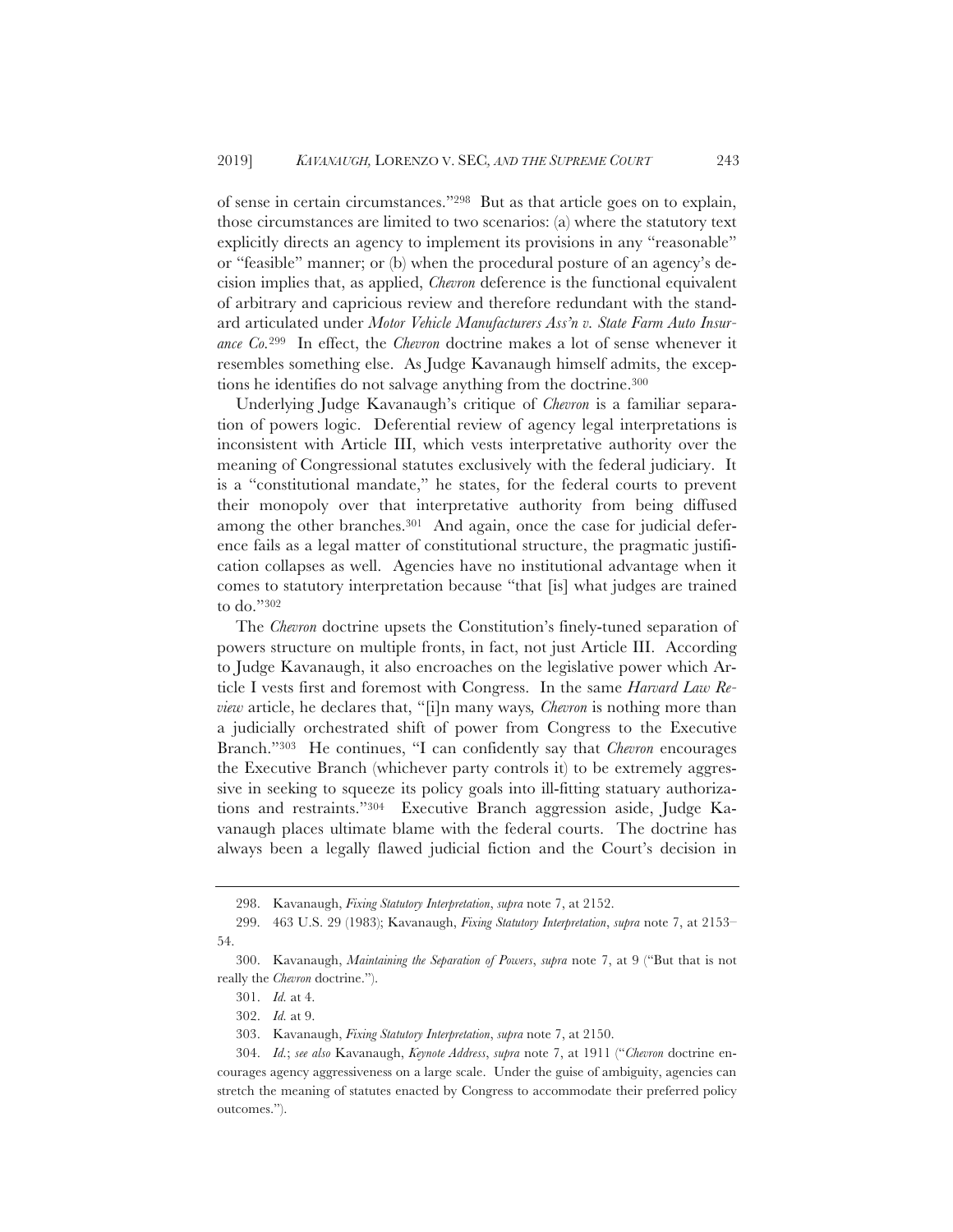*Chevron* was an affront to Congressional authority in the first place: "it has no basis in the Administrative Procedure Act. . . . [I]f anything, *Chevron*  seems to flout the language of the Act."305 Particularly in light of Judge Kavanaugh's endorsement of textualist theories of statutory interpretation, this represents an independent ground for the Court to announce that *Chevron* is no longer good law.306

While there is no mention of *Chevron* (or *Auer*) in *Lorenzo*, the doctrine still hovers over the D.C. Circuit's decision. When the SEC originally formulated its theory of scheme liability from *Lorenzo* in an early agency decision, the SEC Commission claimed its interpretation of Section 10(b) and Rule 10b-5 was entitled to *Chevron* deference.307 The D.C. Circuit's decision in *Lorenzo* reads as if it more or less agrees. Nowhere in Judge Srinivasan's majority opinion does the court articulate its own "best reading" of the relevant anti-fraud provision and ask how the SEC's version measures up. Instead, the majority opinion proceeds with the agency's proposed interpretation as its starting point and then searches through the relevant case law and statutory materials until it feels assured that the SEC's position is at least plausible.308

By contrast in the dissent, Judge Kavanaugh's analysis does not seem to countenance the possibility that the SEC has any privileged insight into the meaning of the federal securities laws. After all, that is the court's area of expertise. The dissent's assertion that the SEC's fact-finding "deserves judicial repudiation, not deference" effectively applies to its statutory interpretation as well.309 And in calling for judicial pushback against the SEC's revanchist interpretations of the securities laws in general, Judge Kavanaugh's separation of powers critique can be seen at work. *Chevron* notwithstanding, the federal courts have a constitutional responsibility to actively police the SEC's legal interpretations because they attempt an "end run" around the judiciary's authoritative readings of the statutory commands issued by Congress.310

Judge Kavanaugh's belief in the preeminent role of federal courts for questions of statutory interpretation has often translated into opinions that avoid *Chevron* deference in creative ways.311 A noteworthy example is his

<sup>305.</sup> Kavanaugh, *Fixing Statutory Interpretation*, *supra* note 7, at 2150, 2150 n.161.

<sup>306.</sup> *See id.* at 2135 ("[C]lear statutes are to be followed. Statutory texts are not just common law principles or aspirations to be shaped and applied as judges think reasonable.").

<sup>307.</sup> John P. Flannery, Exchange Act Release No. 3981, 2014 WL 7145625, at \*12 (Dec. 15, 2014).

<sup>308.</sup> *See* Lorenzo v. SEC, 872 F.3d 578, 588–92 (D.C. Cir. 2017).

<sup>309.</sup> *Id.* at 600 (Kavanaugh, J., dissenting).

<sup>310.</sup> *Id.* at 601.

<sup>311.</sup> For example, in *In re Aiken County,* Judge Kavanaugh's majority opinion stated that the "policy is for Congress and the President to establish as they see fit in enacting statutes," while the judiciary's "more modest task" is to ensure that "agencies comply with the law as it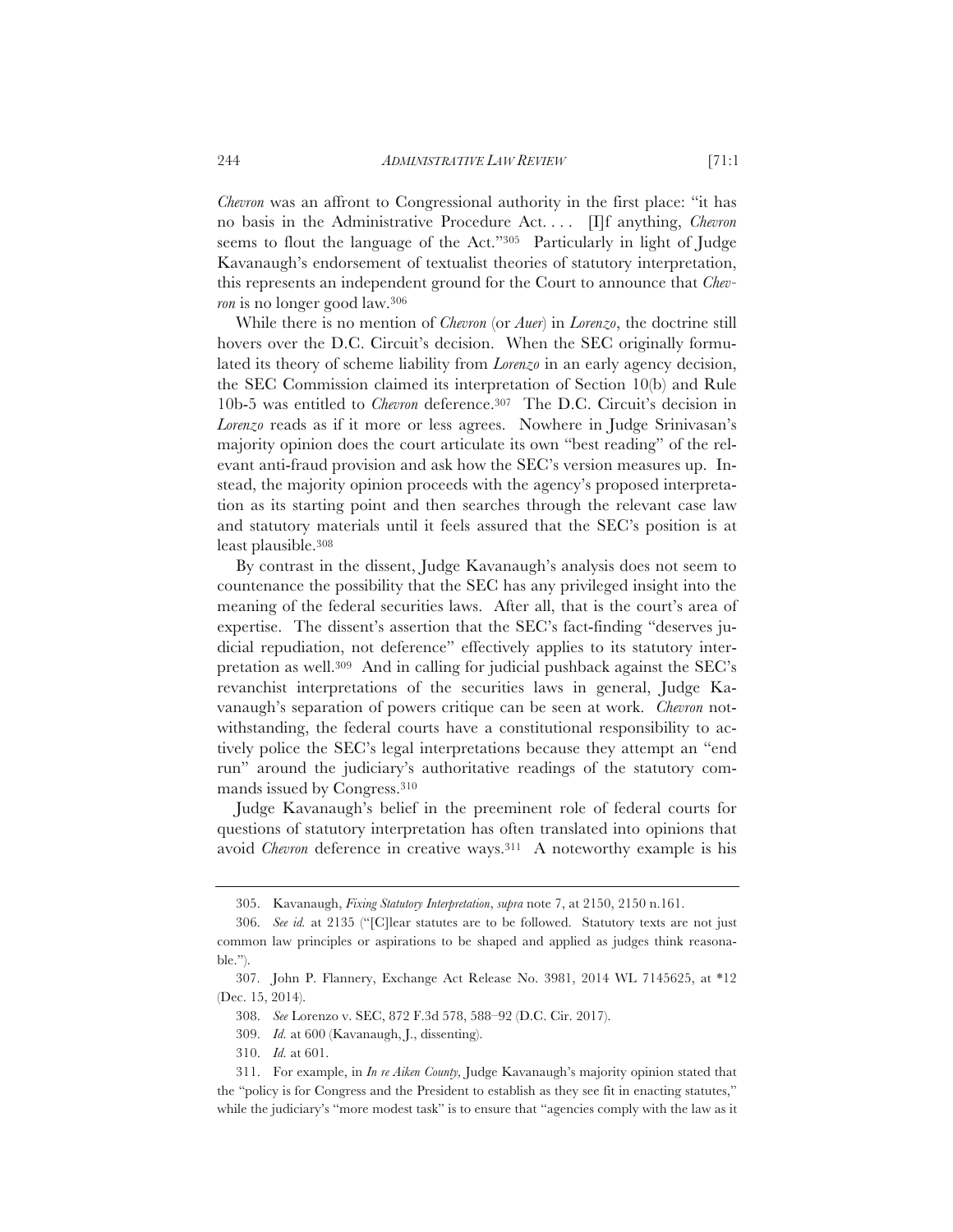dissenting opinion in *United States Telecom Ass'n v. FCC,*<sup>312</sup> which urged the court to reverse its prior decision upholding a Federal Communications Commission (FCC) net neutrality regulation by deferring to the agency's interpretation of the 1934 Federal Communications Act.313 The dissent argued that *Chevron* was inapplicable because "Congress ha[d] not clearly authorized the FCC to issue [such a] major rule."314 By treating statutory ambiguity as a basis to forbid rather than accommodate agency discretion, the dissent's formulation is unusual and arguably flips *Chevron* on its head.

The most frequent way that Judge Kavanaugh shuts the door on judicial deference is by cutting the *Chevron* analysis short at "step one" with a finding that the statutory language in question is unambiguous.315 One impressive application of that approach is his majority opinion for the D.C. Circuit in *Loving v. Internal Revenue Service*.316 There, the court had to interpret a provision from an 1884 tax law, in particular its language granting the IRS authority to "regulate the practice of representatives of persons before the Department of Treasury*.*"317 After analyzing the "text, history, structure, and context of the statute," Judge Kavanaugh's majority opinion for the court explained why the meaning of that (seemingly opaque) language was unambiguous, and concluded that the IRS was not entitled to *Chevron* deference.318

\*\*\*

The overall vision here is bold, especially if Judge Kavanaugh's stronger statements are taken at face value. The thrust of those statements can be summed up as follows. All independent agencies are probably unconstitutional per se. The constitutional legitimacy of administrative adjudication is also suspect, at best. Even if lawful, agency adjudication is a poor substitute for the resolution of federal cases by judges in Article III courts because it generates decisions that are prone to bias or legal error. A partial solution is for federal courts to give those decisions a hard look upon review rather than deference. For administrative rulemakings, the reasonableness of an agency's substantive statutory interpretations has no independent legal significance and must be rejected to the extent it does not coincide with the best reading of the court. If the *Chevron* doctrine suggests otherwise, it is incompatible with the Constitution's separation of powers structure as well as the Administrative Procedure Act. All told, Judge Kavanaugh's theory of the modern regulatory state leaves very little of its legal foundations safe from a potentially fundamental reappraisal.

has been set by Congress." 725 F.3d 255, 257 (D.C. Cir. 2013).

<sup>312. 855</sup> F.3d 381 (2017).

<sup>313.</sup> *See id.* at 417–18 (Kavanaugh, J., dissenting).

<sup>314.</sup> *Id.*

<sup>315.</sup> *See* Kavanaugh, *Fixing Statutory Interpretation*, *supra* note 8, at 2137, 2144.

<sup>316. 742</sup> F.3d 1013 (D.C. Cir. 2014).

<sup>317.</sup> *Id.* at 1014 (citing 31 U.S.C. § 330(a)(1)).

<sup>318.</sup> *Id.* at 1015*.*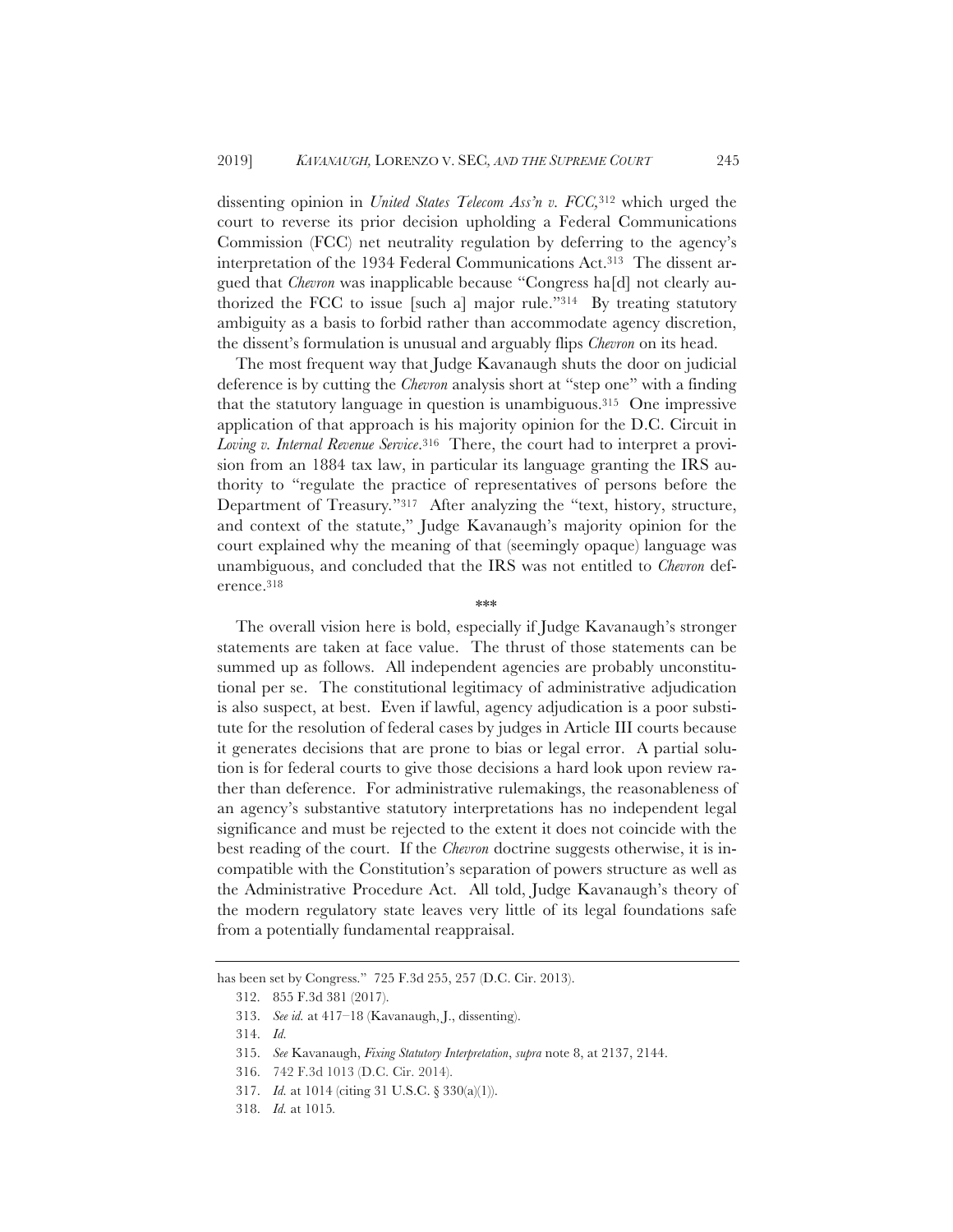#### *B. Farewell,* Chevron*?*

The biggest doctrinal question mark that Judge Kavanaugh's nomination raises in administrative law is the fate of *Chevron*. With the 2010 retirement of *Chevron*'s author, Justice Stevens,<sup>319</sup> and the passing in 2016 of its other intellectual architect, Justice Scalia,320 the consensus that had coalesced around that case since it was announced in 1980s has weakened considerably.<sup>321</sup> Indeed, many have observed that the doctrine is affirmatively on the retreat.322 As Professor Michael Kagan has put it, that retreat has taken place through a steady trickle of "anti-*Chevron*" opinions which vary in intensity from "soft" to "loud."323

The two loudest members of the Court in this respect have been Justice Thomas and Justice Gorsuch, both of whom have authored opinions that advocate for *Chevron* to be overruled in full. An important statement by Justice Thomas came in his concurrence to a 2015 decision, *Michigan v. EPA*,324 where he wrote: "'[T]he judicial power, as originally understood, requires a court to exercise its independent judgment in interpreting and expounding upon the laws.' . . . *Chevron* deference precludes judges from exercising that judgment.... It thus wrests from Courts the ultimate interpretative authority to 'say what the law is.'"325 Even before joining the Court, Justice Gorsuch had also endorsed a similar view as an appellate judge for the Tenth Circuit. In an influential concurrence to a 2016 case, *Gutierrez-Brizuela v. Lynch*,326 Judge Gorsuch stated that *Chevron* is "difficult to square with the Constitution" and directly questioned its continuing viability as good law, declaring that "[m]aybe the time has come to face the behemoth."327

324. 135 S. Ct. 2699 (2015).

326. 834 F.3d 1142 (10th. Cir. 2016).

<sup>319.</sup> Chevron U.S.A., Inc. v. Nat. Res. Def. Council, Inc. 467 US. 837 (1984);

<sup>320.</sup> Antonin Scalia, *Judicial Deference to Administrative Interpretations of Law*, 1989 DUKE L.J. 511 (1989).

<sup>321.</sup> *See* Michael Kagan*, Loud and Soft Anti*-Chevron *Decision*, 53 WAKE FOREST L. REV. 37, 39 (2018) (arguing that "the *Chevron* doctrine will continue but that the consensus period of its history is finished"); *see also* Scalia, *supra* note 320.

<sup>322.</sup> *See, e.g.*, Jonathan Adler, *Restoring* Chevron*'s Domain*, 81 MO. L. REV. 983 (2016); Catherine M. Sharkey, *In the Wake of* Chevron*'s Retreat* 1 (conference paper) (June 2, 2016) (on file with George Mason University) ("It is time to take stock of *Chevron's* retreat."); Carlos A. Hernandez, *From* Arlington *to* Tennessee*: The Beginnings of a* Chevron *Deference Farewell Tour?*, 47 SW. L. REV. 179 (2017).

<sup>323.</sup> Kagan, *supra* note 321, at 40.

<sup>325.</sup> *Id.* at 2712 (internal citations omitted); *see also* Perez v. Mortg. Bankers Ass'n, 135 S. Ct. 1199, 1213–25 (2015) (Thomas, J., concurring); Tex. Dep't of Hous. & Cmty. Affairs v. Inclusive Cmtys. Project, Inc., 135 S. Ct. 2507, 2529 (2015) (Thomas, J., dissenting); Wyeth v. Levine*,* 555 U.S. 555, 586, 582–604 (2009) (Thomas, J., concurring).

<sup>327.</sup> *Id.* at 1149 (Gorsuch, J., concurring); *see also* Wis. Cent. Ltd. v. United States, 138 S. Ct. 2067 (2018) (Gorsuch, J., concurring). *See generally* Trevor W. Ezell & Lloyd Marshall,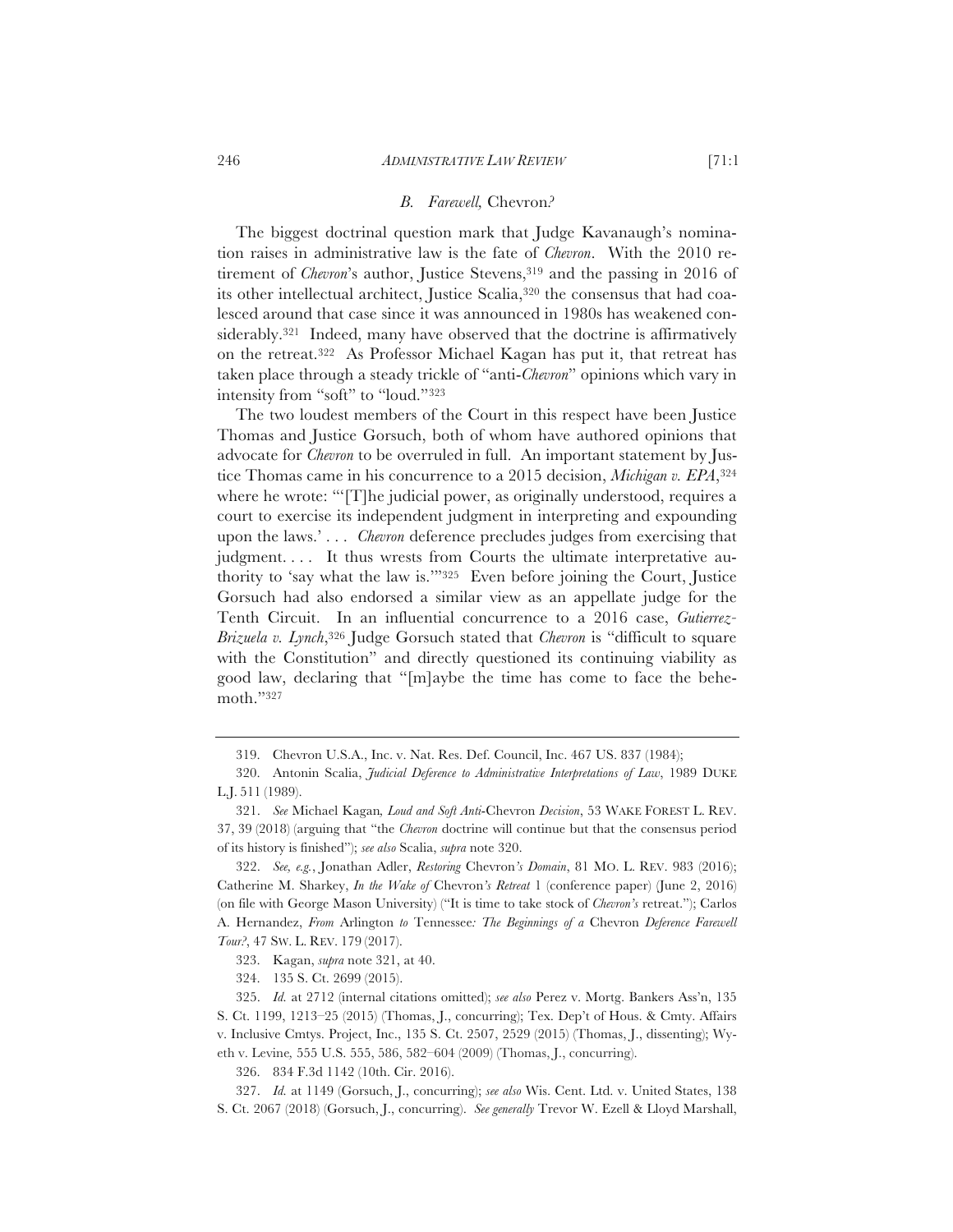Several other Justices have issued softer anti-*Chevron* opinions, which do not call for the doctrine to be eliminated entirely but nonetheless seek to limit its reach in various ways.<sup>328</sup> One leading voice for this approach is Justice Breyer. In a number of opinions, Justice Breyer has asserted that the applicability of *Chevron* is a context-sensitive determination, which cannot be settled by the question of textual ambiguity alone and instead depends on a laundry list of other factors.329

Another active member of the soft anti-*Chevron* camp is Chief Justice Roberts, particularly in his opinions which develop the so-called "major questions" doctrine. That doctrine carves out an exception to *Chevron*, holding that federal courts do not owe deference to agency interpretations of ambiguous statutory language in cases that raise legal questions of great national importance.330 The most notable recent use of the major questions doctrine came in the Chief Justice's majority opinion for the Court in *King v. Burwell*,331 a case which turned on the availability of tax credits for users of federal health insurance exchanges established under the Obama Administration's Affordable Care Act.332 After conceding that the relevant Affordable Care Act provisions were ambiguous, the majority opinion went on to state the IRS was not entitled to *Chevron* deference because *King* was an "extraordinary case" that raised a question of "deep economic and political significance."333

Justice Kennedy has contributed to the canon of "soft" anti-*Chevron* opinions as well, most recently with a concurrence in one of his very final cases, *Pereira v. Sessions*.334 There, Justice Kennedy wrote that "it seems necessary and appropriate to reconsider, in an appropriate case, the premises that underlie *Chevron* and how courts have implemented that decision."335 Justice Kennedy's concurrence also specifically took issue with the tendency of

*If Goliath Falls: Judge Gorsuch and the Administrative State*, 69 STAN. L. REV. ONLINE 171 (2017).

<sup>328.</sup> *Cf.* Kent Barnett*, Why Bias Challenges to Administrative Adjudication Should Succeed*, 81 MO. L. REV. 1023, 1036 (2016) (noting the increasing tendency of courts to skip over *Chevron* in cases where it would otherwise seem to apply).

<sup>329.</sup> *See, e.g.*, City of Arlington v. FCC*,* 569 U.S. 290, 308–09 (2013) (Breyer, J., concurring); *see also* Christensen v. Harris Cty., 529 U.S. 576, 596–97 (2005) (Breyer, J., dissenting). The number of factors that Justice Breyer cites as weighing against *Chevron* deference is often sufficiently large that at least one of them could conceivably apply in any given case. *See, e.g.*, *City of Arlington*, 569 U.S. at 308–09.

<sup>330.</sup> FDA v. Brown & Williamson Tobacco Corp*.*, 529 U.S. 120, 159–61 (2000) (providing one of the earliest articulations of the major questions exception); *see* Sunstein, *supra* note 289, at 193 (discussing the Court's reliance on the major questions doctrine).

<sup>331. 135</sup> S. Ct. 2480 (2015).

<sup>332.</sup> *See id.* at 2488.

<sup>333.</sup> *Id.* at 2488–89 ("In extraordinary cases, however, there may be reason to hesitate before concluding that [*Chevron* applies because] Congress has intended such an implicit delegation. This is one of those cases.") (internal citations and quotations omitted).

<sup>334. 138</sup> S. Ct. 2105 (2018).

<sup>335.</sup> *Id.* at 2121 (Kennedy, J., concurring).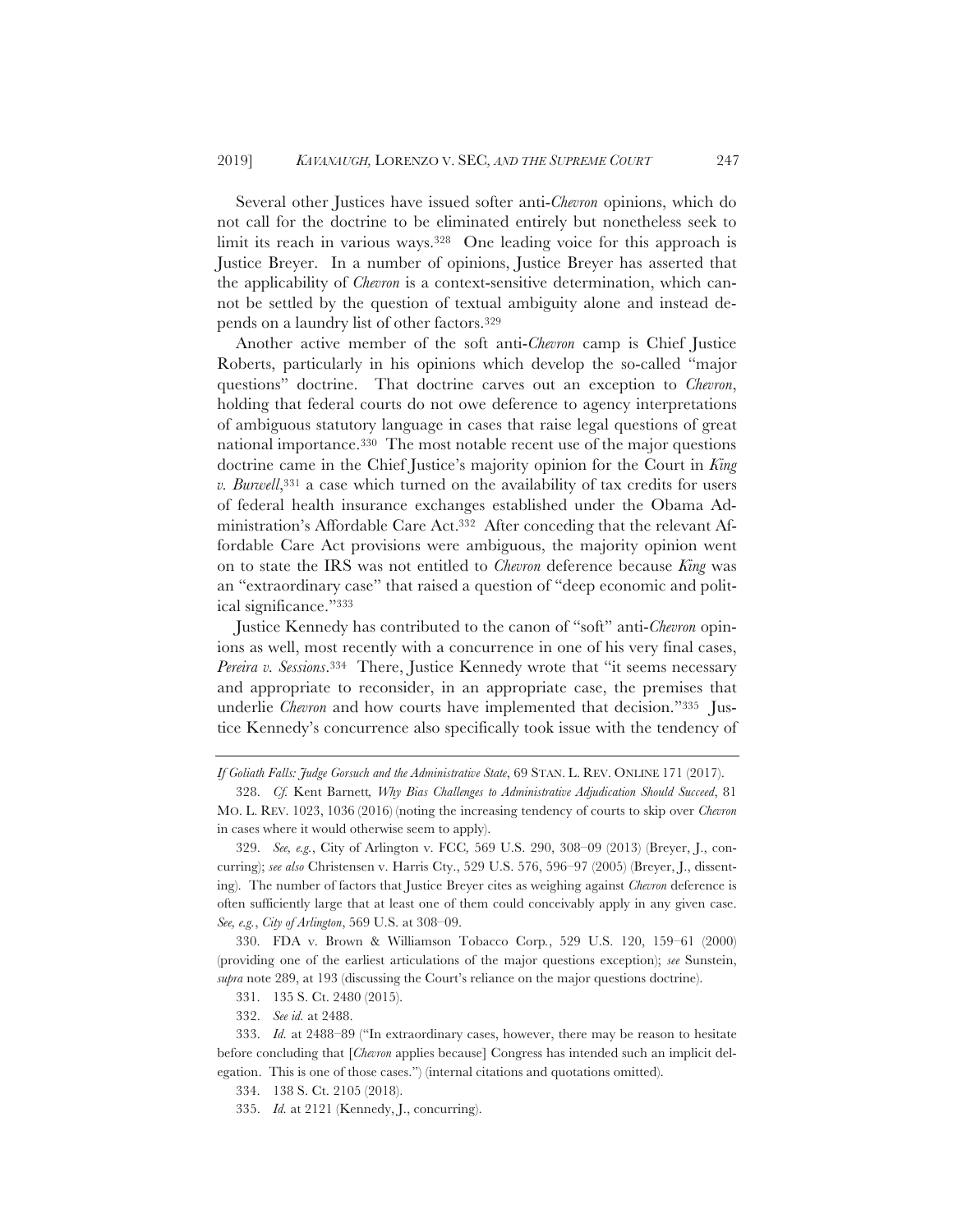appellate courts to adopt a second-order form of "reflexive deference"—for example, by deferring to an agency's position on whether *Chevron* is applicable to its interpretation in the first instance.336

Justice Alito also wrote separately in *Pereira*, with a dissent that described *Chevron* as a "once celebrated, and now increasingly maligned precedent."337 While Justice Alito declined to say if he thought *Chevron* was rightly maligned or not, his dissent emphasized its status as binding precedent by observing that unless there has been "a secret decision that has somehow escaped my attention, [*Chevron*] remains good law."338 Justice Alito can nonetheless be tentatively counted among the Court's soft anti-*Chevron* coalition. The main data point on that count is his decision to join the dissent of Chief Justice Roberts in *City of Arlington v. FCC*,339 an important statement on the limits of judicial deference, which the Court's majority accused of having "*Chevron* itself as the ultimate target."340

\*\*\*

Justice Kavanaugh no doubt favors overturning *Chevron* in full or otherwise redefining its holding out of existence. By replacing Justice Kennedy, that reshuffles the balance of "loud" versus "soft" critics at the Court and brings it to a three-three tie. However, the significance of Judge Kavanaugh's nomination for the future of judicial deference to the administrative state is much greater than a shift in that tally of votes.

A bigger issue is how Justice Kavanaugh's membership on the Court will affect the votes of other Justices.341 The relevant model here is Justice Powell. By leveraging his corporate law background, he was able to singlehandedly elevate the place of securities law issues on the Court's docket and build a consensus around his own personal theory of how those issues should be decided.342 Like Justice Powell, Justice Kavanaugh will bring a trademark philosophy to the Court that is backed by his particular area of expertise. This means that his positions on the administrative state will not only gain one more vote, but also a voice on the Court that may carry other votes along in its path. When the Justices meet in conference, the kinds of forceful arguments that Judge Kavanaugh presents in the *Lorenzo* dissent will be heard from his seat at the table. And he will stand ready to put those arguments in writing for his colleagues, with proposed opinions that draw upon the theoretical framework which Judge Kavanaugh has com-

341. *See supra* note 16 (referencing the empirical literature on "panel effects" at appellate courts).

<sup>336.</sup> *Id.* at 2120.

<sup>337.</sup> *Id.* at 2121 (Alito, J., dissenting).

<sup>338.</sup> *Id.* at 2129.

<sup>339. 569</sup> U.S. 290 (2013).

<sup>340.</sup> *Id.* at 312, 327 (Roberts, C.J., dissenting) ("An agency cannot exercise interpretive authority until it has it; . . . whether an agency enjoys that authority must be decided by a court, without deference to the agency.").

<sup>342.</sup> Sullivan & Thompson, *supra* note 226, at 1592–94.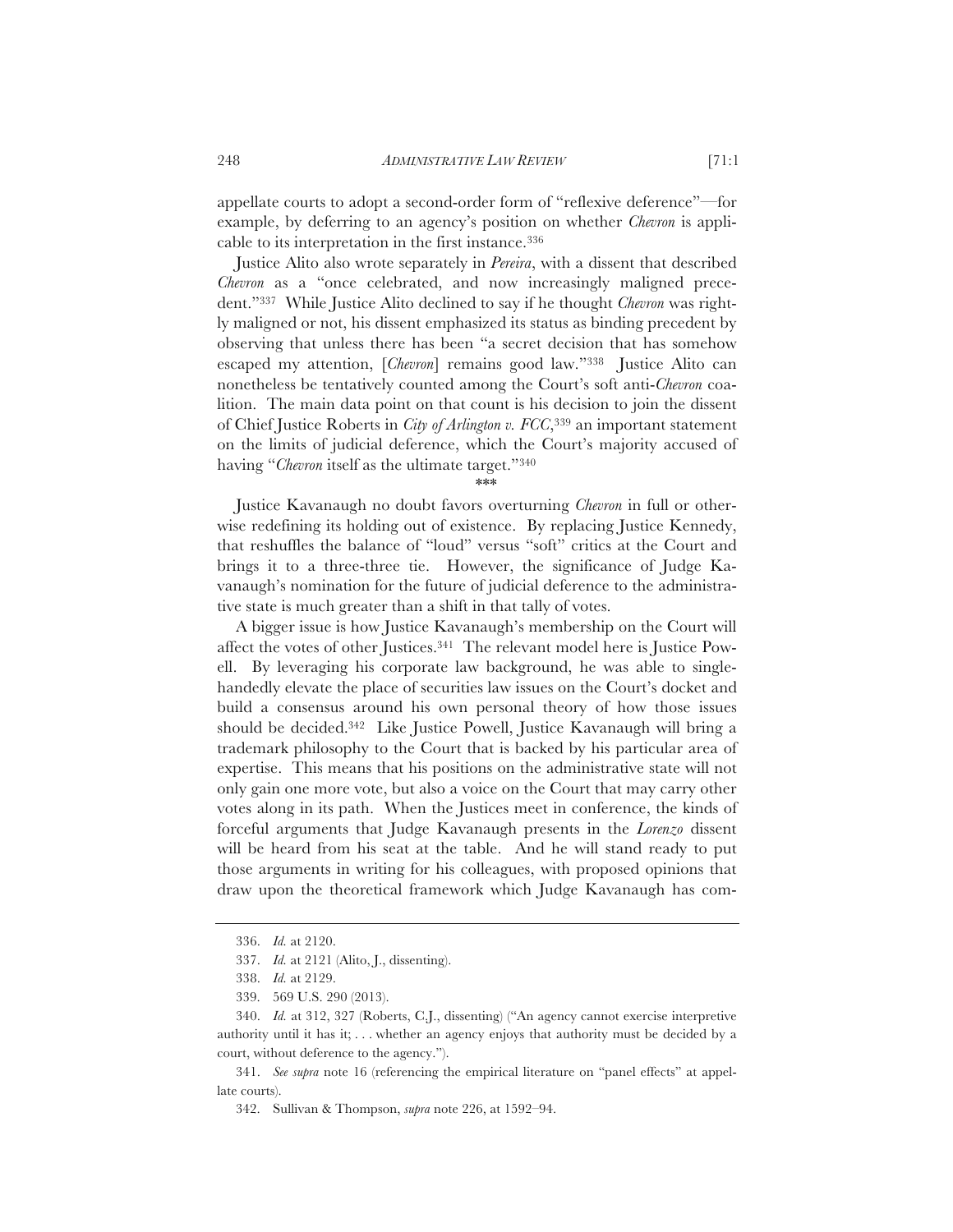prehensively developed in his speeches, writings, and opinions on the D.C. Circuit.343

This is why the Court's eventual decision in *Lorenzo* is even more intriguing with Justice Kavanaugh recused. It is already clear what opinions he holds on those issues. But it will be much clearer what the other members of the Court think of his views once they reach a decision on *Lorenzo* in 2019 and issue opinions that must unavoidably grapple with the arguments laid out in the dissent. The Court's reception of those arguments therefore promises some early suggestive evidence on the question of whether Justice Kavanaugh will be a successful judicial entrepreneur for his views on administrative law, in the way that Justice Powell was in securities regulation. This Article's reading of *Lorenzo* as the bellwether for the fate of *Chevron* and related administrative law doctrines of judicial deference stems from that dynamic. If Justice Kavanaugh can gain traction with other members of the Court, particularly Chief Justice Roberts or Justice Alito, he may be able to amplify his third vote in favor of a "loud" all-out repudiation of *Chevron* into a full majority.

# VI. CONCLUSION

This Article has provided an analysis of the Supreme Court's pending resolution to *Lorenzo v. SEC* which examines that case in light of Justice Kavanaugh's addition to the Court in the wake of Justice Kennedy's retirement. As has been shown, *Lorenzo* raises a number of weighty issues at the core of federal securities law doctrine. It also features a dissent by Judge Kavanaugh from the D.C. Circuit majority's decision which, upon a close reading, affords a uniquely in-depth perspective on his overall judicial philosophy. *Lorenzo* also represents a treasure trove of insights from a number of other angles. By anchoring Justice Kavanaugh's critique of the administrative state within the pragmatic realities of actual judicial decisionmaking, this Article avoids the empty abstractions which can sometimes accompany theoretical discussions of lofty concepts such as the constitutional separation of powers and demonstrates how the intellectual framework that underpins Justice Kavanaugh's dissent also informs his answers to specific questions of law.

<sup>343.</sup> Besides deliberative or rhetorical persuasion, there are many other ways that individual judges may affect the behavior of their colleagues on multi-member courts. *See* Fischman, *supra* note 16 (surveying the various theories); *see, e.g.*, RICHARD POSNER, HOW JUDGES THINK 32–34 (2008) (arguing for a "dissent aversion" theory of judicial interaction); Frank B. Cross & Emerson H. Tiller, *Judicial Partisanship and Obedience to Legal Doctrine: Whistleblowing on the Federal Courts of Appeals*, 107 YALE L.J. 2155–76 (1998) (arguing that panel effects may be the result of judge's strategic "whistleblowing" tactics); CASS R SUNSTEIN, ET AL., ARE JUDGES POLITICAL?: AN EMPIRICAL ANALYSIS OF THE FEDERAL JUDICIARY 71–78 (2006) (providing a "group polarization" model, in which like-minded judges push each other to extremes).